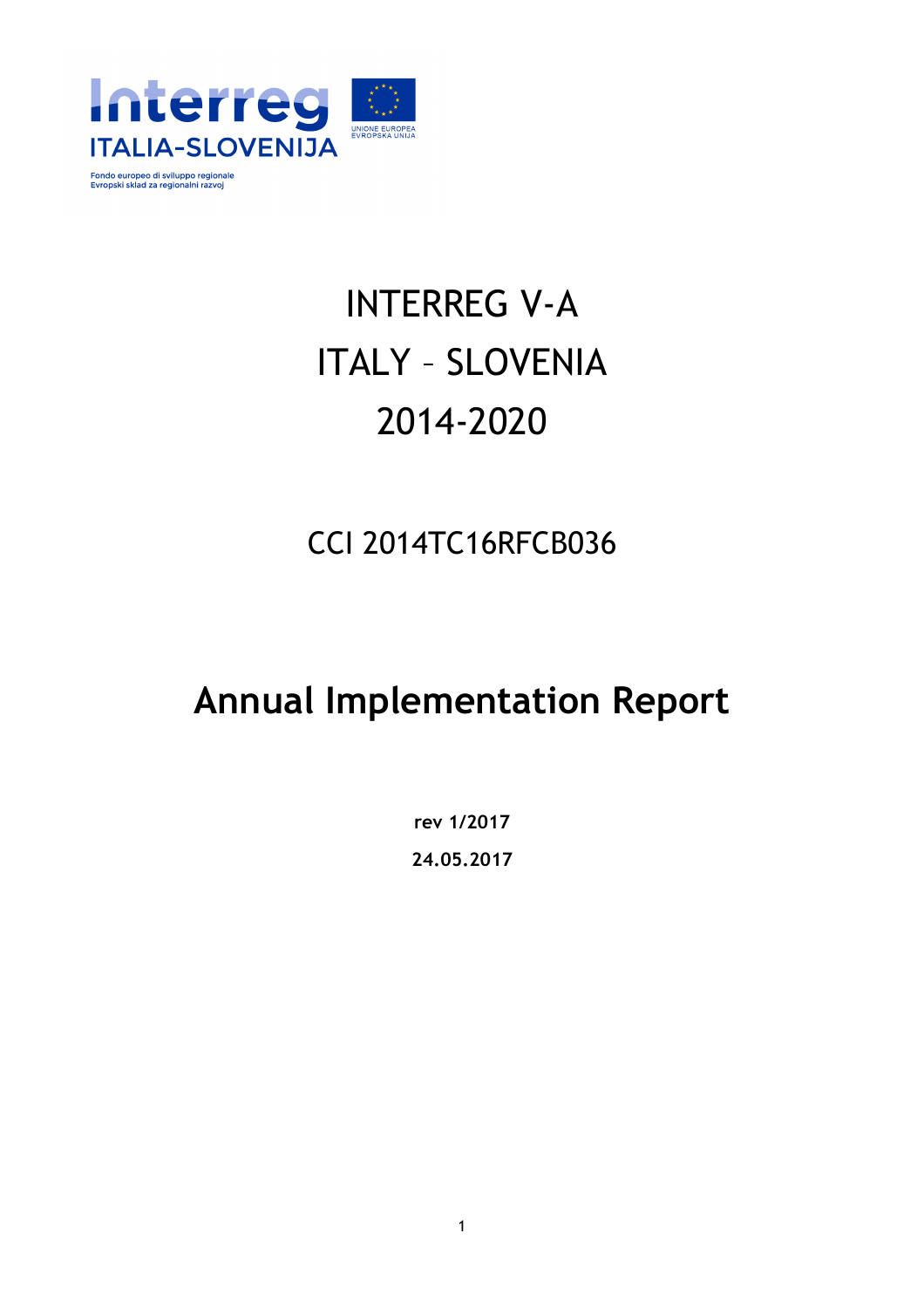

| IDENTIFICATION OF THE ANNUAL/FINAL IMPLEMENTATION REPORT  5<br>1.                                                                                                                                                                                                                                                                                                                                                                         |
|-------------------------------------------------------------------------------------------------------------------------------------------------------------------------------------------------------------------------------------------------------------------------------------------------------------------------------------------------------------------------------------------------------------------------------------------|
| OVERVIEW OF THE IMPLEMENTATION OF THE COOPERATION PROGRAMME (Article 50(2) of<br>2.<br>Regulation (EU) No 1303/2013 and Article 14(3)(a) of Regulation (EU) No 1299/2013)5                                                                                                                                                                                                                                                                |
| 3. IMPLEMENTATION OF THE PRIORITY AXIS (Article 50(2) of Regulation (EU) No                                                                                                                                                                                                                                                                                                                                                               |
|                                                                                                                                                                                                                                                                                                                                                                                                                                           |
| 3.2. Common and programme specific indicators (Article 50(2) of Regulation (EU) No                                                                                                                                                                                                                                                                                                                                                        |
| 3.3 Milestones and targets defined in the performance framework (Article 50(2) of Regulation<br>(EU) No 1303/2013) - submitted in annual implementation reports from 2017 onwards 18                                                                                                                                                                                                                                                      |
| 3.4. Financial data (Article 50(2) of Regulation (EU) No 1303/201321                                                                                                                                                                                                                                                                                                                                                                      |
| 4. SYNTHESIS OF THE EVALUATIONS (Article 50(2) of Regulation (EU) No 1303/2013) 24                                                                                                                                                                                                                                                                                                                                                        |
| ISSUES AFFECTING THE PERFORMANCE OF THE PROGRAMME AND MEASURES TAKEN<br>5.                                                                                                                                                                                                                                                                                                                                                                |
| 6. CITIZEN'S SUMMARY (Article 50(9) of Regulation (EU) No 1303/2013)  26                                                                                                                                                                                                                                                                                                                                                                  |
| REPORT ON THE IMPLEMENTATION OF FINANCIAL INSTRUMENTS (Article 46 of Regulation<br>7.                                                                                                                                                                                                                                                                                                                                                     |
|                                                                                                                                                                                                                                                                                                                                                                                                                                           |
| 8. WHERE APPROPRIATE, PROGRESS IN PREPARATION AND IMPLEMENTATION OF MAJOR<br>PROJECTS AND JOINT ACTION PLANS (Article 101(h) and Article 111(3) of Regulation (EU) No<br>1303/2013 and Article 14(3)(b) of Regulation (EU) No 1299/2013) 28                                                                                                                                                                                               |
|                                                                                                                                                                                                                                                                                                                                                                                                                                           |
| 8.2.                                                                                                                                                                                                                                                                                                                                                                                                                                      |
|                                                                                                                                                                                                                                                                                                                                                                                                                                           |
| 9. ASSESSMENT OF THE IMPLEMENTATION OF THE COOPERATION PROGRAMME (Article 50(4)<br>of Regulation (EU) No 1303/2013 and Article 14(4) of Regulation (EU) No 1299/2013) 32                                                                                                                                                                                                                                                                  |
| 9.1 Information in Part A and achieving the objectives of the programme (Article 50(4) of                                                                                                                                                                                                                                                                                                                                                 |
| 9.2. Specific actions taken to promote equality between men and women and to promote<br>non-discrimination, in particular accessibility for persons with disabilities, and the<br>arrangements implemented to ensure the integration of the gender perspective in the<br>cooperation programme and operations (Article 50(4) of Regulation (EU) No 1303/2013 and<br>Article 14(4), subparagraph 2, (d) of Regulation (EU) No 1299/2013)36 |
| 9.3. Sustainable development (Article 50(4) of Regulation (EU) No 1303/2013 and Article                                                                                                                                                                                                                                                                                                                                                   |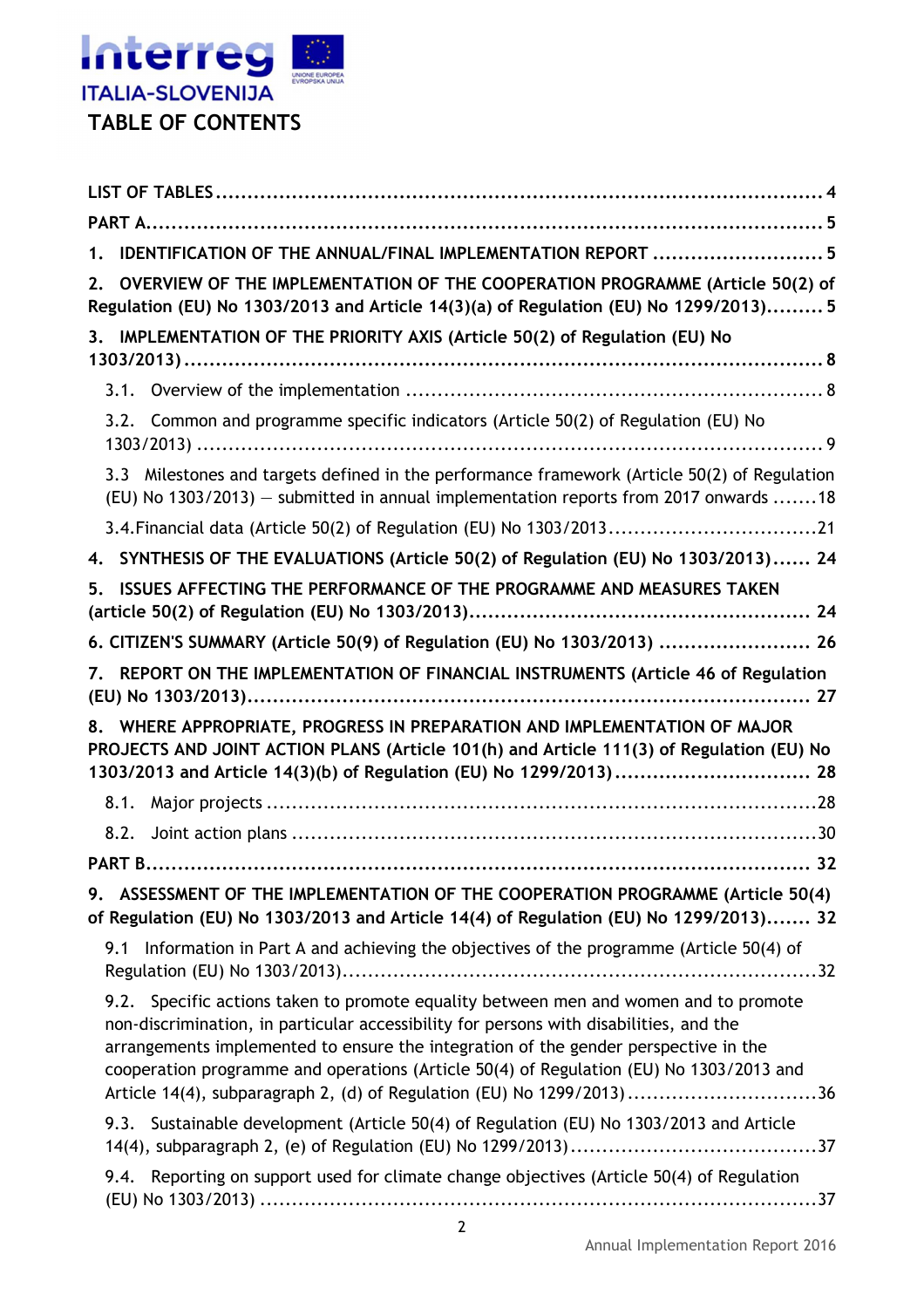

| 9.5 Role of partners in the implementation of the cooperation programme (Article 50(4) of<br>Regulation (EU) No 1303/2013 and Article 14(4), subparagraph 1, (c) of Regulation (EU) No |
|----------------------------------------------------------------------------------------------------------------------------------------------------------------------------------------|
| 10. OBLIGATORY INFORMATION AND ASSESSMENT ACCORDING TO ARTICLE 14(4),<br>SUBPARAGRAPH 1 (a) AND (b), OF REGULATION (EU) No 1299/2013 39                                                |
| 10.1 Progress in implementation of the evaluation plan and the follow-up given to the                                                                                                  |
| 10.2 The results of the information and publicity measures of the Funds carried out under the                                                                                          |
| 11. ADDITIONAL INFORMATION WHICH MAY BE ADDED DEPENDING ON THE CONTENT AND<br>OBJECTIVES OF THE COOPERATION PROGRAMME (Article 14(4), subparagraph 2 (a), (b), (c)                     |
| 11.1 Progress in implementation of the integrated approach to territorial development,<br>including sustainable urban development, and community-led local development under the       |
| 11.2 Progress in implementation of actions to reinforce the capacity of authorities and                                                                                                |
| 11.3 Contribution to macro-regional and sea basin strategies (where appropriate)43                                                                                                     |
| 11.4 Progress in the implementation of actions in the field of social innovation 43                                                                                                    |
| 12. FINANCIAL INFORMATION AT PRIORITY AXIS AND PROGRAMME LEVEL (Articles 21(2) and                                                                                                     |
|                                                                                                                                                                                        |
|                                                                                                                                                                                        |
| ISSUES AFFECTING THE PERFORMANCE OF THE PROGRAMME AND MEASURES TAKEN -<br>14.<br>PERFORMANCE FRAMEWORK (Article 50(2) of Regulation (EU) No 1303/2013)  44                             |
|                                                                                                                                                                                        |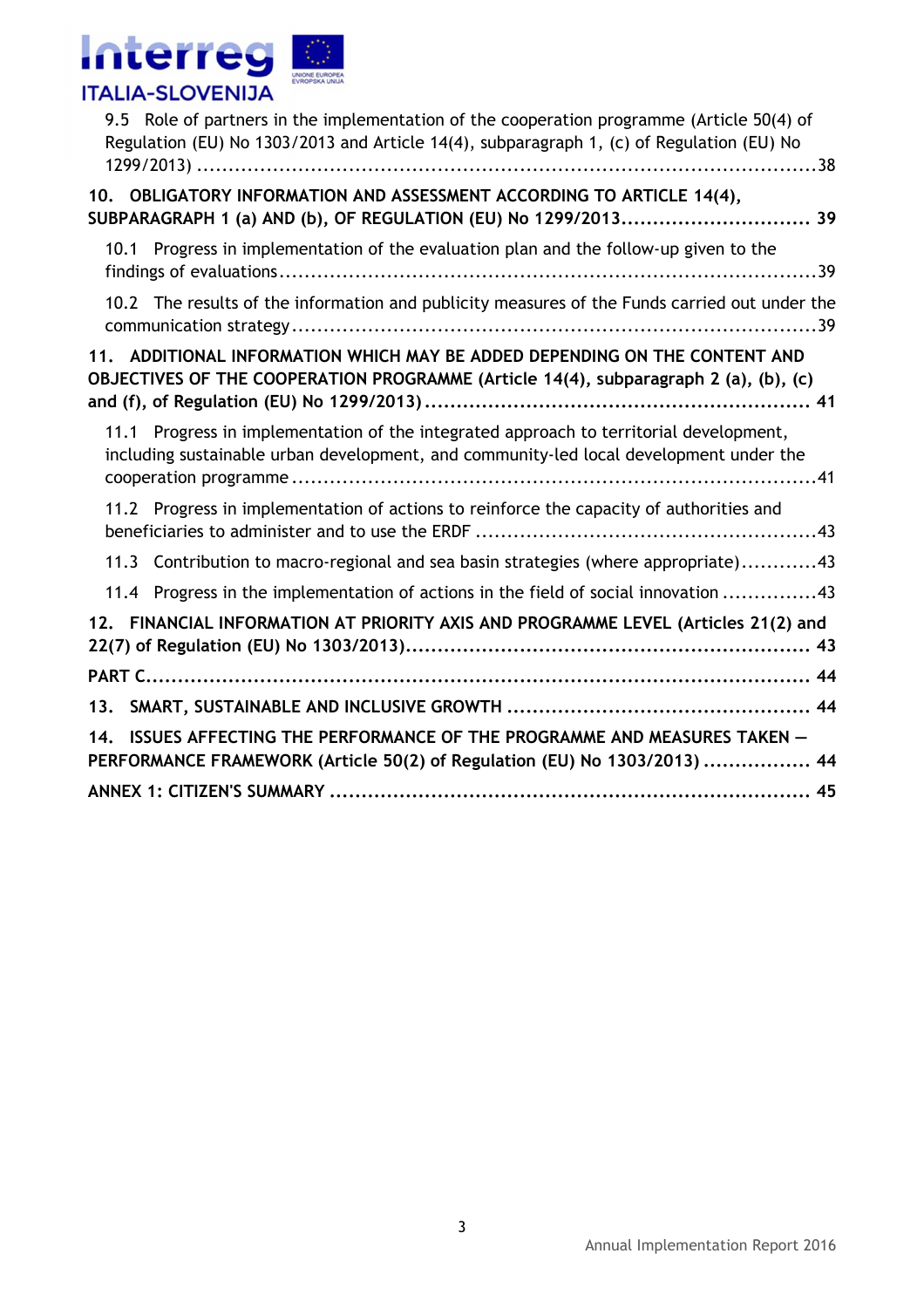

## **LIST OF TABLES**

| Table 1: Result indicators (by priority axis and specific objective); applies also to technical                                                                                             |
|---------------------------------------------------------------------------------------------------------------------------------------------------------------------------------------------|
| Table 2: Common and programme specific output indicators (by priority axis, investment                                                                                                      |
| Table 3: Information on the milestones and targets defined in the performance framework19                                                                                                   |
| Table 4: Financial information at priority axis and programme level as set out in Table 1 of<br>Annex II to Commission Implementing Regulation (EU) No 1011/2014 [Model for transmission of |
| Table 5: Breakdown of the cumulative financial data by category of intervention (Article 112(1)<br>and (2) of Regulation (EU) No 1303/2013 and Article 5 of Regulation (EU) No 1304/2013)23 |
| Table 6: Cumulative cost of all or part of an operation implemented outside the Union part of                                                                                               |
|                                                                                                                                                                                             |
|                                                                                                                                                                                             |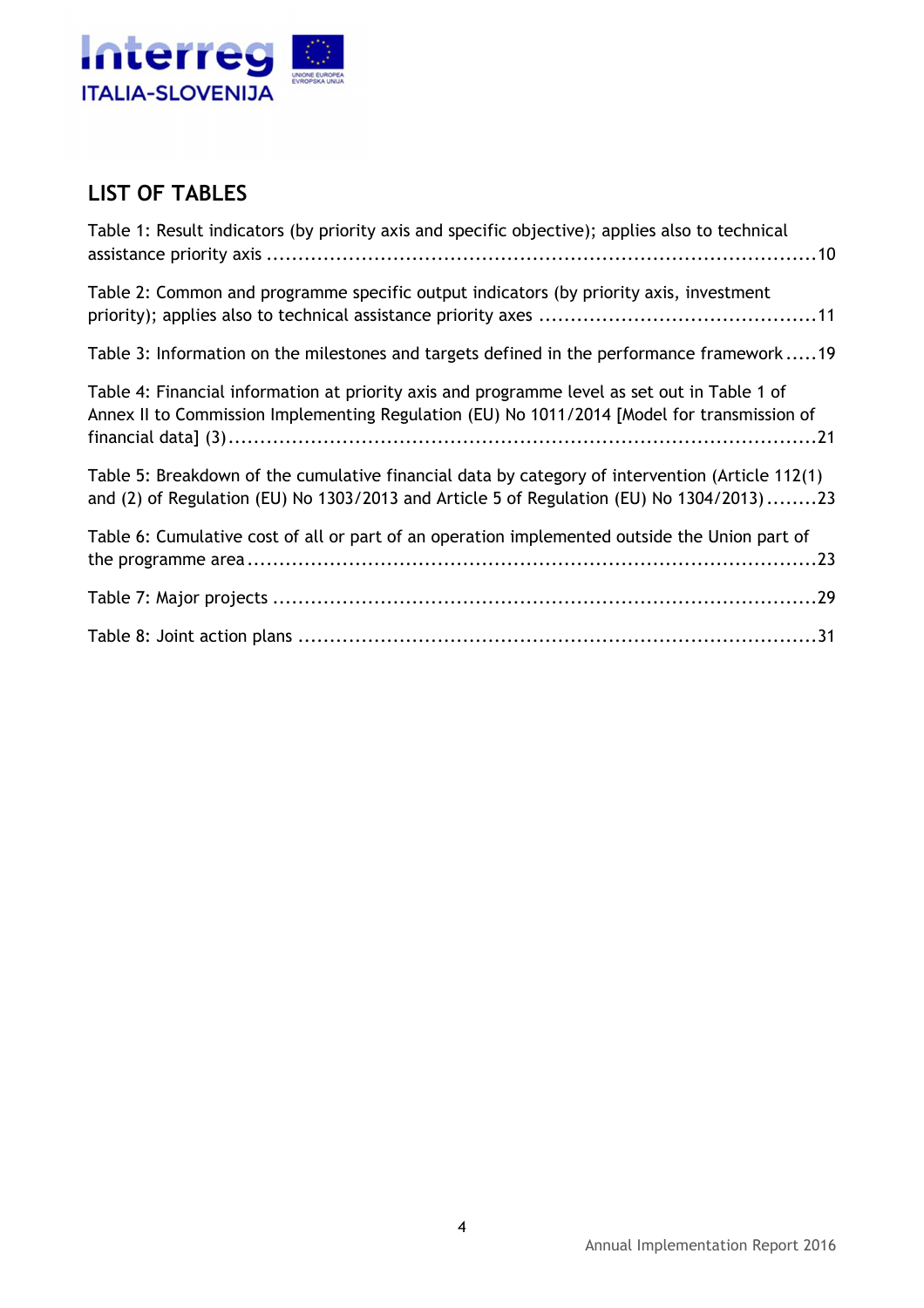

#### **PART A**

**DATA REQUIRED EVERY YEAR ('LIGHT REPORTS') (Article 50(2) of Regulation (EU) No 1303/2013)** 

#### **1. IDENTIFICATION OF THE ANNUAL/FINAL IMPLEMENTATION REPORT**

| <b>CCI</b>                                                                       | 2014TC16RFCB036                    |
|----------------------------------------------------------------------------------|------------------------------------|
| <b>Title</b>                                                                     | <b>INTERREG V-A ITALY-SLOVENIA</b> |
| Version                                                                          | 1/2017                             |
| Reporting year                                                                   | 2016                               |
| Date of approval of the report by the 24 May 2017<br><b>Monitoring Committee</b> |                                    |

#### **2. OVERVIEW OF THE IMPLEMENTATION OF THE COOPERATION PROGRAMME (Article 50(2) of Regulation (EU) No 1303/2013 and Article 14(3)(a) of Regulation (EU) No 1299/2013)**

*Key information on the implementation of the cooperation programme for the year concerned, including on financial instruments, with relation to the financial and indicator data.*

After the EC approval of the **Cooperation Programme** by Decision C (2015) 9285 of 12th December 2015 and the official notification of approval through SFC2014 on 21st December 2015, some Programme modifications were discussed during the 1st Monitoring Committee (hereinafter MC) on 8th March 2016.

The MC's approved changes were:

- amendments of 122 clerical errors;
- definition of the baseline of the result indicator of the TO11 (*Annex IX Methodology for measuring result and output indicators* integrated with the valorization of the baseline of the TO 11 ETC result indicator, further approved with the 2nd Written Procedure (WP), 14th June 2016). For the definition of this baseline, the  $1<sup>st</sup>$  MC decided to launch an online survey to more than 200 stakeholders.

Slovene delegation requested two additional modifications as such:

- to insert in paragraph 5.3.2.a of the CP "Western Slovenia Cohesion Region and Eastern Slovenia Cohesion Region" as specification of the "two Slovenian" partners as minimum partnership requirement for strategic projects;
- to modify the Programme Financing plan with reference to Axis 5 (TA) changing the Slovene national co-financing up to 50%.

The two modifications requested by Slovenia were not approved and needed further discussion in following MCs, with more detailed supporting documentation on justification of the two requested modifications to be provided by Slovene delegation and MA to allow an informed decision.

An amended version of the Cooperation Programme (hereinafter CP) was published on the Programme website www.ita-slo.eu with a warning disclaimer. It was also decided that modified documents (CP, Annex IX) should be transmitted to the EC when the baseline of the result indicator within TO 11 is defined, without prejudice to starting implementation of the call for projects.

In order to provide to the potential beneficiaries information on the set of Programme indicators and its methodology, the Managing Authority (hereinafter MA) published on the Programme website in June 2016 the Annex IX, including the valorization of the baseline of the TO 11 ETC result indicator.

During the 1st MC meeting, the MC membership was defined and the Rules of Procedure of the Monitoring Committee adopted.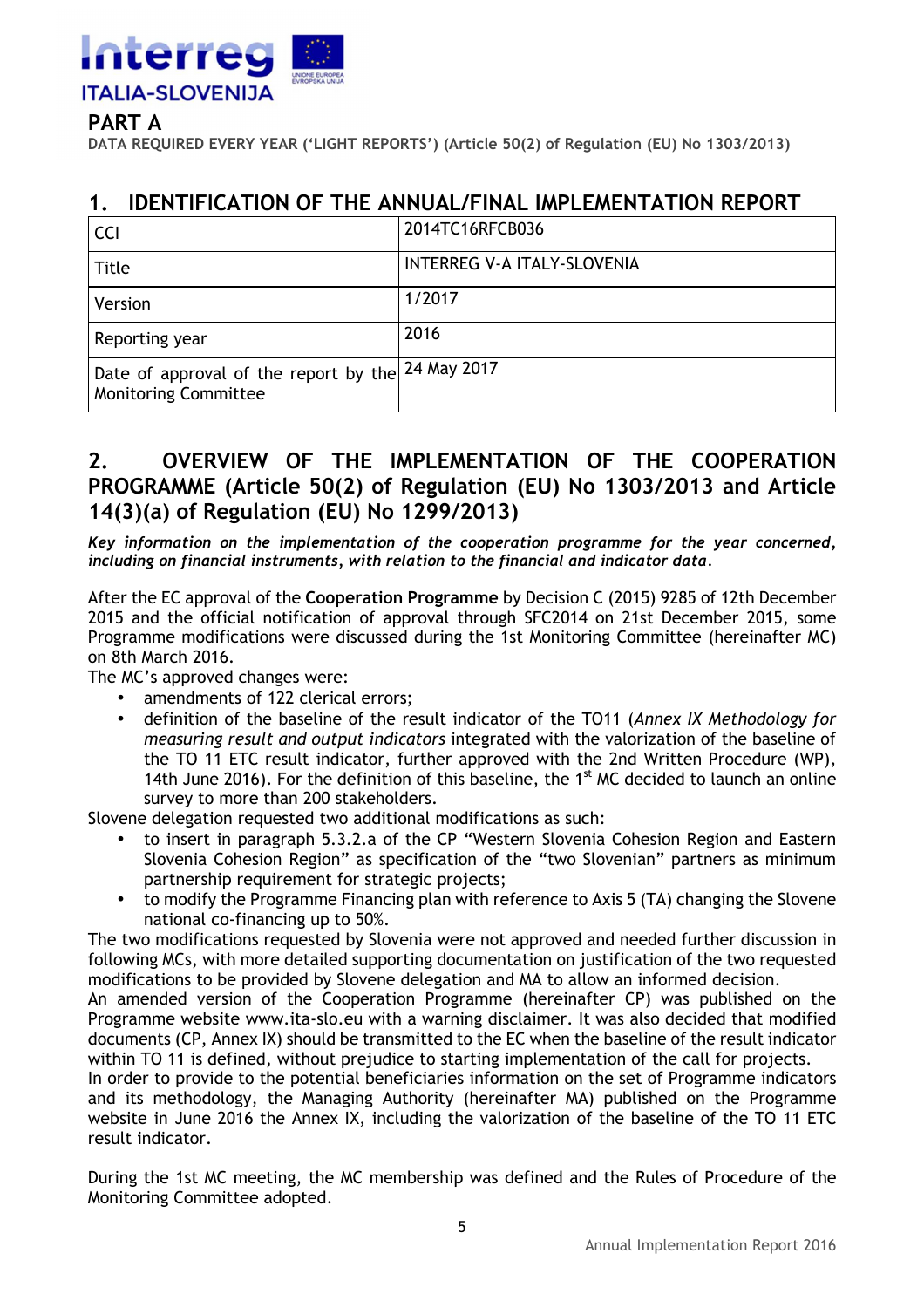

With regard to the setup of the **Joint Secretariat** (hereinafter JS), the negotiation among Programme partners took place from the first half of 2015 to January 2016. The notices for JS selection were published on the Official Bulletin of the Autonomous Region FVG No. 4, January 27, 2016 and the ranking lists on the FVG Region official website on 3rd May 2016. The JS staff were contracted in May-June 2016 (3 units as Economic and administrative Assistants and 2 units as Economic and administrative Specialists).

The main activity in 2016 concerned the process for the publication of the first call for **standard project** proposals (in total 4 calls were launched, 1 call per Priority Axis) with the elaboration of different documents which compose the Application Package.

The steps for the drafting, approval and publication of the first calls were as follows:

- Selection criteria were broadly discussed in seven Working Groups from December 2015 to March 2016 (two in 2015 and five in 2016);
- The first set of documents of the Application Package was presented to the first MC meeting (8th March);
- The text of the four calls, the selection criteria and whole Application Package were approved at the second MC meeting (20th May);
- Translation and publication procedure;
- Publication of calls on the Programme website (15th June 2016);
- Management of the e-application procedure and assistance to beneficiaries (June-September);
- Calls closure (30th September 2016).

The **Assessment process of standard projects** was divided into three phases: administrative check, eligibility check and quality assessment. For the quality assessment a notice for the selection of independent experts (assessors) was published by the MA on the Programme website on 7th November 2016. After the administrative and eligibility check was finished on  $12<sup>th</sup>$ December 2016, the selected assessors started the third phase of quality assessment of the 160 standard project proposals. This assessment phase is still ongoing.

With regard to the **strategic projects** procedure the main steps in 2016 were:

- Set up of a Working Group at the 2nd MC meeting (20th May);
- First Working Group meeting (22th November): the Programme partners drafted and agreed on the procedures of the strategic project selection.

In order to implement the Programme's provisions on the **ITI** (Integrated Territorial Investment) approach (Article 36, Regulation (EU) No 1303/2013), the main steps undertaken in 2016 were the following:

- Set up of a Working Group on ITI at the 2nd MC meeting (20th May);
- Three meetings of working group on ITI were held on July 7th, August 8th, and September 7th, 2016;
- Agreement and fine-tuning of the documents related to the ITI implementation and Confirmation of Italian national co-financing to ITI projects (November 2016).
- Approval of the Application Package for "ITI EGTC" through the 4th Written Procedure (13rd December)
- Presentation of the Description of management and control System to the Audit Authority (16th December 2016)
- Signature of the Agreement between the MA and the EGTC GO Office Intermediate Body for the delegated functions as Intermediate Body for ITI projects (19th December 2016)
- Launch of the invitation to the EGTC GO to present project proposals as Sole Beneficiary (21st December 2016).

Other efforts of the MA in line with MC decisions for the implementation of the Programme were: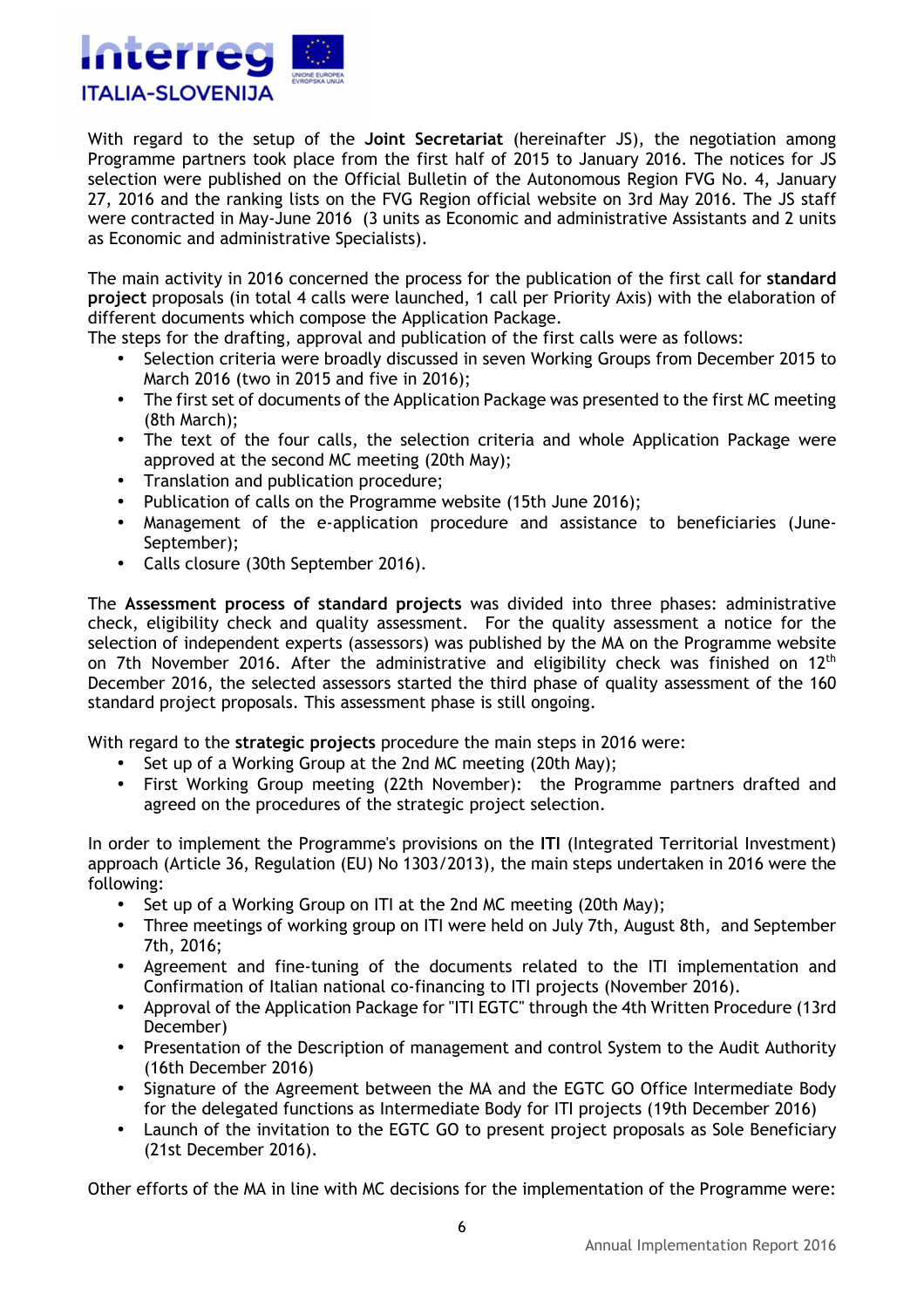

- **E- cohesion:** the front end for e-application (FEG) for the first calls for standard projects opened on 15th June 2016;
- **Communication main events:** Kick-off meeting in Udine (9th June 2016), Local event in Venice (29th June 2016), Info Day in Postojna (14th July 2016);
- **Programme Evaluation:** the service for Programme Evaluation was awarded in August 2016 and the Programme evaluators were contracted in December 2016;
- **State Aid Programme Scheme:** the 2nd MC meeting (20th May) delegated the MA to draft a Block Exemption Scheme approved through the 5th WP (20th December) and notified to the Commission through SANI2 system and registered with n. SA.47280.The Umbrella Scheme was published on Programme website in both language versions on 16/01/2017, date of its entry into force (expiring date is 30/06/2021);
- **Designation Procedure** launched on 16th December 2016 with the submission of the designation package (Description of Management and Control System of the Programme, Description of Management and Control System for the ITI, the Agreement between the MA and the IB, Manual of procedures of the MA and Manual of the Italian FLC) to the Audit Authority. The WG on risk analysis was set up through the WP No.4, on December  $28^{th}$ , 2016.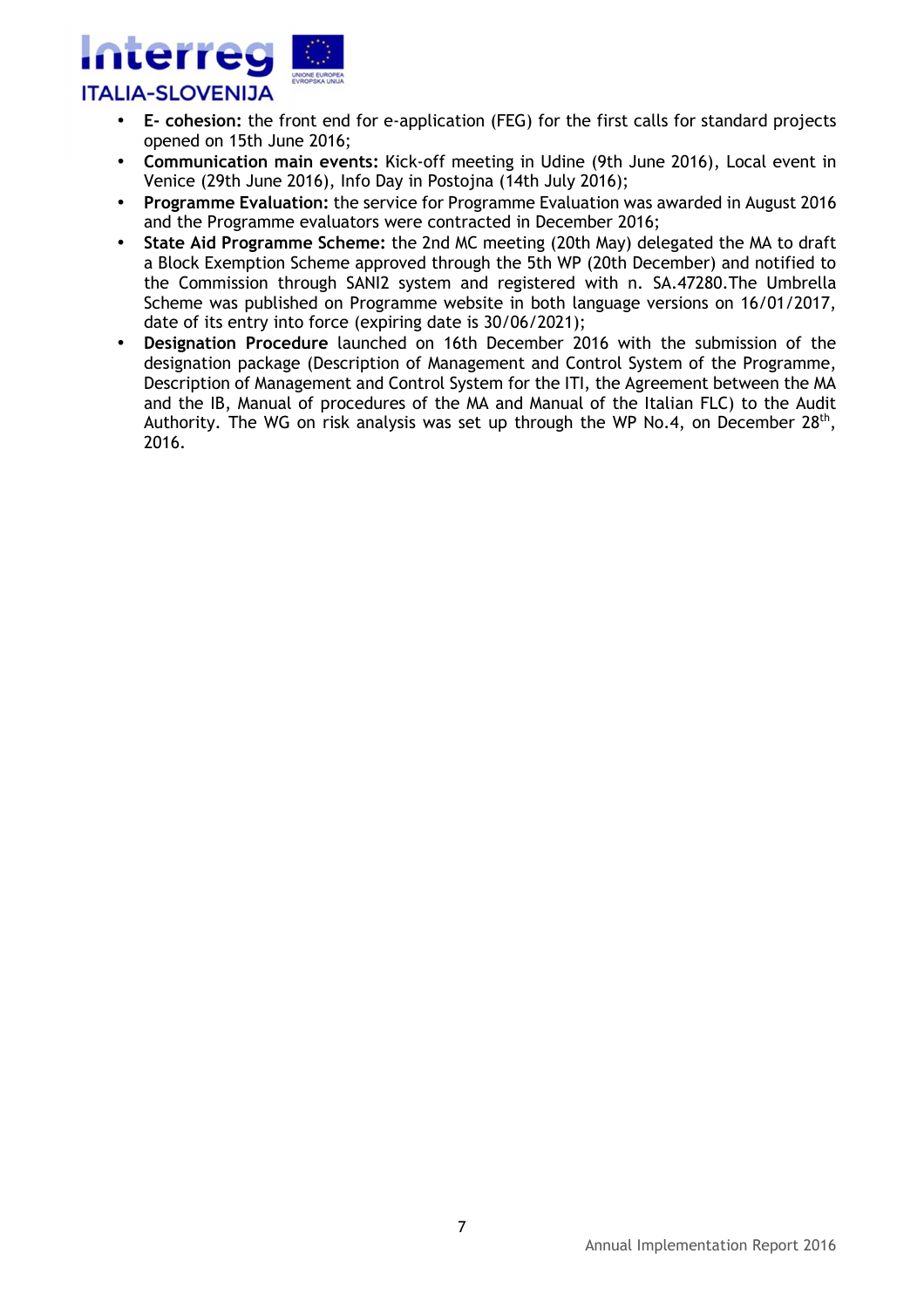

## **3. IMPLEMENTATION OF THE PRIORITY AXIS (Article 50(2) of Regulation (EU) No 1303/2013)**

#### **3.1. Overview of the implementation**

| ID                | <b>Priority axis</b>                                                                     | Key information on the implementation of the priority axis<br>with reference to key developments, significant problems<br>and steps taken to address these problems                                                                                                                                                                                                                                                                                                                                                                                                                                                                         |
|-------------------|------------------------------------------------------------------------------------------|---------------------------------------------------------------------------------------------------------------------------------------------------------------------------------------------------------------------------------------------------------------------------------------------------------------------------------------------------------------------------------------------------------------------------------------------------------------------------------------------------------------------------------------------------------------------------------------------------------------------------------------------|
| 1.1               | <b>Promoting innovation</b><br>capacities for a more<br>competitive area                 | The Programme was approved in December 2015. The first call<br>for standard projects was published in June 2016. 62 project<br>proposals on the Priority axis 1 were submitted. The project<br>assessment is still ongoing. Therefore, it is not possible to report<br>on key developments and significant problems. The Joint<br>Secretariat had an insight into the implementation of this priority<br>through the assistance to applicants and the applications<br>submitted during the first calls.                                                                                                                                     |
| 2.1               | <b>Cooperating for</b><br>implementation of low<br>carbon strategies and<br>action plans | The Programme was approved in December 2015. The first call<br>for standard projects was published in June 2016. 13 project<br>proposals on the Priority axis 2 were submitted. The project<br>assessment is still ongoing. Therefore, it is not possible to report<br>on key developments and significant problems. The Joint<br>Secretariat had an insight into the implementation of this priority<br>through the assistance to applicants and the applications<br>submitted during the first calls.                                                                                                                                     |
| 3.1<br>3.2<br>3.3 | Protecting and<br>promoting natural and<br>cultural resources                            | The Programme was approved in December 2015. The first call<br>for standard projects was published in June 2016. 63 project<br>proposals on the Priority axis 3 were submitted (43 for<br>investment priority 6c, 10 for 6d, 10 for 6f). The project<br>assessment is still ongoing. Therefore, it is not possible to report<br>on key developments and significant problems. The Joint<br>Secretariat had an insight into the implementation of this priority<br>through the assistance to applicants and the applications<br>submitted during the first calls.<br>Also the ITI project Isonzo-Soca is to be implemented under this<br>PA. |
| 4.1               | <b>Enhancing capacity</b><br>building and cross-<br>border governance                    | The Programme was approved in December 2015. The first call<br>for standard projects was published in June 2016. . 22 project<br>proposals on the Priority axis 4 were submitted. The project<br>assessment is still ongoing. Therefore, it is not possible to report<br>on key developments and significant problems. The Joint<br>Secretariat had an insight into the implementation of this priority<br>through the assistance to applicants and the applications<br>submitted during the first calls.<br>Also the ITI project on Health is to be implemented under this<br>PA.                                                          |
| 5.1               | <b>Technical Assistance</b>                                                              | Following the awarding procedure concluded with the signature<br>of the contract in December 3, 2015, the group of external TA<br>experts officially started their support to the Programme in<br>January 2016, in order to speed up the publication of the first<br>four calls for project proposals.<br>online<br>Monitoring tool "on<br>line<br>The<br>FEG"<br>(Front-End)<br>Generalizzato), based on INTERACT tool, was used to implement<br>the Programme information system, in order to draft and submit                                                                                                                            |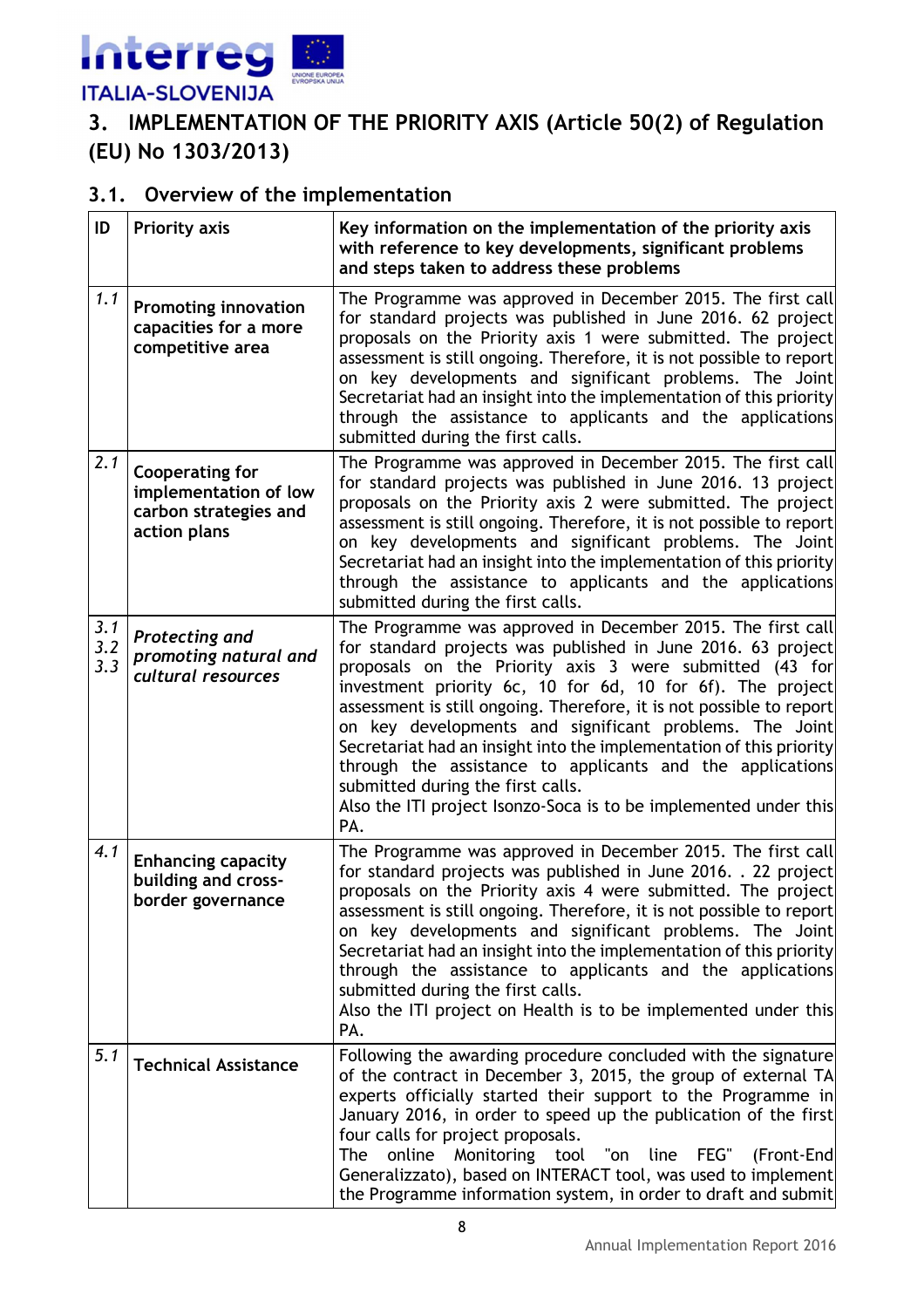

|            | applications. All the work for the elaboration of the on-line      |
|------------|--------------------------------------------------------------------|
|            | project applications started in December 2015 and the front-end    |
|            | application was completed in view of the launch for the first four |
|            | calls for proposals in June 2016. As the system faced some         |
|            | technical challenges, the Managing Authority and the Joint         |
|            | Secretariat provided all the necessary support to the potential    |
|            | beneficiaries and informed them on the correct software            |
| solutions. |                                                                    |

#### **3.2. Common and programme specific indicators (Article 50(2) of Regulation (EU) No 1303/2013)**

Data for common and programme-specific indicators by investment priority transmitted using the tables 1 to 2 below.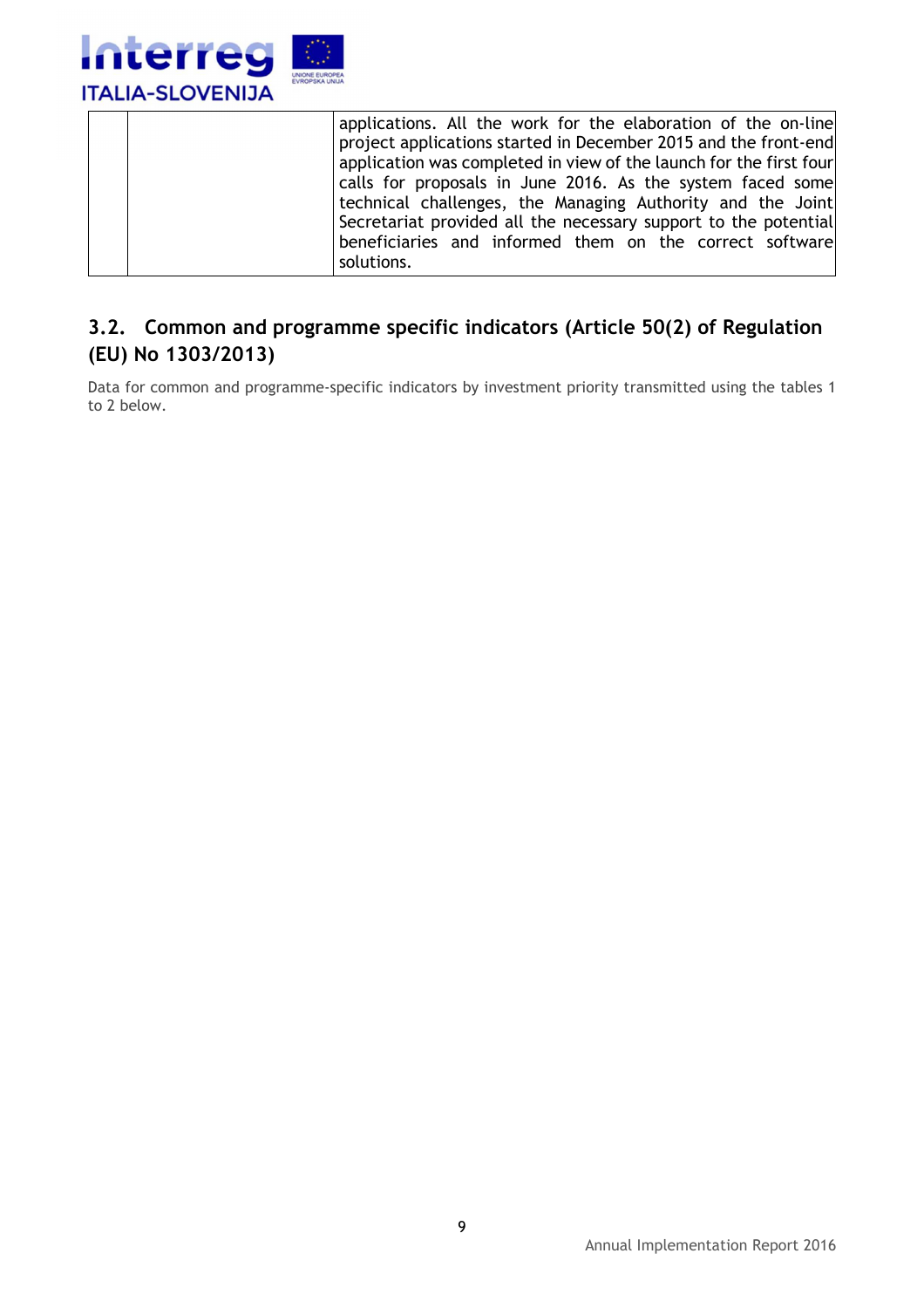

#### **Table 1: Result indicators (by priority axis and specific objective); applies also to technical assistance priority axis**

|     | <b>Automatic from SFC</b>                                                                                                               |                              |                          |                         |                                  | <b>ANNUAL VALUE</b> |              |              |              |             |              |              |              |              |              |                                                                                                                           |
|-----|-----------------------------------------------------------------------------------------------------------------------------------------|------------------------------|--------------------------|-------------------------|----------------------------------|---------------------|--------------|--------------|--------------|-------------|--------------|--------------|--------------|--------------|--------------|---------------------------------------------------------------------------------------------------------------------------|
| ID  | Indicator                                                                                                                               | Measurement<br>Unit          | <b>Baseline</b><br>Value | <b>Baseline</b><br>Year | <b>Target</b><br>Value<br>(2023) | 2014                | 15           | 16           | 17           | 18          | 19           | 20           | 21           | 22           | 23           | <b>Observations</b><br>(if)<br>necessary)                                                                                 |
| 1.1 | Level of cross/border Gross value added<br>cooperation among at basic prices in<br>key actors of the millions of Euro<br>Programme area |                              | 6.519.11                 | 2014                    | 7.758,86                         | $6.519,11$ 0        |              | $\mathbf{0}$ | $\mathbf{0}$ | 0           | $\mathbf{0}$ | $\mathbf{0}$ | 0            | $\mathbf{0}$ | $\mathbf{0}$ | The CP was approved in<br>December 2015. The 1st four<br>Calls for standard projects<br>were launched in June 2016.       |
| 2.1 | Level of capacities of Municipalities<br>municipalities<br>decreasing energy use                                                        | in SEAP                      | in $43$                  | 2014                    | 47                               | 43                  | 0            | $\mathbf 0$  | $\mathbf{0}$ | $\Omega$    | $\mathbf{0}$ | $\mathbf{0}$ | $\mathbf{0}$ | $\mathbf{0}$ | $\mathbf{0}$ | The assessment of the project<br>proposals is still ongoing.<br>The baseline for RI 4.1 is<br>missing because the revised |
| 3.1 | Level of Cross-border Number of visitors<br>cooperation in the<br>sustainable<br>valorization<br>of<br>cultural and natural<br>heritage |                              | 4.012.237                | 2014                    | 5.793.754                        | 4.012.237 0         |              | $\mathbf 0$  | $\mathbf{0}$ | $\mathbf 0$ | $\mathbf{0}$ | $\mathbf{0}$ | $\mathbf 0$  | $\mathbf{0}$ | $\Omega$     | CP and its Annex IX have not<br>been yet sent to the EC.                                                                  |
|     | 3.2.A Level of preservation Status<br>of status of habitats                                                                             | conservation<br>(Habitats) * | of 1.986.00              | 2014                    | 1.999.00                         | $1.986.00$ 0        |              | $\mathbf{0}$ | $\mathbf{0}$ | $\Omega$    | $\mathbf{0}$ | $\mathbf{0}$ | $\mathbf{0}$ | $\mathbf{0}$ | $\Omega$     |                                                                                                                           |
|     | 3.2.B Level of preservation Status<br>of status of species                                                                              | conservation<br>(Species)*   | of 1.851,00              | 2014                    | 1.869,00                         | $1.851,00$ 0        |              | $\mathbf{0}$ | $\mathbf{0}$ | $\Omega$    | $\mathbf{0}$ | $\mathbf{0}$ | $\mathbf{0}$ | $\mathbf{0}$ | $\mathbf{0}$ |                                                                                                                           |
| 3.3 | Level of cross-border Total number of 5,76<br>application of green application<br>technologies<br>or<br>processes                       |                              |                          | 2014                    | 6,09                             | 5,76                | 0            | $\mathbf 0$  | $\mathbf{0}$ | $\Omega$    | $\mathbf{0}$ | $\mathbf{0}$ | $\mathbf{0}$ | $\mathbf{0}$ | $\Omega$     |                                                                                                                           |
| 4.1 | Increased capacity of \%<br>public authorities and<br>stakeholders in cross-<br>border cooperation<br>and governance                    |                              | To be<br>calculated      | 2016                    | $+10$                            | $\mathbf{0}$        | $\mathbf{0}$ | $\mathbf{0}$ | $\Omega$     | $\Omega$    | $\Omega$     | $\mathbf{0}$ | $\mathbf{0}$ | $\mathbf{0}$ | $\Omega$     |                                                                                                                           |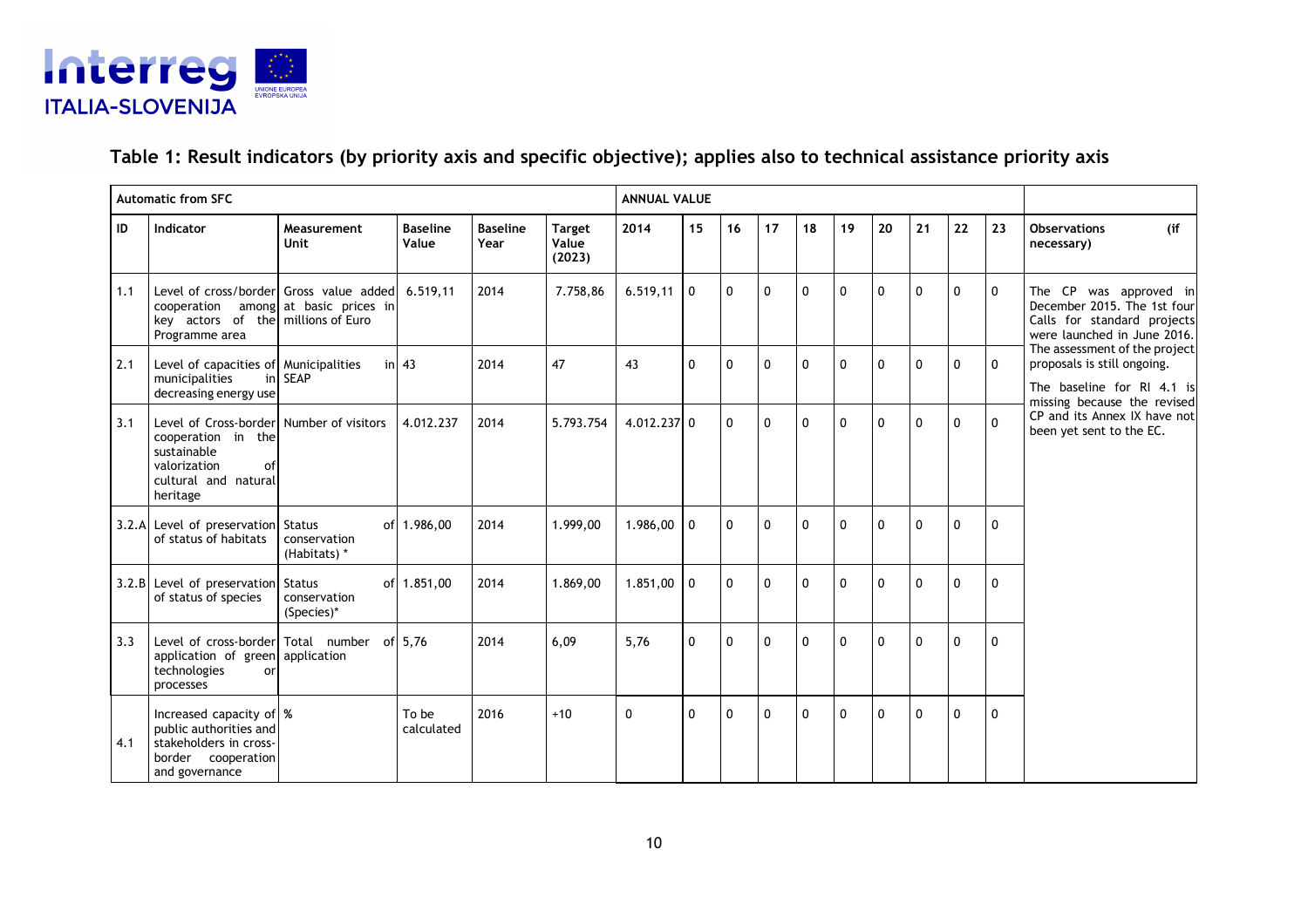

**Table 2: Common and programme specific output indicators (by priority axis, investment priority); applies also to technical assistance priority axes** 

|                                                                             | ID | Indicator (name of indicator)                                                                                                                       | Measurement<br>unit | <b>Target</b><br>value $(^{1})$ (2023) | <b>CUMULATIVE VALUE</b> |              |              |              |              |              |              |    |              |              | Observations (if<br>necessary)                                                                                                                                  |
|-----------------------------------------------------------------------------|----|-----------------------------------------------------------------------------------------------------------------------------------------------------|---------------------|----------------------------------------|-------------------------|--------------|--------------|--------------|--------------|--------------|--------------|----|--------------|--------------|-----------------------------------------------------------------------------------------------------------------------------------------------------------------|
|                                                                             |    |                                                                                                                                                     |                     |                                        | 2014                    | 15           | 16           | 17           | 18           | 19           | 20           | 21 | 22           | 23           |                                                                                                                                                                 |
| Selected<br>operations<br>[forecast<br>provided by<br>beneficiaries]        |    | CO26 Number of enterprises cooperating<br>with research institutions (Common<br>Indicator)                                                          | Enterprises         | 38                                     | 0                       | $\mathbf 0$  | $\mathbf 0$  | 0            | $\mathbf{0}$ | $\mathbf 0$  | 0            | 0  | 0            | 0            | The CP was approved in<br>December 2015. The 1st<br>Call for standard projects<br>was launched in June<br>2016. The assessment of<br>project proposals is still |
| Fully<br>implemented<br>operations<br><b>Tactual</b><br>achievement]        |    |                                                                                                                                                     |                     |                                        | $\mathbf 0$             | $\mathbf{0}$ | $\Omega$     | $\mathbf{0}$ | 0            | $\mathbf 0$  | $\mathbf{0}$ | 0  | $\mathbf 0$  | $\mathbf{0}$ | ongoing.                                                                                                                                                        |
| Selected<br>operations<br><b>forecast</b><br>provided by<br>beneficiaries]  |    | CO42 Number of research institutions<br>participating in cross-border,<br>transnational or interregional<br>research projects (Common<br>Indicator) | Organizations       | 27                                     | $\mathbf 0$             | $\Omega$     | $\Omega$     | $\Omega$     | $\mathbf{0}$ | $\mathbf{0}$ | 0            | 0  | $\mathbf{0}$ | $\mathbf{0}$ |                                                                                                                                                                 |
| <b>Fully</b><br>implemented<br>operations<br><b>Tactual</b><br>achievement] |    |                                                                                                                                                     |                     |                                        | $\mathbf 0$             | $\mathbf{0}$ | $\mathbf{0}$ | $\mathbf{0}$ | $\mathbf{0}$ | $\mathbf{0}$ | $\mathbf{0}$ | 0  | $\mathbf{0}$ | $\mathbf{0}$ |                                                                                                                                                                 |
| Selected<br>operations<br><b>forecast</b><br>provided by<br>beneficiaries]  |    | 1.1.1 Number of innovative services,<br>products and tools transferred to<br>enterprises                                                            | Number              | 10                                     | $\mathbf 0$             | $\mathbf{0}$ | $\Omega$     | $\mathbf{0}$ | $\mathbf{0}$ | $\mathbf{0}$ | $\mathbf{0}$ | 0  | $\mathbf 0$  | $\mathbf{0}$ |                                                                                                                                                                 |
| Fully<br>implemented<br>operations<br><b>Tactual</b><br>achievement]        |    |                                                                                                                                                     |                     |                                        | $\mathbf 0$             | $\Omega$     | $\mathbf{0}$ | $\mathbf{0}$ | $\mathbf{0}$ | $\mathbf{0}$ | $\mathbf{0}$ | 0  | $\mathbf{0}$ | $\mathbf{0}$ |                                                                                                                                                                 |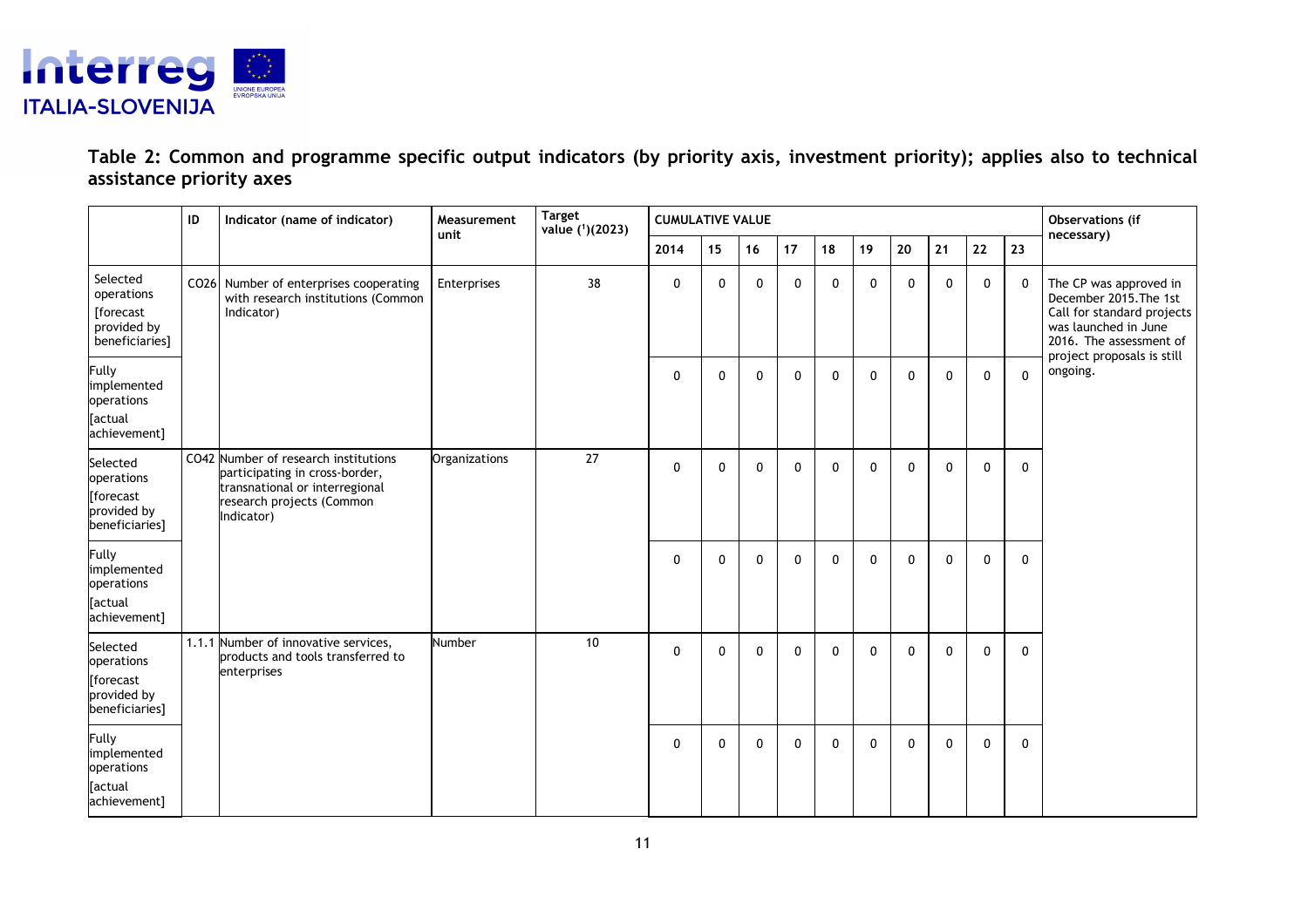

| Selected<br>operations<br>[forecast<br>provided by<br>beneficiaries]       | 2.1.1 Number of implemented actions<br>towards the decrease of annual<br>primary energy consumption in<br>existing public buildings                       | Number | 25              | $\mathbf{0}$ | $\mathbf{0}$ | $\mathbf 0$  | $\mathbf{0}$ | $\Omega$     | $\mathbf{0}$ | $\mathbf{0}$ | $\Omega$     | $\mathbf{0}$ | $\mathbf{0}$ |  |
|----------------------------------------------------------------------------|-----------------------------------------------------------------------------------------------------------------------------------------------------------|--------|-----------------|--------------|--------------|--------------|--------------|--------------|--------------|--------------|--------------|--------------|--------------|--|
| <b>Fully</b><br>implemented<br>operations<br>[actual<br>achievement]       |                                                                                                                                                           |        |                 | $\mathbf{0}$ | $\Omega$     | $\mathbf{0}$ | $\mathbf{0}$ | $\Omega$     | $\mathbf{0}$ | $\mathbf{0}$ | $\mathbf{0}$ | $\mathbf{0}$ | $\mathbf{0}$ |  |
| Selected<br>operations<br>[forecast<br>provided by<br>beneficiaries]       | 2.1.2 Pilot implementation of innovative<br>services for smart low carbon<br>mobility                                                                     | Number | 5               | $\mathbf 0$  | $\mathbf{0}$ | $\mathbf{0}$ | $\mathbf{0}$ | $\mathbf{0}$ | $\mathbf{0}$ | $\mathbf{0}$ | $\mathbf{0}$ | $\mathbf{0}$ | $\mathbf 0$  |  |
| <b>Fully</b><br>implemented<br>operations<br>[actual<br>achievement]       |                                                                                                                                                           |        |                 | $\mathbf{0}$ | $\mathbf{0}$ | $\mathbf{0}$ | $\mathbf{0}$ | $\mathbf{0}$ | $\mathbf{0}$ | $\mathbf{0}$ | $\mathbf{0}$ | $\mathbf{0}$ | $\mathbf{0}$ |  |
| Selected<br>operations<br>[forecast<br>provided by<br>beneficiaries]       | CO09 Increase in expected number of visits Visits/year<br>to supported sites of cultural and<br>natural heritage and attractions                          |        | 20.000          | 0            | $\mathbf 0$  | $\mathbf 0$  | $\mathbf 0$  | $\mathbf 0$  | 0            | $\mathbf{0}$ | $\mathbf{0}$ | $\mathbf 0$  | $\mathbf 0$  |  |
| <b>Fully</b><br>implemented<br>operations<br>[actual<br>achievement]       |                                                                                                                                                           |        |                 | $\mathbf 0$  | $\mathbf 0$  | $\mathbf 0$  | $\mathbf{0}$ | $\mathbf 0$  | $\mathbf{0}$ | $\mathbf{0}$ | $\mathbf{0}$ | $\mathbf 0$  | 0            |  |
| Selected<br>operations<br><b>forecast</b><br>provided by<br>beneficiaries] | 3.1.1 Number of investments implemented Number<br>or services/products created<br>supporting preservation/restoration<br>of natural and cultural heritage |        | 30 <sup>°</sup> | $\mathbf 0$  | $\mathbf 0$  | $\mathbf{0}$ | $\mathbf{0}$ | 0            | $\mathbf{0}$ | $\mathbf{0}$ | $\mathbf{0}$ | $\mathbf 0$  | $\mathbf{0}$ |  |
| <b>Fully</b><br>implemented<br>operations                                  |                                                                                                                                                           |        |                 | $\mathbf 0$  | $\mathbf 0$  | $\mathbf 0$  | 0            | 0            | 0            | $\mathbf{0}$ | 0            | 0            | $\mathbf 0$  |  |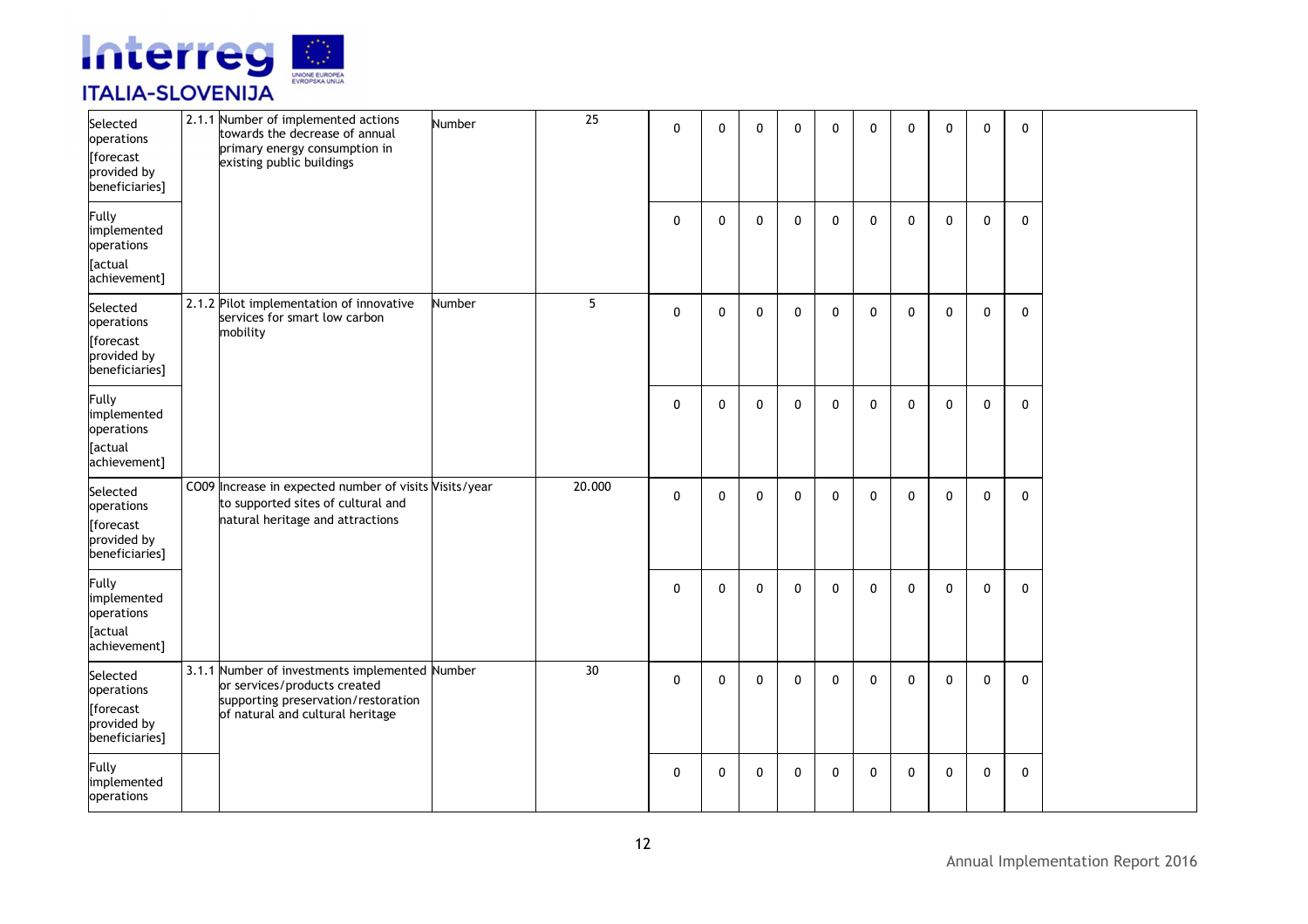

| [actual<br>achievement]                                                     |                                                                                                                     |          |                |              |              |              |              |              |              |              |              |              |             |  |
|-----------------------------------------------------------------------------|---------------------------------------------------------------------------------------------------------------------|----------|----------------|--------------|--------------|--------------|--------------|--------------|--------------|--------------|--------------|--------------|-------------|--|
| Selected<br>operations<br>[forecast<br>provided by<br>beneficiaries]        | 3.1.2 Km bicycle path/lane completed                                                                                | Km       | 12             | $\mathbf 0$  | $\mathbf 0$  | $\mathbf 0$  | $\mathbf{0}$ | $\mathbf 0$  | $\mathbf{0}$ | $\mathbf 0$  | $\mathbf{0}$ | $\mathbf{0}$ | $\mathbf 0$ |  |
| <b>Fully</b><br>implemented<br>operations<br>[actual<br>achievement]        |                                                                                                                     |          |                | $\mathbf 0$  | $\mathbf 0$  | $\mathbf{0}$ | $\mathbf{0}$ | $\mathbf 0$  | $\mathbf{0}$ | 0            | $\mathbf{0}$ | $\Omega$     | $\mathbf 0$ |  |
| Selected<br>operations<br>[forecast<br>provided by<br>beneficiaries]        | CO23 Surface area of habitats supported in<br>order to attain a better conservation<br>status<br>(Common indicator) | Hectares | 6.000          | $\mathbf{0}$ | $\mathbf{0}$ | $\mathbf{0}$ | $\mathbf{0}$ | $\mathbf{0}$ | $\mathbf{0}$ | $\mathbf{0}$ | $\mathbf{0}$ | $\Omega$     | $\mathbf 0$ |  |
| <b>Fully</b><br>implemented<br>operations<br>[actual<br>achievement]        |                                                                                                                     |          |                | $\mathbf 0$  | $\mathbf 0$  | $\mathbf 0$  | $\mathbf 0$  | $\mathbf 0$  | $\mathbf 0$  | 0            | $\mathbf 0$  | $\mathbf 0$  | 0           |  |
| Selected<br>operations<br><b>[forecast</b><br>provided by<br>beneficiaries] | 3.2.1 Tools and services developed for<br>assessing and promoting ecosystem<br>services                             | Number   | $\overline{7}$ | $\mathbf 0$  | $\mathbf 0$  | $\mathbf 0$  | $\mathbf 0$  | $\mathbf 0$  | $\mathbf 0$  | 0            | $\mathbf 0$  | $\Omega$     | 0           |  |
| <b>Fully</b><br>implemented<br>operations<br>[actual<br>achievement]        |                                                                                                                     |          |                | $\mathbf 0$  | $\mathbf 0$  | $\mathbf 0$  | $\mathbf 0$  | $\mathbf 0$  | $\mathbf 0$  | 0            | $\mathbf{0}$ | $\Omega$     | $\mathbf 0$ |  |
| Selected<br>operations<br>[forecast<br>provided by<br>beneficiaries]        | 3.2.2 Cross-border pilot actions to support<br>biodiversity                                                         | Number   | 48             | $\mathbf 0$  | $\mathbf 0$  | $\mathbf 0$  | $\mathbf{0}$ | $\mathbf 0$  | $\mathbf 0$  | 0            | $\mathbf{0}$ | $\Omega$     | $\mathbf 0$ |  |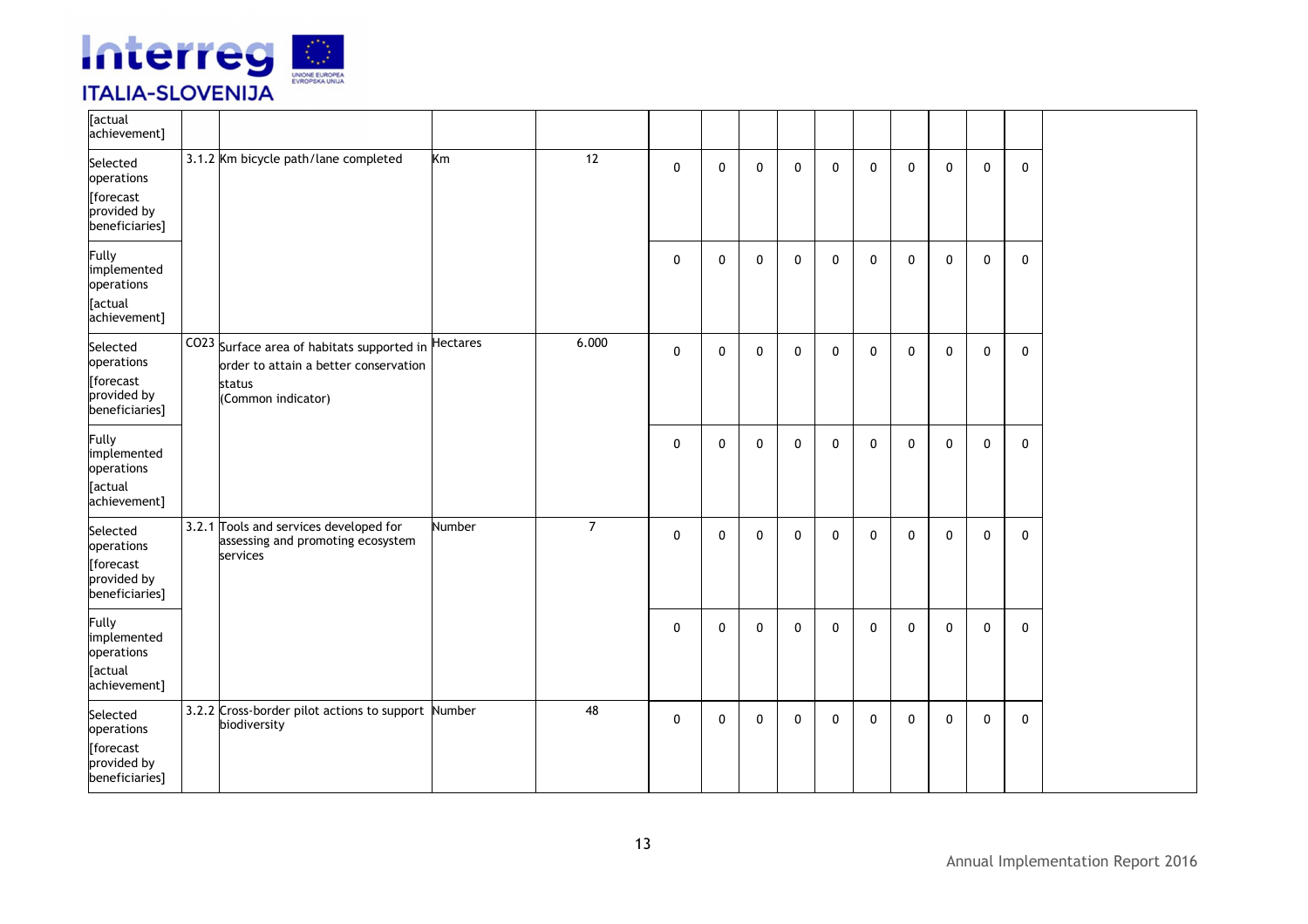

| Fully<br>implemented<br>operations<br>[actual<br>achievement]        |                                                                                    |         |                | $\mathbf 0$  | $\mathbf{0}$ | $\mathbf{0}$ | $\mathbf{0}$ | $\mathbf 0$  | $\mathbf{0}$ | $\mathbf 0$  | 0            | $\mathbf 0$  | 0            |  |
|----------------------------------------------------------------------|------------------------------------------------------------------------------------|---------|----------------|--------------|--------------|--------------|--------------|--------------|--------------|--------------|--------------|--------------|--------------|--|
| Selected<br>operations<br>[forecast<br>provided by<br>beneficiaries] | 3.2.3 Participants to educational and<br>divulgative events                        | Number  | 8.500          | $\mathbf 0$  | $\mathbf{0}$ | $\mathbf 0$  | 0            | $\mathbf 0$  | $\mathbf 0$  | 0            | 0            | $\mathbf 0$  | 0            |  |
| Fully<br>implemented<br>operations<br><b>Tactual</b><br>achievement] |                                                                                    |         |                | $\mathbf{0}$ | $\mathbf{0}$ | $\Omega$     | $\mathbf{0}$ | $\mathbf{0}$ | $\mathbf{0}$ | $\mathbf 0$  | 0            | $\mathbf{0}$ | 0            |  |
| Selected<br>operations<br>[forecast<br>provided by<br>beneficiaries] | CO20 Population benefiting from flood<br>protection measures (Common<br>indicator) | Persons | 1.111          | $\mathbf 0$  | $\mathbf{0}$ | $\mathbf 0$  | 0            | $\mathbf 0$  | 0            | $\mathbf 0$  | 0            | $\mathbf 0$  | $\mathbf 0$  |  |
| Fully<br>implemented<br>operations<br>[actual<br>achievement]        |                                                                                    |         |                | $\mathbf 0$  | $\mathbf{0}$ | $\mathbf{0}$ | $\mathbf{0}$ | $\mathbf{0}$ | 0            | $\mathbf 0$  | $\mathbf 0$  | $\mathbf{0}$ | $\mathbf 0$  |  |
| Selected<br>operations<br>[forecast<br>provided by<br>beneficiaries] | 3.3.1 Number of innovative green<br>technologies tested and implemented            | Number  | 13             | $\mathbf 0$  | $\mathbf{0}$ | 0            | $\mathbf{0}$ | $\mathbf 0$  | 0            | $\mathbf 0$  | $\mathbf 0$  | $\mathbf 0$  | 0            |  |
| <b>Fully</b><br>implemented<br>operations<br>[actual<br>achievement] |                                                                                    |         |                | $\mathbf{0}$ | $\mathbf{0}$ | $\Omega$     | $\mathbf{0}$ | $\mathbf{0}$ | $\mathbf{0}$ | $\mathbf{0}$ | $\mathbf{0}$ | $\mathbf{0}$ | $\mathbf{0}$ |  |
| Selected<br>operations                                               | 3.3.2 Number of enterprises applying new<br>green innovation solutions             | Number  | $\overline{7}$ | $\mathbf 0$  | $\mathbf 0$  | 0            | 0            | $\mathbf 0$  | 0            | $\mathbf 0$  | $\mathbf 0$  | $\mathbf 0$  | 0            |  |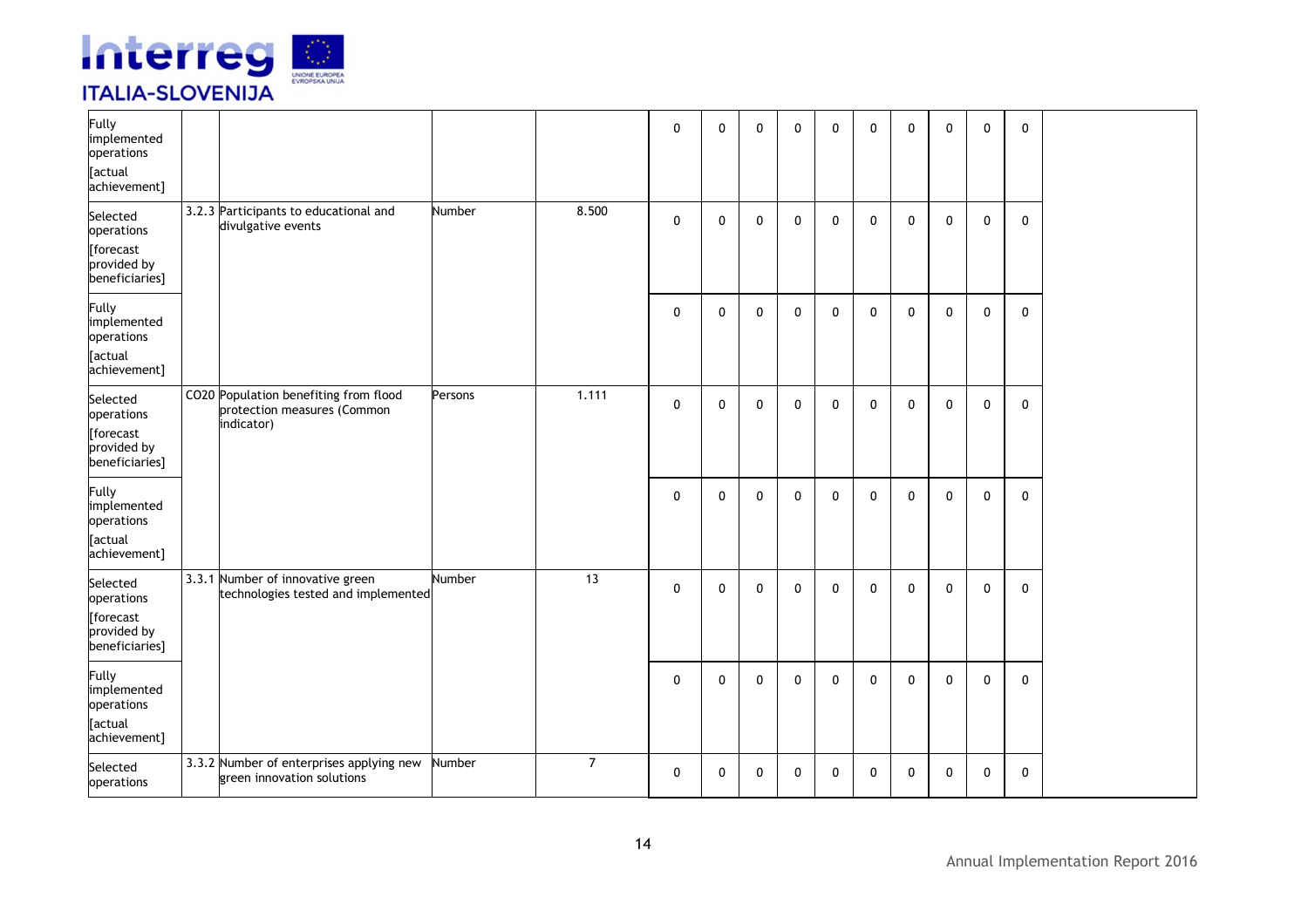

| [forecast<br>provided by<br>beneficiaries]                                 |                                                                                                                                                                                                                                                |        |     |              |              |              |              |              |              |              |              |              |              |
|----------------------------------------------------------------------------|------------------------------------------------------------------------------------------------------------------------------------------------------------------------------------------------------------------------------------------------|--------|-----|--------------|--------------|--------------|--------------|--------------|--------------|--------------|--------------|--------------|--------------|
| <b>Fully</b><br>implemented<br>operations<br>[actual                       |                                                                                                                                                                                                                                                |        |     | $\mathbf 0$  | $\mathbf{0}$ | $\mathbf{0}$ | $\mathbf 0$  | $\mathbf 0$  | $\mathbf{0}$ | $\mathbf 0$  | $\mathbf 0$  | $\mathbf 0$  | $\mathbf 0$  |
| achievement]                                                               |                                                                                                                                                                                                                                                |        |     |              |              |              |              |              |              |              |              |              |              |
| Selected<br>operations<br><b>forecast</b>                                  | 4.1.1 Cross-border agreement and<br>protocols signed                                                                                                                                                                                           | Number | 10  | $\mathbf{0}$ | $\mathbf{0}$ | $\mathbf{0}$ | $\mathbf{0}$ | $\mathbf{0}$ | $\mathbf{0}$ | $\mathbf{0}$ | $\mathbf 0$  | $\mathbf{0}$ | $\mathbf{0}$ |
| provided by<br>beneficiaries]                                              |                                                                                                                                                                                                                                                |        |     |              |              |              |              |              |              |              |              |              |              |
| <b>Fully</b><br>implemented<br>operations<br>[actual<br>achievement]       |                                                                                                                                                                                                                                                |        |     | $\mathbf 0$  | $\mathbf 0$  | $\mathbf{0}$ | $\mathbf 0$  | $\mathbf 0$  | $\mathbf{0}$ | $\mathbf 0$  | $\mathbf 0$  | $\mathbf 0$  | $\mathbf{0}$ |
| Selected<br>operations<br><b>forecast</b><br>provided by<br>beneficiaries] | 4.1.2 Joint solutions increasing integration, Joint solutions<br>coherence, harmonization of the<br>Programme area governance (shared<br>politics, legislative frameworks or<br>regulations, joint strategic<br>documents, e-government tools, |        | 11  | $\mathbf 0$  | $\mathbf 0$  | $\mathbf 0$  | $\mathbf 0$  | $\mathbf 0$  | $\mathbf 0$  | $\mathbf 0$  | $\mathbf 0$  | $\mathbf 0$  | $\mathbf 0$  |
| <b>Fully</b><br>implemented<br>operations<br>[actual<br>achievement]       | etc.)                                                                                                                                                                                                                                          |        |     | $\mathbf 0$  | $\mathbf{0}$ | $\mathbf{0}$ | $\mathbf 0$  | $\mathbf 0$  | 0            | 0            | $\mathbf 0$  | 0            | $\mathbf 0$  |
| Selected<br>operations<br>[forecast<br>provided by                         | 4.1.3 Number of beneficiaries participating Number<br>in joint training schemes                                                                                                                                                                |        | 400 | $\mathbf{0}$ | $\mathbf{0}$ | $\mathbf{0}$ | $\mathbf{0}$ | $\mathbf{0}$ | $\mathbf{0}$ | $\mathbf 0$  | $\mathbf{0}$ | $\mathbf{0}$ | $\mathbf{0}$ |
| beneficiaries]                                                             |                                                                                                                                                                                                                                                |        |     |              |              |              |              |              |              |              |              |              |              |
| <b>Fully</b><br>implemented<br>operations<br>[actual                       |                                                                                                                                                                                                                                                |        |     | $\mathbf{0}$ | $\mathbf{0}$ | $\mathbf{0}$ | $\mathbf{0}$ | $\mathbf{0}$ | $\mathbf{0}$ | $\mathbf 0$  | $\mathbf 0$  | $\mathbf{0}$ | $\mathbf{0}$ |
| achievement]                                                               |                                                                                                                                                                                                                                                |        |     |              |              |              |              |              |              |              |              |              |              |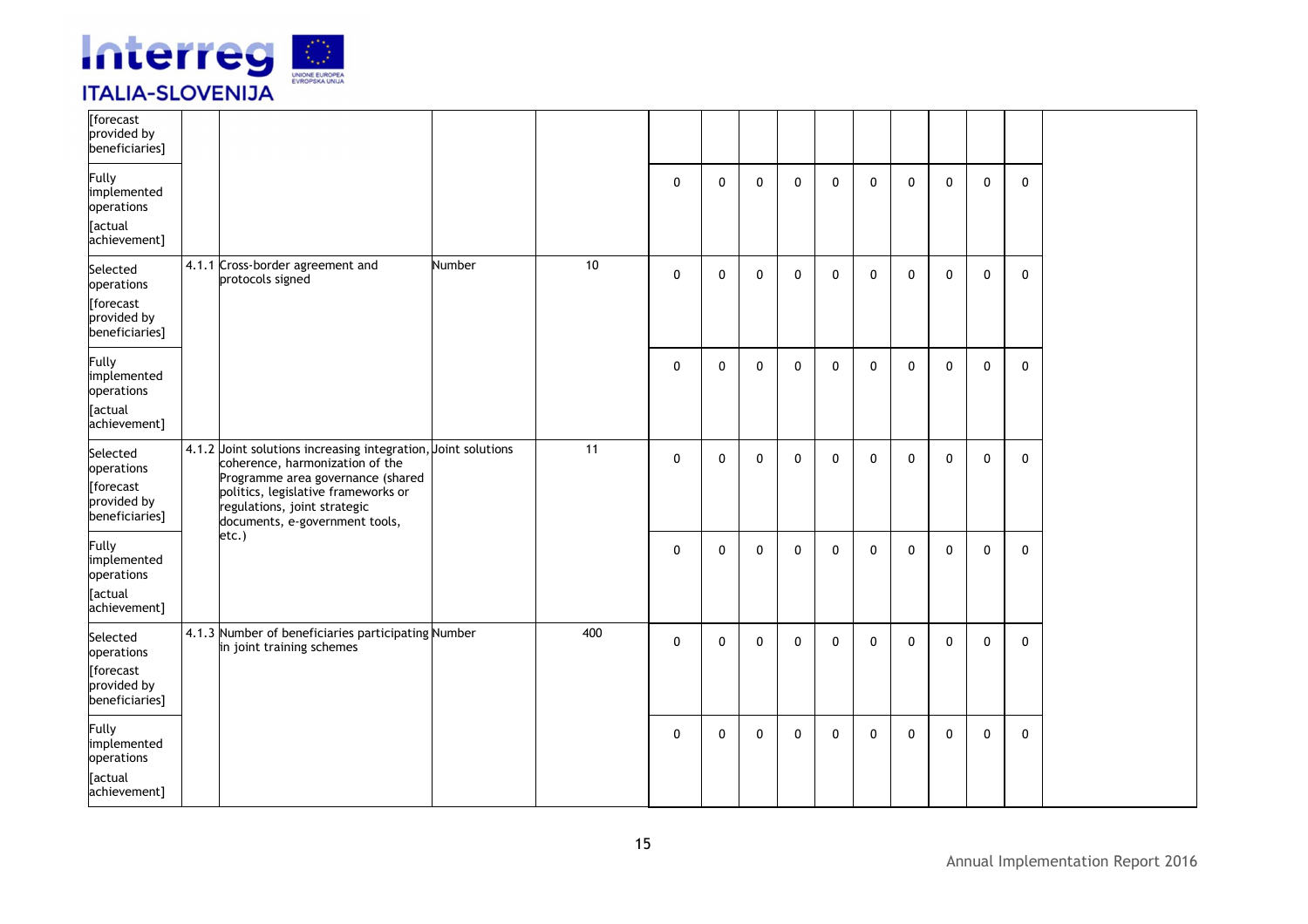

| Selected<br>operations<br>[forecast<br>provided by<br>beneficiaries]       | 4.1.4 Number of cross-border medical<br>teams full-formed and operational                     | Number                     | 5              | $\mathbf 0$ | $\mathbf{0}$ | $\mathbf 0$ | 0            | $\Omega$     | $\mathbf{0}$ | $\mathbf{0}$ | $\mathbf{0}$ | $\mathbf 0$  | 0            |  |
|----------------------------------------------------------------------------|-----------------------------------------------------------------------------------------------|----------------------------|----------------|-------------|--------------|-------------|--------------|--------------|--------------|--------------|--------------|--------------|--------------|--|
| Fully<br>implemented<br>operations<br>[actual<br>achievement]              |                                                                                               |                            |                | $\mathbf 0$ | $\mathbf 0$  | $\mathbf 0$ | $\mathbf{0}$ | $\mathbf{0}$ | 0            | $\mathbf{0}$ | 0            | $\mathbf 0$  | 0            |  |
| Selected<br>operations<br>[forecast<br>provided by<br>beneficiaries]       | 5.1.1 Percentage of projects committed<br>and finished                                        | % of submitted<br>projects | 25             | $\mathbf 0$ | $\mathbf{0}$ | $\mathbf 0$ | $\mathbf{0}$ | $\mathbf{0}$ | $\mathbf{0}$ | $\mathbf{0}$ | $\mathbf{0}$ | $\mathbf{0}$ | 0            |  |
| <b>Fully</b><br>implemented<br>operations<br>[actual<br>achievement]       |                                                                                               |                            |                | $\mathbf 0$ | $\mathbf 0$  | $\mathbf 0$ | $\mathbf 0$  | $\mathbf 0$  | 0            | $\mathbf 0$  | 0            | $\mathbf{0}$ | 0            |  |
| Selected<br>operations<br><b>forecast</b><br>provided by<br>beneficiaries] | 5.1.2 Number of major publicity events for Publicity Events<br>beneficiaries and applicants   |                            | 6              | $\mathbf 0$ | $\mathbf 0$  | 3           | 0            | 0            | 0            | 0            | 0            | $\mathbf 0$  | 0            |  |
| Fully<br>implemented<br>operations<br>[actual<br>achievement]              |                                                                                               |                            |                | $\mathbf 0$ | $\mathbf 0$  | 3           | $\mathbf{0}$ | $\mathbf{0}$ | $\mathbf{0}$ | $\mathbf{0}$ | $\mathbf{0}$ | $\mathbf{0}$ | $\mathbf{0}$ |  |
| Selected<br>operations<br>[forecast<br>provided by<br>beneficiaries]       | 5.1.3 Number of employees (FTEs) whose<br>salaries are co-financed by technical<br>assistance | Number                     | $\overline{7}$ | $\mathbf 0$ | $\mathbf 0$  | 10          | $\mathbf{0}$ | 0            | $\mathbf{0}$ | $\mathbf{0}$ | $\mathbf{0}$ | $\mathbf 0$  | $\mathbf{0}$ |  |
| <b>Fully</b><br>implemented<br>operations                                  |                                                                                               |                            |                | 0           | 0            | 10          | $\mathbf 0$  | $\mathbf 0$  | 0            | 0            | 0            | $\mathbf 0$  | 0            |  |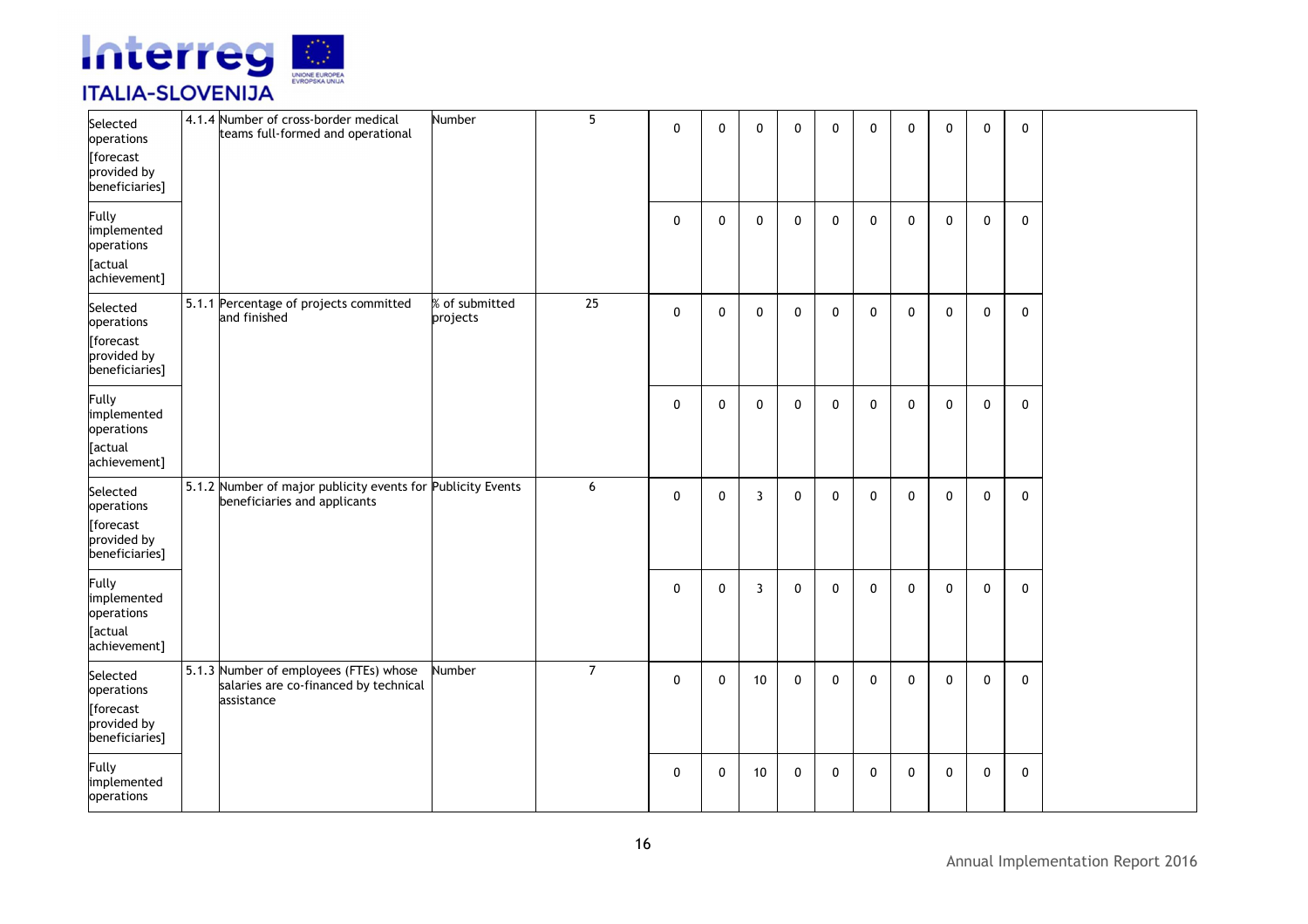

| [actual<br>achievement l |  |  |  |  |  |  |  |  |
|--------------------------|--|--|--|--|--|--|--|--|
|                          |  |  |  |  |  |  |  |  |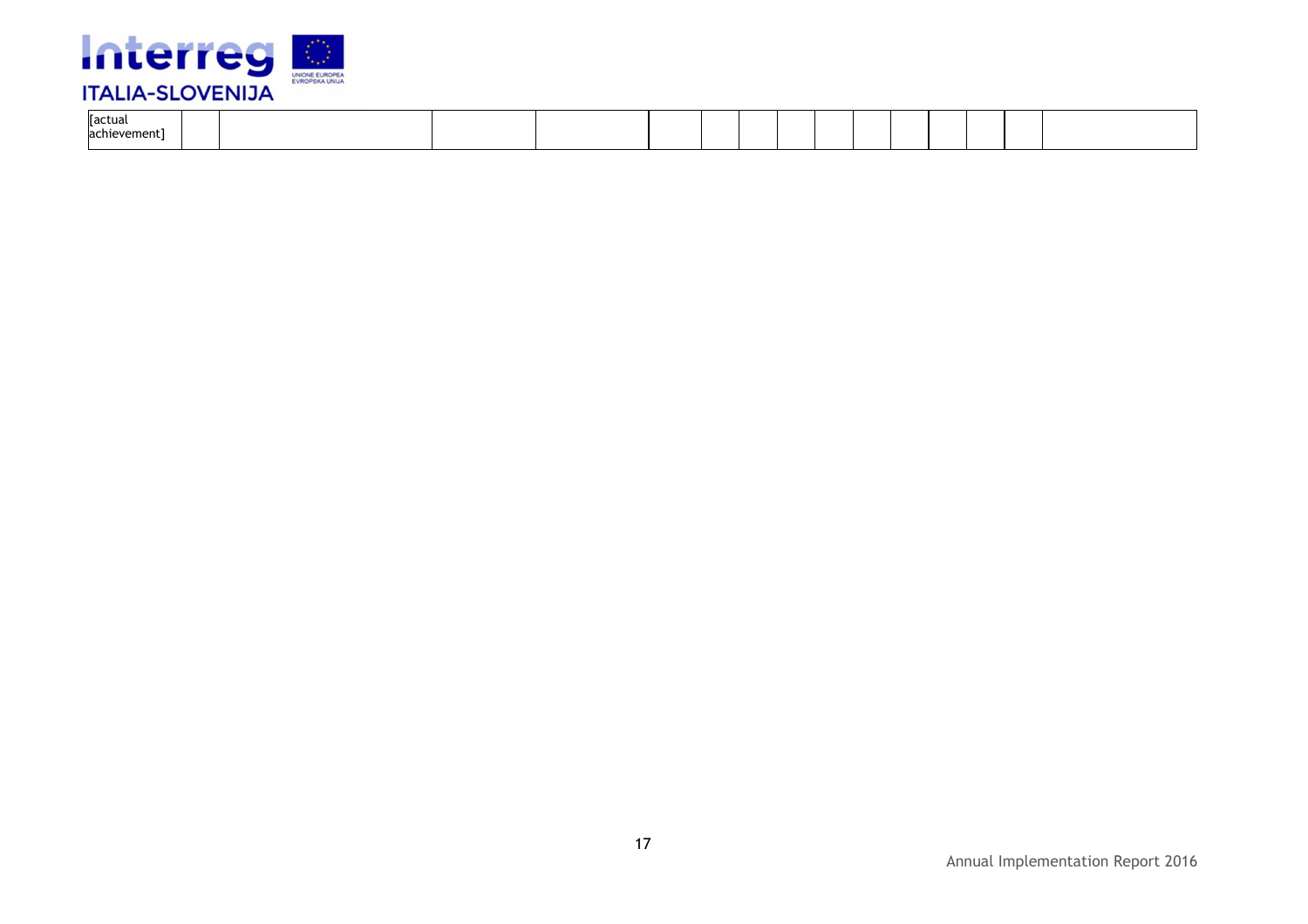

### **3.3 Milestones and targets defined in the performance framework (Article 50(2) of Regulation (EU) No 1303/2013) — submitted in annual implementation reports from 2017 onwards**

Reporting on financial indicators, key implementation steps, output and result indicators to act as milestones and targets for the performance framework (submitted starting with the report in 2017).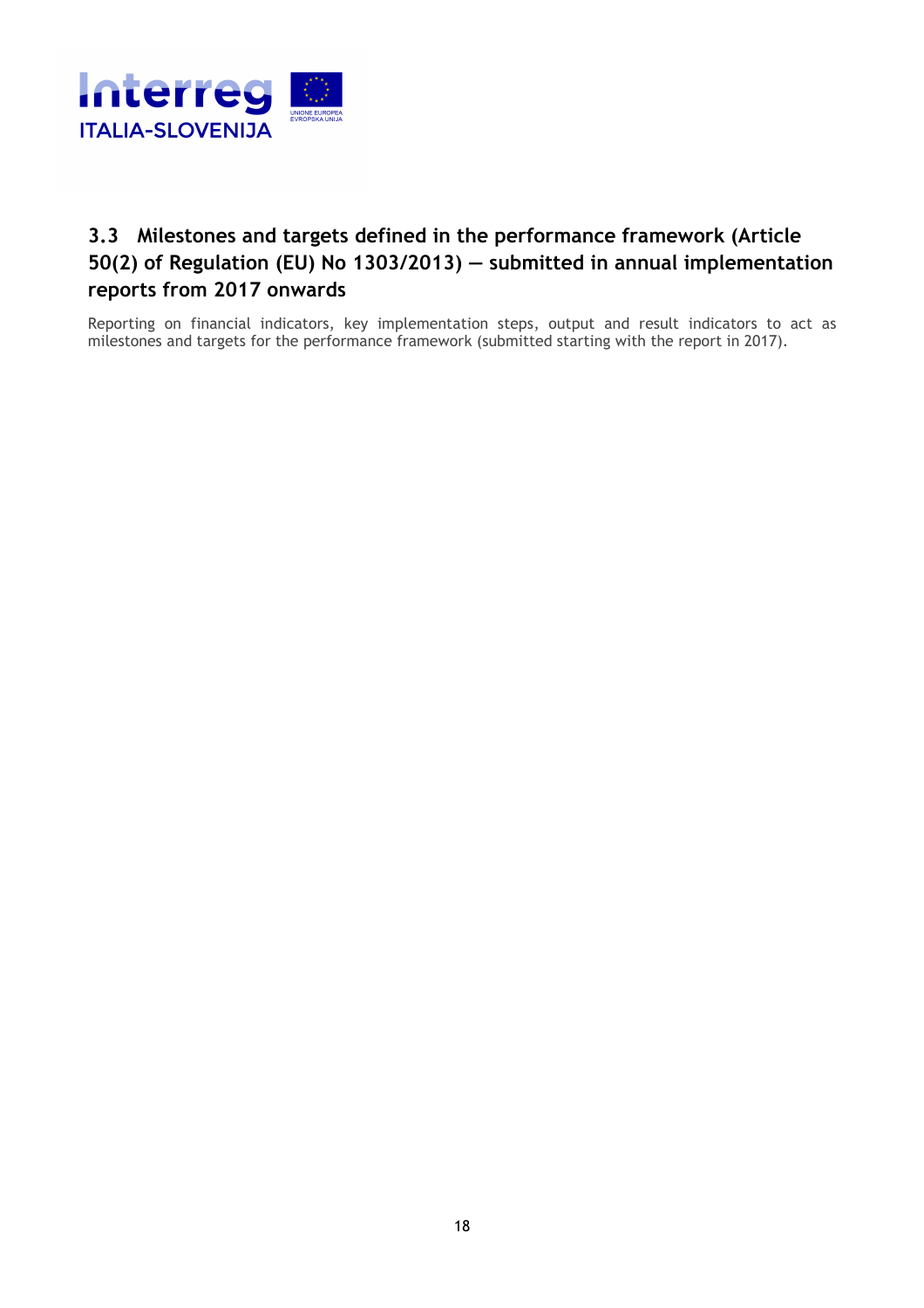

#### **Table 3: Information on the milestones and targets defined in the performance framework**

| Priori<br>ty<br>Axis | <b>Indicator</b><br>Type (Key<br>implement<br>ation step,<br>financial,<br>output or,<br>where<br>appropriat<br>e result<br>indicator) | ID             | Indicator or key<br>implementation<br>step                                                                                                | Measurem<br>ent unit,<br>where<br>appropriat<br>$\mathbf{e}$ | Milestone<br>for 2018 | Final<br>(2023) | target | 201<br>4     |              | -1<br>$5\phantom{a}$ |                | $\mathbf{1}$<br>6 |                | $\mathbf 1$<br>$\overline{7}$ | 1<br>8 |         | 1<br>9 | 2<br>$\mathbf 0$ |                | $\mathbf{2}$<br>$\mathbf{1}$ | $\mathbf 2$<br>$\overline{2}$ | $\boldsymbol{2}$<br>$\overline{\mathbf{3}}$ |                | <b>Observations</b><br>(if necessary)                                                       |
|----------------------|----------------------------------------------------------------------------------------------------------------------------------------|----------------|-------------------------------------------------------------------------------------------------------------------------------------------|--------------------------------------------------------------|-----------------------|-----------------|--------|--------------|--------------|----------------------|----------------|-------------------|----------------|-------------------------------|--------|---------|--------|------------------|----------------|------------------------------|-------------------------------|---------------------------------------------|----------------|---------------------------------------------------------------------------------------------|
| Priority<br>Axis 1   | Output                                                                                                                                 | CO42           | Number of research<br>institutions<br>participating in<br>cross border<br>research projects                                               | Organizations 23                                             |                       | 27              |        | $\mathbf{0}$ | $\mathbf{0}$ | $\Omega$             | $\overline{0}$ |                   |                | 0 0 0 0                       |        | 0000    |        |                  |                | 0 0 0 0                      | 00000                         |                                             |                | <b>CP</b><br>The<br>was<br>approved<br>in<br>December 2015.<br>The 1st Call for<br>standard |
|                      | Financial                                                                                                                              | F <sub>1</sub> | Payment certified<br>and declared to the<br>EC                                                                                            | <b>EUR</b>                                                   | € 2.594.680,41        | € 22.003.752    |        | $\mathbf 0$  | 0            | $\mathbf 0$          | $\overline{0}$ | $\overline{0}$    | 0 <sub>0</sub> | $\overline{0}$                |        | 00000   |        | 0 <sub>0</sub>   |                | 0 <sub>0</sub>               | 0 0 0 0                       |                                             |                | projects<br>was<br>launched in June<br>2016<br>The<br>assessment                            |
| Priority<br>Axis 2   | Output                                                                                                                                 | 2.1.1          | Number of<br>implemented<br>actions towards the<br>decrease of annual<br>primary energy<br>consumption in<br>existing public<br>buildings | Number                                                       | $\overline{4}$        | 25              |        | $\Omega$     | $\mathbf 0$  | $\mathbf{0}$         | $\overline{0}$ |                   | 0000           | $\overline{0}$                |        | 0 0 0 0 |        |                  | 0 <sub>0</sub> | 0 <sub>0</sub>               | 0 0 0 0                       |                                             |                | of<br>project<br>proposals is still<br>ongoing.                                             |
|                      | Financial                                                                                                                              | F2             | Payment certified<br>and declared to the<br><b>EC</b>                                                                                     | <b>EUR</b>                                                   | € 1.356.969,35        | € 13.752.345,00 |        | $\mathbf{0}$ | $\mathbf{0}$ | $\overline{0}$       | $\overline{0}$ | $\overline{0}$    | $0$ 0          | $\overline{0}$                |        | 00000   |        |                  | 0 <sub>0</sub> | 0 <sub>0</sub>               | 0 <sub>0</sub>                |                                             | 0 <sub>0</sub> |                                                                                             |
| Priority<br>Axis 3   | Output                                                                                                                                 | CO09           | Increase in<br>expected number<br>of visits to<br>supported sites of<br>cultural and natural<br>heritage and<br>attraction                | Visits/year                                                  | 5.000                 | 20.000          |        | $\Omega$     | $\mathbf{0}$ | $\mathbf{0}$         | $\overline{0}$ |                   | $0\ 0\ 0$      | $\overline{0}$                |        | 0000    |        |                  | 0 <sub>0</sub> | 0 <sub>0</sub>               | 0 0 0 0                       |                                             |                |                                                                                             |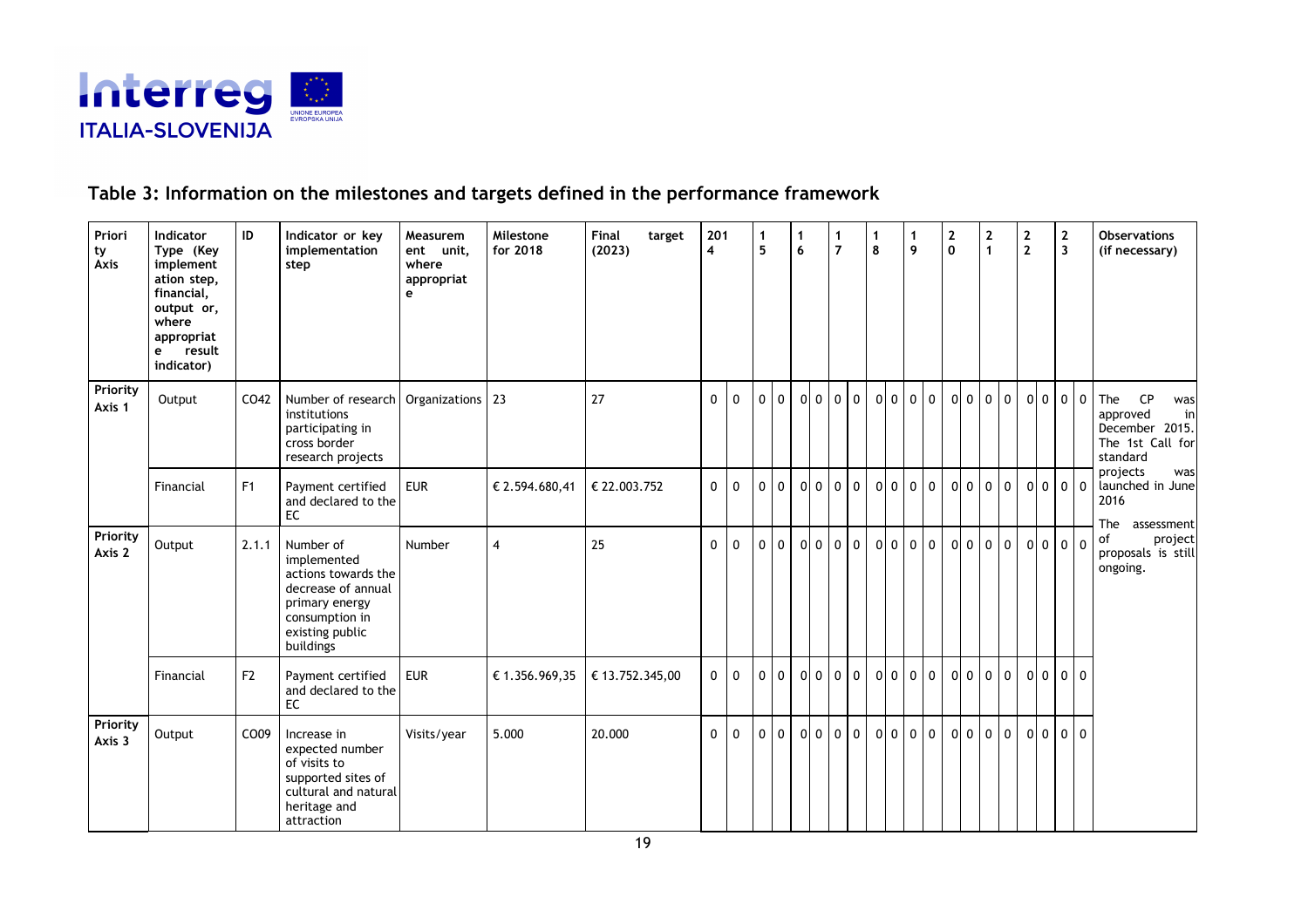

|                    | Financial | F <sub>3</sub> | Payment certified<br>and declared to the<br>EC                                                                                                                                                                                                             | EUR    | $\in$ 3.342.732,47 $\in$ 32.088.805 |                                      | $0 \quad 0$ |   | $0$ 0 | 0 0 0 0 |  | 0 0 0 0 0 0 0 0 0 |  |                   |                |             | 00000 |  |
|--------------------|-----------|----------------|------------------------------------------------------------------------------------------------------------------------------------------------------------------------------------------------------------------------------------------------------------|--------|-------------------------------------|--------------------------------------|-------------|---|-------|---------|--|-------------------|--|-------------------|----------------|-------------|-------|--|
| Priority<br>Axis 4 | Output    | 4.1.2          | Joint solutions<br>increasing<br>integration,<br>coherence,<br>harmonization of<br>the Programme<br>area governance<br>(shared politics,<br>legislative<br>frameworks or<br>regulations, joint<br>strategic<br>documents, e-<br>government tools,<br>etc.) | Number | $\overline{2}$                      | 11                                   | 0           | 0 | 0 0   | 0 0 0 0 |  | $0000$            |  | $0 \ 0 \ 0$       | $\overline{0}$ | $0$ 0 0 0 0 |       |  |
|                    | Financial | F <sub>4</sub> | Payment certified<br>and declared to the<br>EC                                                                                                                                                                                                             | EUR    |                                     | $\in$ 2.456.351,35   € 18.336.460,00 | $0 \mid 0$  |   | 0 0   | 0 0 0 0 |  | $0$ 0 0 0         |  | $0 \mid 0 \mid 0$ | $\overline{0}$ | $0$ 0 0 0 0 |       |  |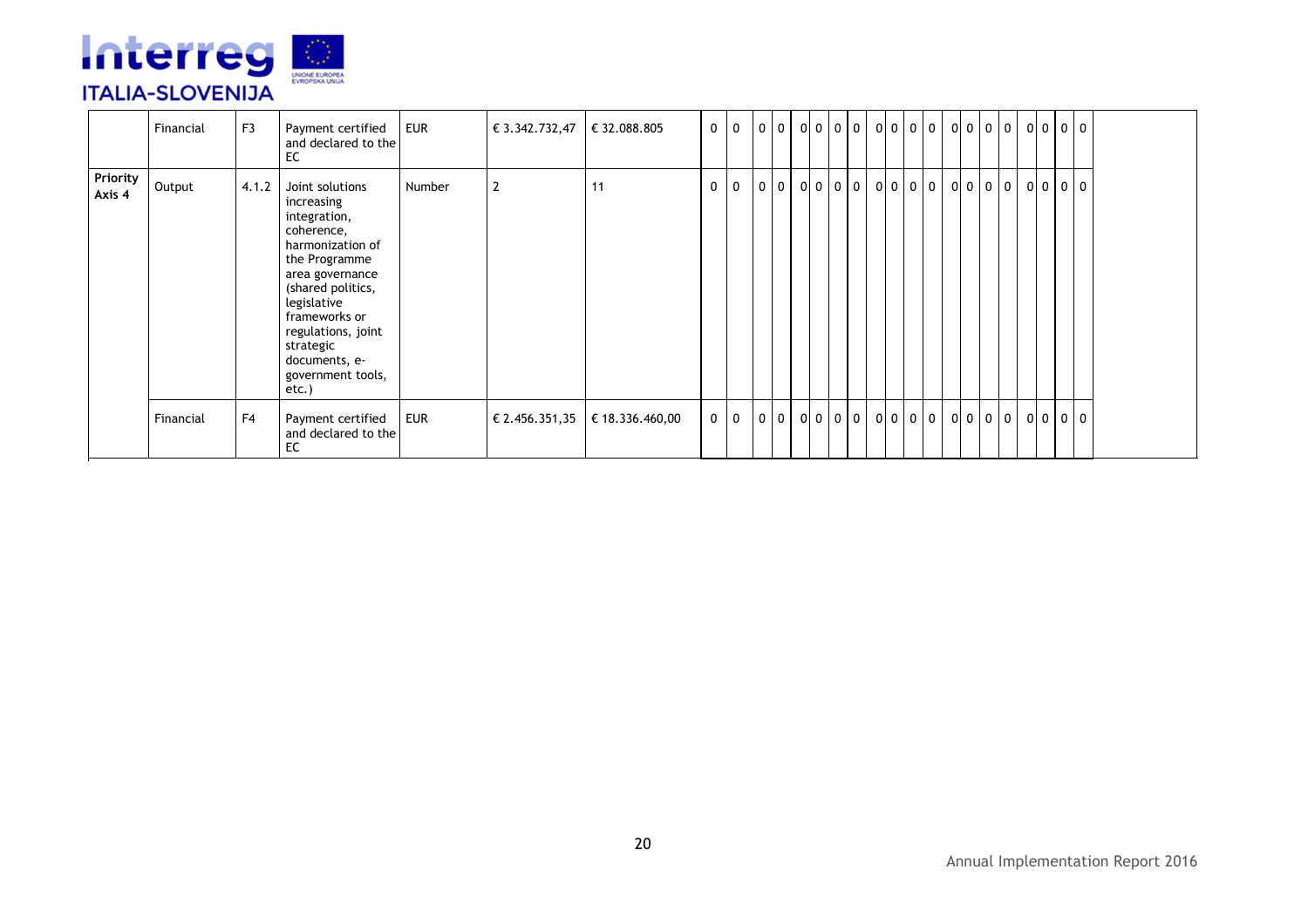

#### **3.4.Financial data (Article 50(2) of Regulation (EU) No 1303/2013**

**Table 4: Financial information at priority axis and programme level as set out in Table 1 of Annex II to Commission Implementing Regulation (EU) No 1011/2014 [Model for transmission of financial data] (3)** 

| 1.                 | $\overline{2}$ | 3.                                                                                                                     | 4.                                                                                                             | 5.                     | 6                                    | 7.                                                                       | 8.                                                                                                                                | 9.                                                                         | 10.                                                                                              | 11.                                                                                                                                                    | 12.                                 |
|--------------------|----------------|------------------------------------------------------------------------------------------------------------------------|----------------------------------------------------------------------------------------------------------------|------------------------|--------------------------------------|--------------------------------------------------------------------------|-----------------------------------------------------------------------------------------------------------------------------------|----------------------------------------------------------------------------|--------------------------------------------------------------------------------------------------|--------------------------------------------------------------------------------------------------------------------------------------------------------|-------------------------------------|
|                    |                | The financial allocation of the priority axis based on the operational<br>[extracted from Table 18a of the operational | programme<br>programme]                                                                                        |                        |                                      |                                                                          |                                                                                                                                   |                                                                            |                                                                                                  | Cumulative data on the financial progress of the operational programme                                                                                 |                                     |
| Priority<br>axis   | Fund           | Category of<br>region                                                                                                  | Basis for the<br>calculation<br>of Union<br>support*<br>(Total eligible<br>cost or<br>public<br>eligible cost) | Total funding<br>(EUR) | Co-<br>finan-<br>cing<br>rate<br>(%) | Total eligible<br>cost of<br>operations<br>selected for<br>support (EUR) | Proportion of<br>the total<br>allocation<br>covered with<br>selected opera-<br>tions (%) [column<br>71<br>column $5 \times 100$ ] | Public eligible<br>cost of<br>opera-tions<br>selected for<br>support (EUR) | Total eligible<br>expenditure<br>declared by<br>beneficiaries<br>to the<br>managing<br>authority | Proportion of the<br>total allocation<br>covered by eligible<br>expenditure declared<br>by beneficiaries (%)<br>[column 10/<br>column $5 \times 100$ ] | Number of<br>operations<br>selected |
|                    |                |                                                                                                                        |                                                                                                                |                        |                                      |                                                                          | Calculation                                                                                                                       |                                                                            |                                                                                                  | Calculation                                                                                                                                            |                                     |
| Priority<br>axis 1 | <b>ERDF</b>    | <b>NA</b>                                                                                                              | <b>TOTAL</b>                                                                                                   | 22.003.752,00          | 85%                                  | $\mathbf 0$                                                              | $\mathbf 0$                                                                                                                       | 0                                                                          | 0                                                                                                | 0                                                                                                                                                      | 0                                   |
| Priority<br>axis 2 | <b>ERDF</b>    | <b>NA</b>                                                                                                              | <b>TOTAL</b>                                                                                                   | 13.752.345,00          | 85%                                  | $\mathbf 0$                                                              | $\mathbf 0$                                                                                                                       | $\mathbf 0$                                                                | $\mathbf 0$                                                                                      | 0                                                                                                                                                      | $\mathbf{0}$                        |
| Priority<br>axis 3 | <b>ERDF</b>    | <b>NA</b>                                                                                                              | <b>TOTAL</b>                                                                                                   | 32.088.805,00          | 85%                                  | $\mathbf{0}$                                                             | $\Omega$                                                                                                                          | 0                                                                          | 0                                                                                                | 0                                                                                                                                                      | $\Omega$                            |
| Priority<br>axis 4 | <b>ERDF</b>    | <b>NA</b>                                                                                                              | <b>TOTAL</b>                                                                                                   | 18.336.460,00          | 85%                                  | $\mathbf{0}$                                                             | $\mathbf 0$                                                                                                                       | $\mathbf 0$                                                                | $\mathbf 0$                                                                                      | 0                                                                                                                                                      | $\mathbf 0$                         |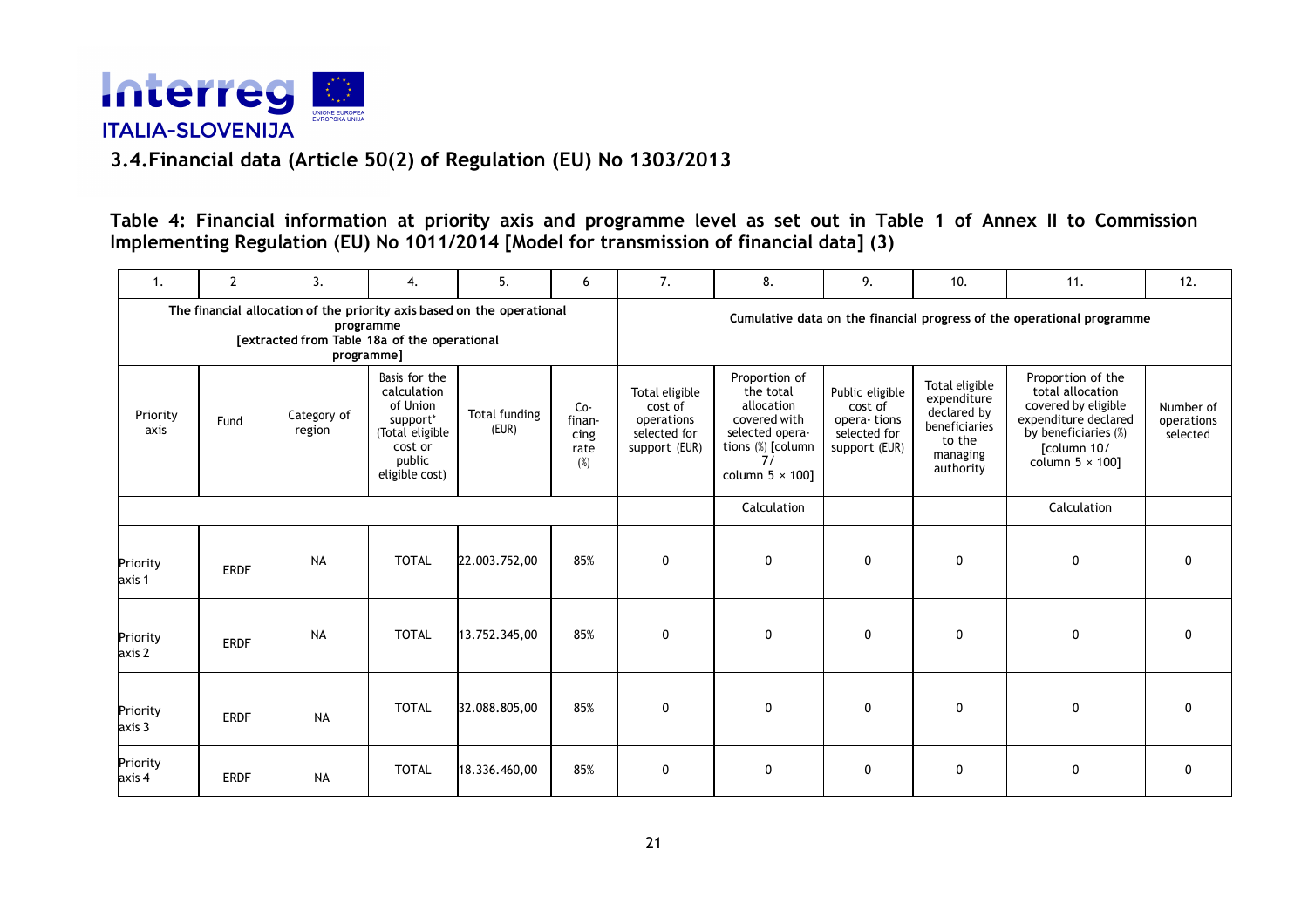

| Priority<br>axis 5 | <b>ERDF</b> | NA | <b>TOTAL</b> | 5.500.938,00  | 85% | 3.406.820,00 | 61,93% | 3.406.820,00 | 365.250,01 | 6,64% |  |
|--------------------|-------------|----|--------------|---------------|-----|--------------|--------|--------------|------------|-------|--|
| Total              | <b>ERDF</b> | NA | <b>TOTAL</b> | 91.682.300,00 | 85% | 3.406.820,00 | 3,72%  | 3.406.820,00 | 365.250,01 | 0,40% |  |
| <b>Grand Total</b> | All Funds   | NA | <b>TOTAL</b> | 91.682.300,00 | 85% | 3.406.820,00 | 3,72%  | 3.406.820,00 | 365.250,01 | 0,40% |  |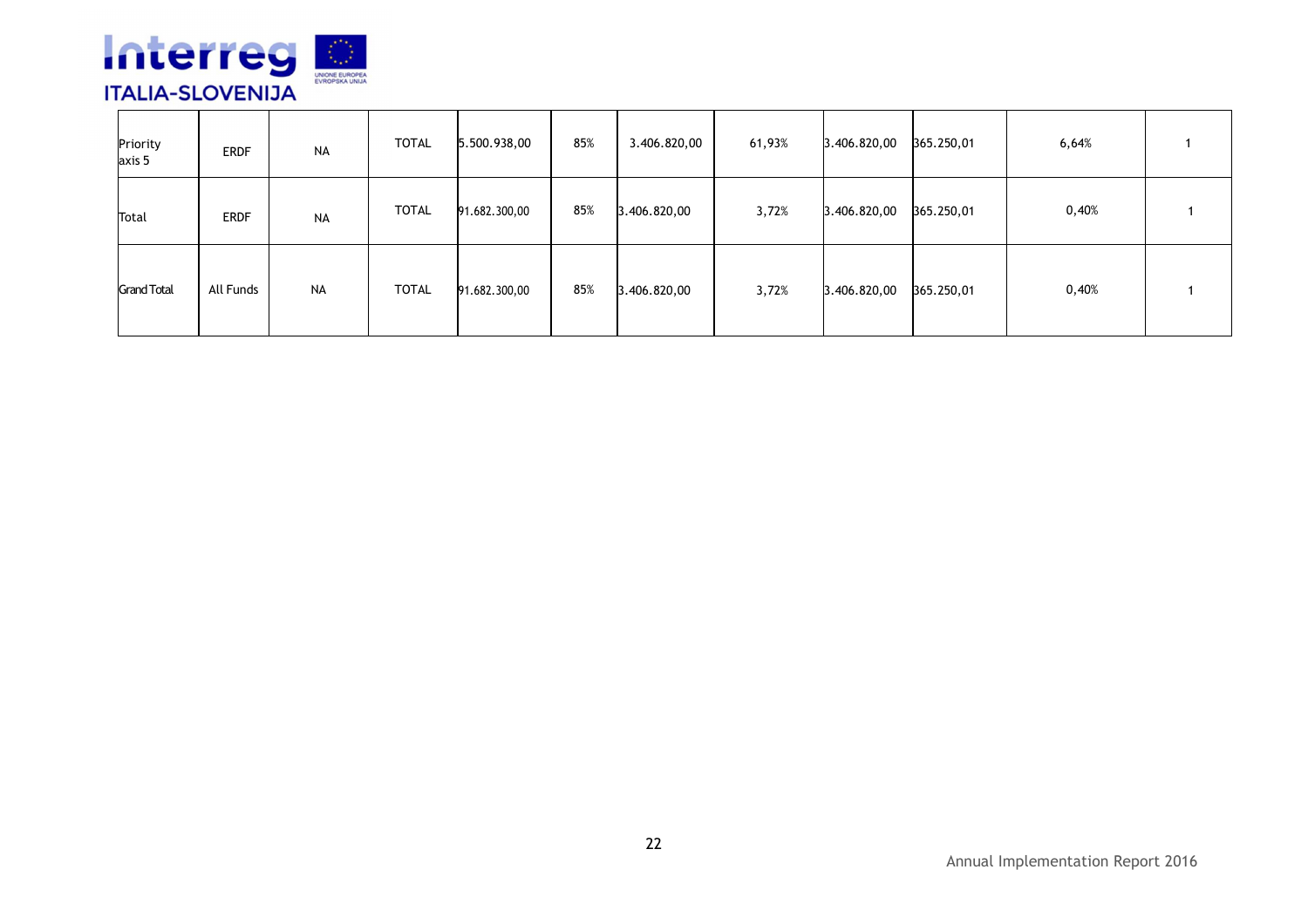

#### **Table 5: Breakdown of the cumulative financial data by category of intervention (Article 112(1) and (2) of Regulation (EU) No 1303/2013 and Article 5 of Regulation (EU) No 1304/2013)**

(as set out in Table 2 of Annex II to Commission Implementing Regulation (EU) No 1011/2014 [Model for transmission of financial data] and tables 6-9 of Model for cooperation programmes)

#### **N/A in 2016**

#### **Table 6: Cumulative cost of all or part of an operation implemented outside the Union part of the programme area**

| 1                                                                              | $\overline{2}$                                                                                                                                                                                                           | 3                                                                                                                                                                                                                                                                                        | 4                                                                                                                                                                                                                                                                                        | 5                                                                                                                                                                                                                                                                                        |
|--------------------------------------------------------------------------------|--------------------------------------------------------------------------------------------------------------------------------------------------------------------------------------------------------------------------|------------------------------------------------------------------------------------------------------------------------------------------------------------------------------------------------------------------------------------------------------------------------------------------|------------------------------------------------------------------------------------------------------------------------------------------------------------------------------------------------------------------------------------------------------------------------------------------|------------------------------------------------------------------------------------------------------------------------------------------------------------------------------------------------------------------------------------------------------------------------------------------|
|                                                                                | The<br>of ERDF<br>amount<br>support $(4)$ envisaged to be<br>used for all or part of an<br>operation implemented<br>outside the Union part of<br>the<br>programme<br>area<br>based<br>selected<br>on<br>operations (EUR) | Share of the<br>total financial<br>allocation<br>to<br>all or part of an<br>operation<br>located<br>outside<br>the<br>Union part of<br>the<br>programme<br>area<br>(%)<br>(column<br>2/total amount<br>allocated<br>to<br>the<br>support<br>from the ERDF<br>at programme<br>level *100) | Eligible<br>expenditure<br>of<br><b>ERDF</b><br>support<br>incurred in all or<br><b>of</b><br>part<br>an<br>operation<br>implemented<br>outside the Union<br><b>of</b><br>the<br>part<br>programme<br>area<br>declared<br>the<br>by<br>beneficiary to the<br>managing authority<br>(EUR) | Share of the<br>total financial<br>allocation<br>to<br>all or part of an<br>operation<br>located<br>outside<br>the<br>Union part of<br>the<br>programme<br>area<br>(%)<br>(column<br>4/total amount<br>allocated<br>to<br>the<br>support<br>from the ERDF<br>at programme<br>level *100) |
| an operation<br>outside the<br>Union part of<br>the<br>programme<br>area $(5)$ | All or part of   <type='n' input="M"></type='n'>                                                                                                                                                                         | $< type = 'P'$<br>$input = 'G'$                                                                                                                                                                                                                                                          | <type='n' input="M"></type='n'>                                                                                                                                                                                                                                                          | $< type = 'P'$<br>$input = 'G'$                                                                                                                                                                                                                                                          |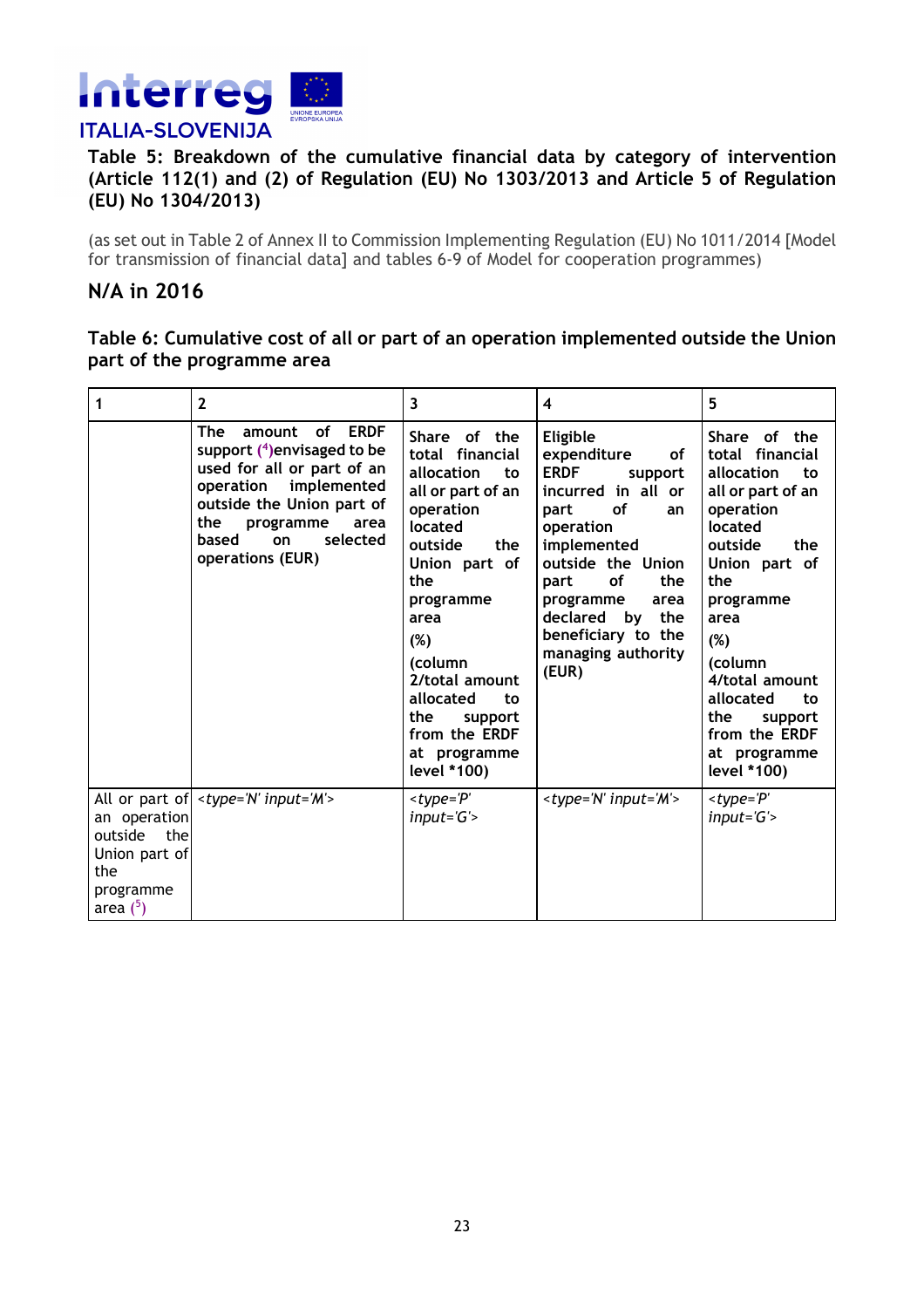

## **4. SYNTHESIS OF THE EVALUATIONS (Article 50(2) of Regulation (EU) No 1303/2013)**

Synthesis of the findings of all evaluations of the programme that have become available during the previous financial year, including the name and reference period of the evaluation reports used.

In accordance with Articles 56 and 114 of the Regulation (EU) No 1303/2013:

- the Managing Authority presented the document "Guidelines for evaluation report drafting", during the first Monitoring Committee meeting (8th March 2016);
- on 14th December 2016 the contract n. 9771 was awarded to the Temporary Grouping of Companies composed by Expert for Europe Srl and Ecoter Srl for the evaluation service. The tender was published on the OJEU on 12th April 2016 by the Single Centralised Committee of the autonomous Region Friuli Venezia Giulia, with a separate Lot for the Programme Interreg Italy-Slovenia;
- on 15th December 2016 the Managing Authority forwarded to the Programme partner Delegations and to EC representative the draft Evaluation plan for the Programme;
- the Evaluation Plan has been further discussed, amended and finalised through its submission to the 3rd Monitoring Committee and was finally approved through Written Procedure n. 7 (06/04/2017).

No evaluations have been done in the period of this Report.

The first Evaluation report on the efficiency and effectiveness of Programme will assess programme management and implementation, project application and selection procedures, communication strategy, description of the ITI as for implementation of ITI principles in the Programme.

## **5. ISSUES AFFECTING THE PERFORMANCE OF THE PROGRAMME AND MEASURES TAKEN (article 50(2) of Regulation (EU) No 1303/2013)**

(a) Issues which affect the performance of the programme and the measures taken

Due to the long process of negotiation which finally ended with the approval of the Cooperation Programme (CP) in December 2015, the Programme faced several challenges that affected its performance in the 2016 year, in particular the difficulties in order to catch up the delay in Programme implementation and the applicability of the e-Cohesion concept.

The main **challenges** for the Programme in 2016 were:

- 1. to establish an efficient working method to facilitate the agreement and increase the level of trust and cooperation among programme partners;
- 2. to make the decision making process smoother and faster. Agreement was required in particular to speed up the launch of the first calls for standard projects and the launch of the implementation procedure for the Integrated Territorial Investment for the submission of ITI projects as the first MC meeting did not produce the expected results, thus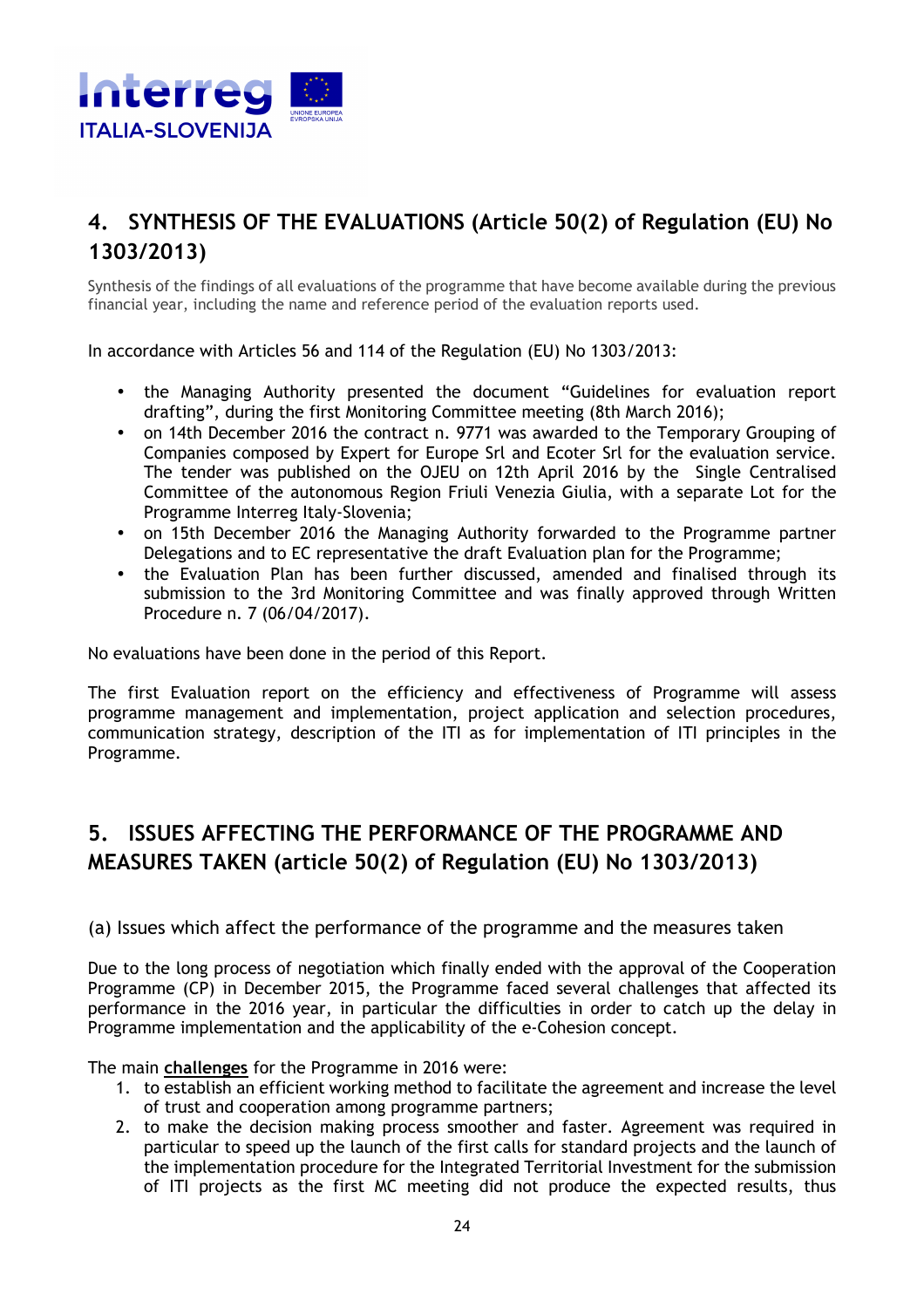

determining a delay in the overall programme implementation (topics put in the MC agenda and documents sent to the MC members were not discussed because of lack of time);

- 3. The online Monitoring tool "on line FEG" (Front-End Generalizzato), based on INTERACT tool, was created in order to reduce administrative burden for the beneficiaries, to implement the Programme information system and to draft and submit applications. The system faced some technical challenges due, in particular, to the Digital Signature harmonization needed between the different procedures for the Digital signature available in the two Member States;
- 4. As concerns the ITI, the setting up of the whole system for management and implementation of the ITI requested a long process and discussion in order to compare different options and adopt most suitable solution. The main topics regarded the issue on Intermediate Body, its role, delegated functions and competences. An intense discussion was made also about the Sole Beneficiary concept, its consequences in terms of FLC procedures, national co-financing, preparation of application package and monitoring system;
- 5. Difficulties were faced regarding the designation process;
- 6. As regards to the translation service (outsourced contract ending in 2018), the quality of the service has been contested several times and represented an issue;
- 7. The above described delays may affect the performance indicators' achievement and the financial targets. Anyhow the MA is fully aware and monitor the situation.

In 2016 the following **measures** were adopted to foster the implementation process and to overcome the difficulties experienced by the Programme:

- 1. To facilitate the agreement and increase the level of trust and cooperation among programme partners:
	- i. The enlarged partnership of the Programme was informed about the Calls already during the  $1<sup>st</sup>$  MC;
	- ii. From JS establishment the Slovene speaking JS units have meetings and email exchanges with Slovene partners when needed.
- 2. In order to make the decision making process smoother and more efficient, the assessment criteria were discussed starting from December 2015 to March 2016 in 7 WG meetings:
	- i. Those meetings include also a working session organized with INTERACT on 11th January 2016, to have these criteria fine-tuned and presented at the 1st MC;
	- ii. Furthermore, since no decision was reached at the 1st MC meeting, two of the mentioned WG meetings were organised after the 1st MC meeting to facilitate the agreement among the parts prior to their submission and approval;
	- iii. The 2nd MC meeting in May 2016 approved the calls, criteria and application package for the following publication of the calls for standard projects;
	- iv. ITI: a conference call meeting with European Commission representatives and the WG was organised to provide clear guidance on a number of legal issues related to the ITI implementation and the role of the EGTC GO as sole beneficiary and Intermediate body. Several documents were also drafted to highlight the added value of the SB model in the ITI implementation, the Integrated Strategy of the EGTC cross-border area, compare the different options related to the execution of FLC for the ITI projects;
	- v. Setting up of a specific WG for strategic procedures with the involvement of Programme partners to facilitate the agreement among the parts.
- 3. In the implementation of the online Monitoring tool "on line FEG":
	- i. Digital Signature information: through the FAQs published for the first calls, the applicants were informed about the two digital signature software solutions and procedures (Acrobat Reader and DikeUtil) to be used in order to avoid problems and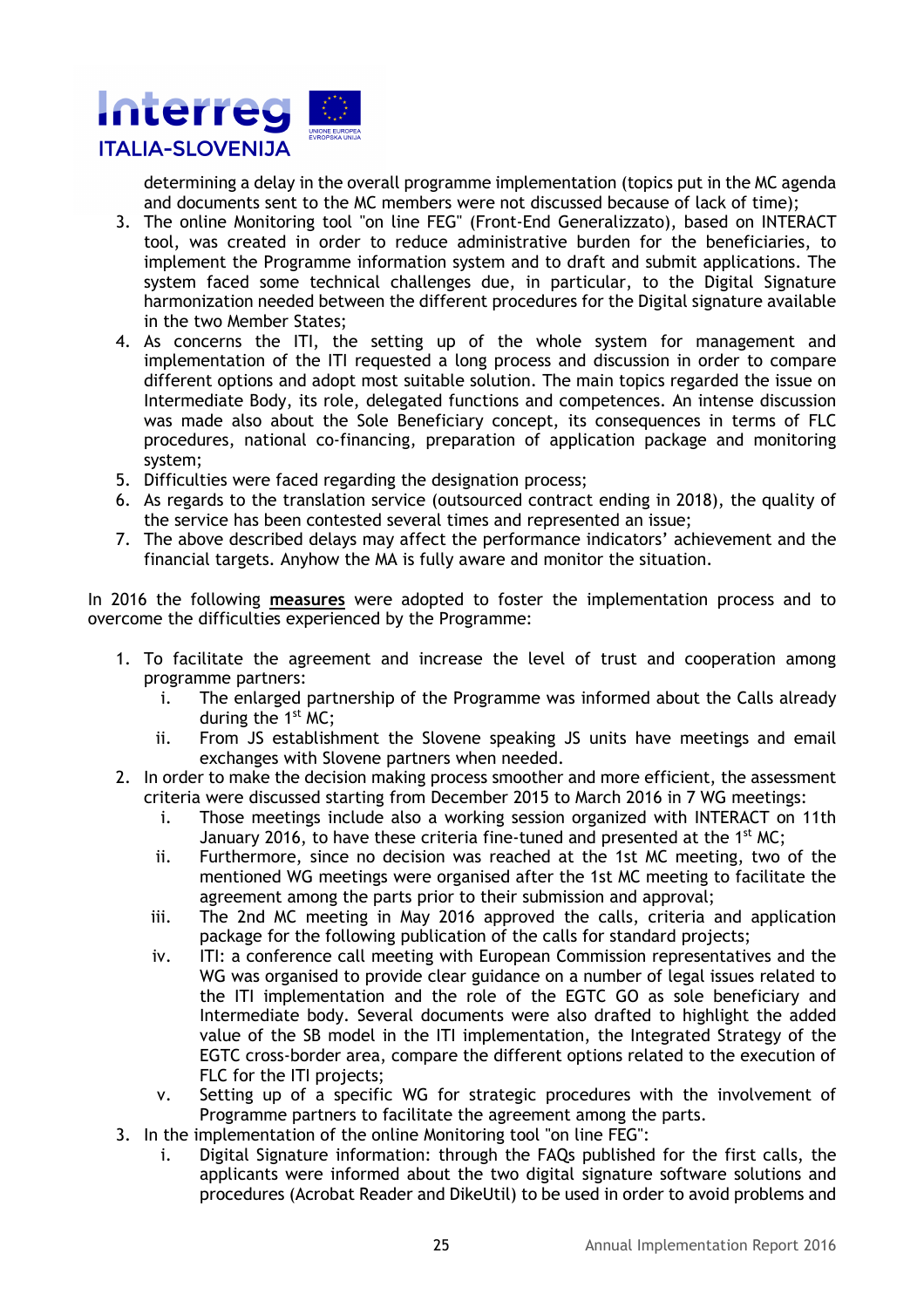

project rejection. Due to the mentioned reasons as described in the 3rd WP approved by the MC, the deadline for the submission of project proposals was extended until September  $30<sup>th</sup>$ , h. 12.00. Also, due to the technical problems occurred on the web based platform during the 48 hours before the deadline (30th September at 12.00.00 am), the time-limit for submitting the applications was extended for two additional hours, to 2.00.00 pm.

- ii. Partly using of the Harmonized Implementation Tools (HIT) and other projects developed by the INTERACT Programme in cooperation with ETC Programmes in order to simplify and streamline Programme implementation among them.
- 4. ITI: The whole management and control system needed to be discussed, checked, planned and established, since the approach chosen is new to the program "implementation framework". This process was carried out in the specific WG, set up in the 2nd MC meeting. In the whole process, many options were checked and discussed, with all stakeholders and decision makers and required three WG meetings, e-mail exchanges among the parts, consultation with the Commission, meetings with the FLC of both Member States.
- 5. Some measures were taken to prevent fraud, such as the setting up of the WG on risk analysis (MC's WP n. 4 concluded on December  $19<sup>th</sup>$ );
- 6. As regards to the translations, taking in consideration that the awarded the society is in charge of the translation, some measures were taken to face this shortcoming:
	- i. revision of texts was requested: glossary of technical terms and expressions and the most relevant documents on the topics were made available;
	- ii. most of the translated documents were also revised by the Programme external TA experts;
	- iii. the JS supervised the services and the quality of translations and is in charge of all the minor translations;
	- iv. lately a close exchange among the JS and the Slovene partner have occurred and Slovene partner translation service has been involved in quality check before formal delivery of some documents to the MC.
- 7. Referring to the performance indicators' achievement and financial targets, the MA has included in the MC's agendas an updated roadmaps. Also some proposals of faster and more efficient implementation will be taken into account and suggested to the MC in its meeting having in the agenda the approval of the ranking lists of standard projects (following the calls closed in September) and their follow-up.

(b)OPTIONAL FOR LIGHT REPORTS, otherwise it will be included in point 9.1 (Article 50(4) of Regulation (EU) No 1303/2013)

An assessment of whether progress made towards targets is sufficient to ensure their fulfilment, indicating any remedial actions taken or planned, where appropriate

All other issues are included in point 9.1.

## **6. CITIZEN'S SUMMARY (Article 50(9) of Regulation (EU) No 1303/2013)**

A citizen's summary of the contents of the annual implementation report is included as a separate file in the form of annex 1 to this implementation report.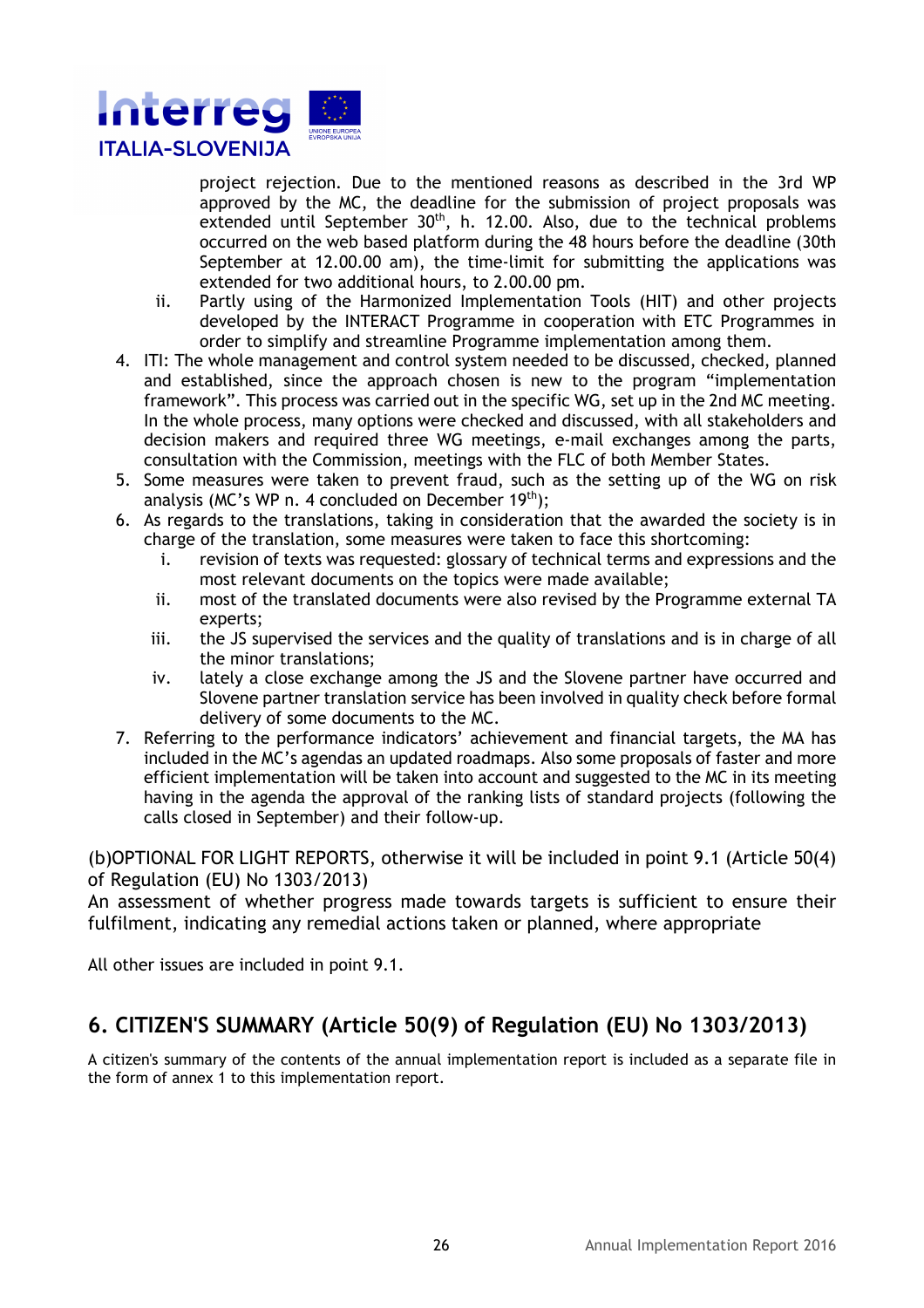

## **7. REPORT ON THE IMPLEMENTATION OF FINANCIAL INSTRUMENTS (Article 46 of Regulation (EU) No 1303/2013)**

Where the managing authority decided to use financial instruments it must send to the Commission a specific report covering the financial instruments operations as an annex to the annual implementation report **N/A**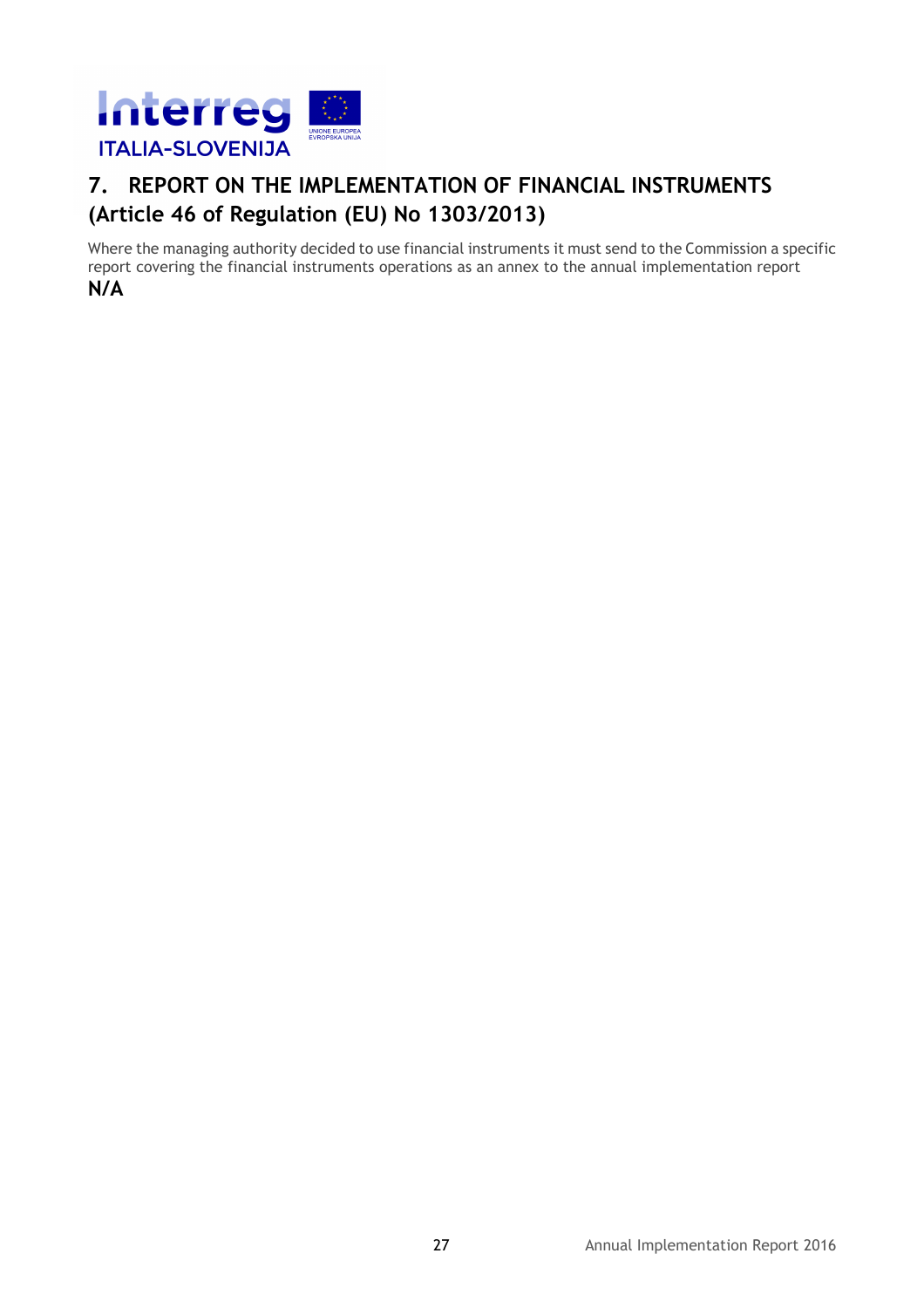

**8. WHERE APPROPRIATE, PROGRESS IN PREPARATION AND IMPLEMENTATION OF MAJOR PROJECTS AND JOINT ACTION PLANS (Article 101(h) and Article 111(3) of Regulation (EU) No 1303/2013 and Article 14(3)(b) of Regulation (EU) No 1299/2013)** 

**N/A** 

**8.1. Major projects**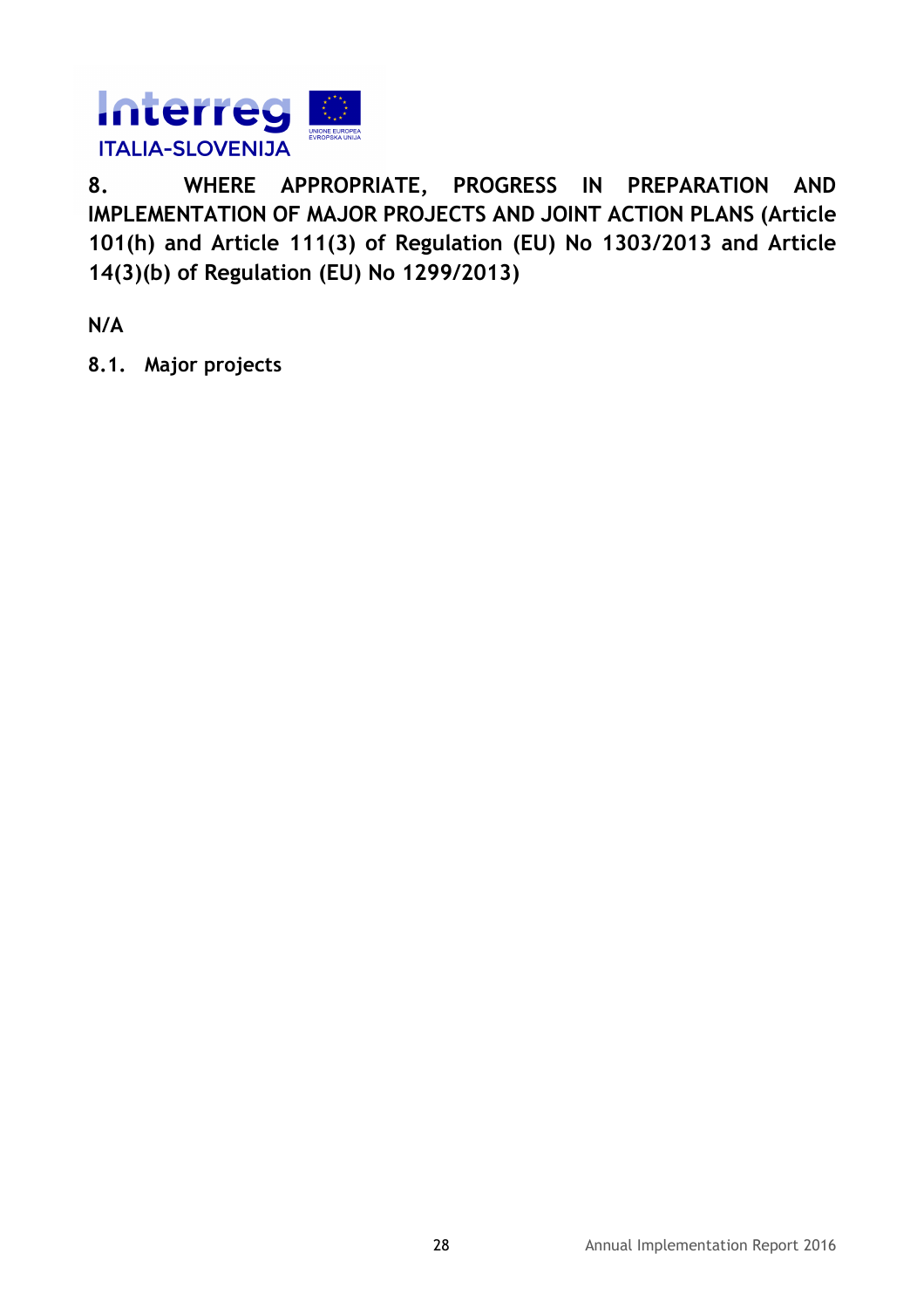

#### **Table 7: Major projects**

| Pr<br>oj<br>ec<br>t                                                     | <b>CCI</b>                                     | <b>Status of MP</b><br>1.completed2.approved3<br>.submitted4.planned for<br>notification/ submission<br>to Commission | <b>Total</b><br>inves<br>tmen<br>ts                                                         | <b>Tota</b><br>eligi<br>ble<br>cost<br>s                                        | Planned<br>notification<br>/submission<br>date<br>(i)<br>applicable)<br>(year,<br>quarter) | Date<br>of<br>tacit<br>agre<br>eme<br>nt/<br>appr<br>oval<br>by<br>Com<br>missi<br>on<br>(if<br>appli<br>cable | Planne<br>d start<br>of<br>implem<br>entatio<br>n<br>(year,<br>quarter | Plan<br>ned<br>com<br>pleti<br>on<br>date<br>(yea<br>r.<br>quar<br>ter)          | Priority<br>Axis/In<br>vestme<br>nt<br>prioriti<br>es | Curre<br>nt<br>state<br>of<br>realis<br>ation<br>$\overline{\phantom{0}}$<br>finan<br>cial<br>progr<br>ess<br>(% of<br>expe<br>nditu<br>re<br>certif<br>ied to<br>Com<br>missi<br>on<br>comp<br>ared<br>to<br>total<br>eligib<br>le<br>cost) | Current<br>state<br>0f<br>realisation<br>- physical<br>progress<br>Main<br>implementation<br>stage of the project<br>1.completed/in<br>operation; 2. advanced<br>construction; 3. construction;<br>4.procurement;5.design | Main<br>outputs                                                                                                | Date<br>$\mathsf{of}$<br>signa<br>ture<br>of<br>first<br>work<br>s<br>cont<br>ract<br>$6$<br>(if<br>appli<br>cabl<br>e) | Observ<br>ations<br>(if<br>necess<br>ary                                                                                    |
|-------------------------------------------------------------------------|------------------------------------------------|-----------------------------------------------------------------------------------------------------------------------|---------------------------------------------------------------------------------------------|---------------------------------------------------------------------------------|--------------------------------------------------------------------------------------------|----------------------------------------------------------------------------------------------------------------|------------------------------------------------------------------------|----------------------------------------------------------------------------------|-------------------------------------------------------|----------------------------------------------------------------------------------------------------------------------------------------------------------------------------------------------------------------------------------------------|---------------------------------------------------------------------------------------------------------------------------------------------------------------------------------------------------------------------------|----------------------------------------------------------------------------------------------------------------|-------------------------------------------------------------------------------------------------------------------------|-----------------------------------------------------------------------------------------------------------------------------|
| <type<br><math>=5'</math><br/>input<br/><math>=</math>'G'&gt;</type<br> | $<$ ty<br>$pe =$<br>'Σ'<br>inp<br>$ut =$<br>G' | $<$ type='S' input='S'>                                                                                               | <typ<br><math>e = 'N'</math><br/>inpu<br/><math>t = M</math><br/><math>\geq</math></typ<br> | <ty<br><math>pe =</math><br/>'Nʻ<br/>inp<br/><math>ut = '</math><br/>M'</ty<br> | $<$ type='D'<br>$input = 'G'$                                                              | <typ<br><math>e = 'D'</math><br/>inpu<br/><math>t = 'G'</math><br/><math>\geq</math></typ<br>                  | $<$ type=<br>מ'<br>$input =$<br>G'                                     | <ty<br><math>pe = '</math><br/>D'<br/>inp<br/><math>ut = '</math><br/>G'</ty<br> | $<$ type=<br>'ና'<br>$input =$<br>G'                   | <typ<br><math>e = P'</math><br/>inpu<br/><math>t = 'M'</math><br/><math>\geq</math></typ<br>                                                                                                                                                 | $<$ type='S' input='S'>                                                                                                                                                                                                   | <type<br><math>=</math>'S'<br/>maxle<br/><math>ngth=</math><br/>875<br/><math>input =</math><br/>'M'</type<br> | <ty<br><math>pe =</math><br/>D'<br/>inp<br/><math>ut =</math><br/>M'</ty<br>                                            | <type<br><math>=\overline{S}</math><br/>maxle<br/><math>ngth=</math><br/>875<br/><math>input =</math><br/>'M'&gt;</type<br> |

Significant problems encountered in implementing major projects and measures taken to overcome them. *N/A*

Any change planned in the list of major projects in the cooperation programme *N/A*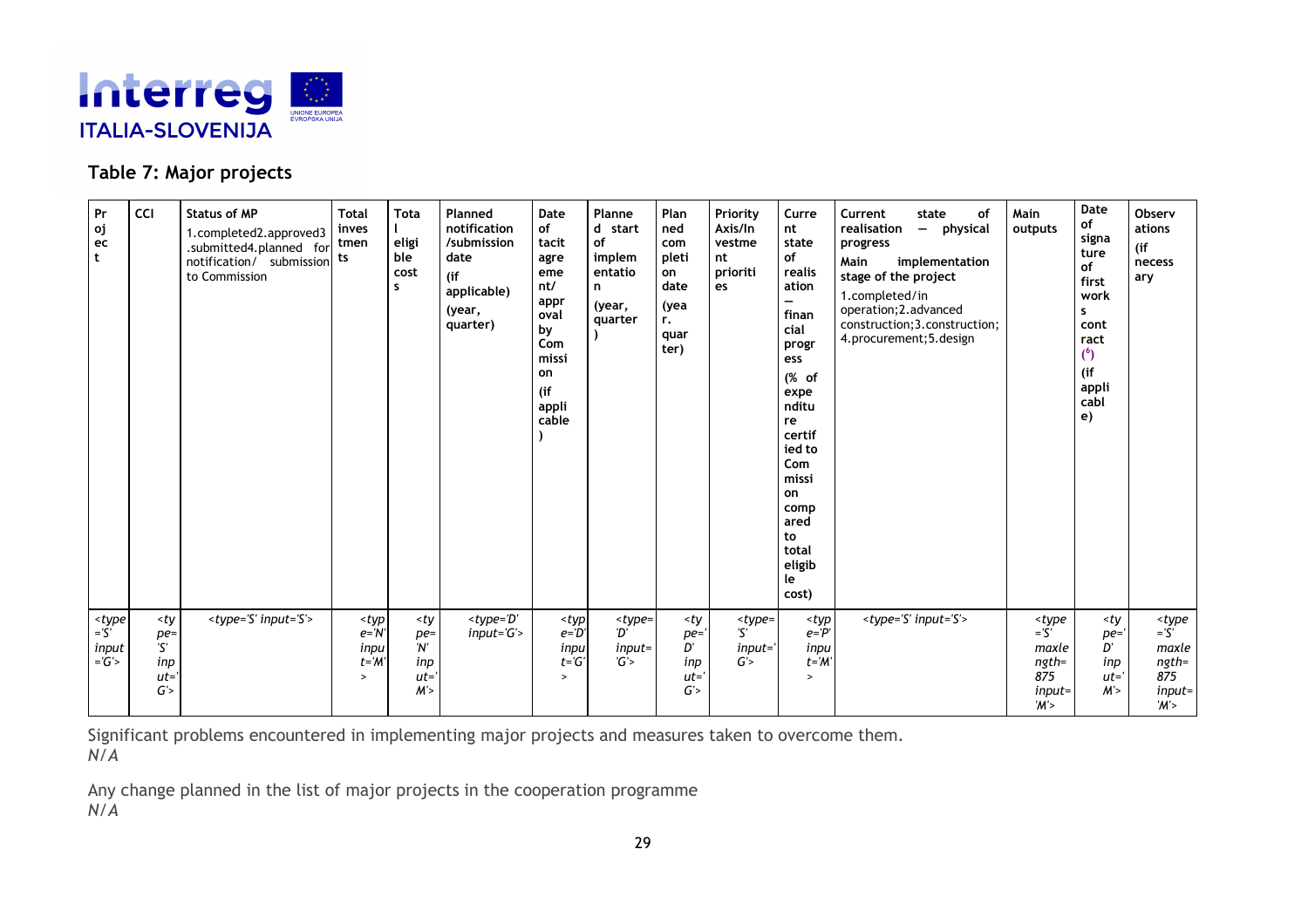

## **8.2. Joint action plans**

### **N/A**

Progress in the implementation of different stages of joint action plans *<type='S' maxlength=3500 input='M'>*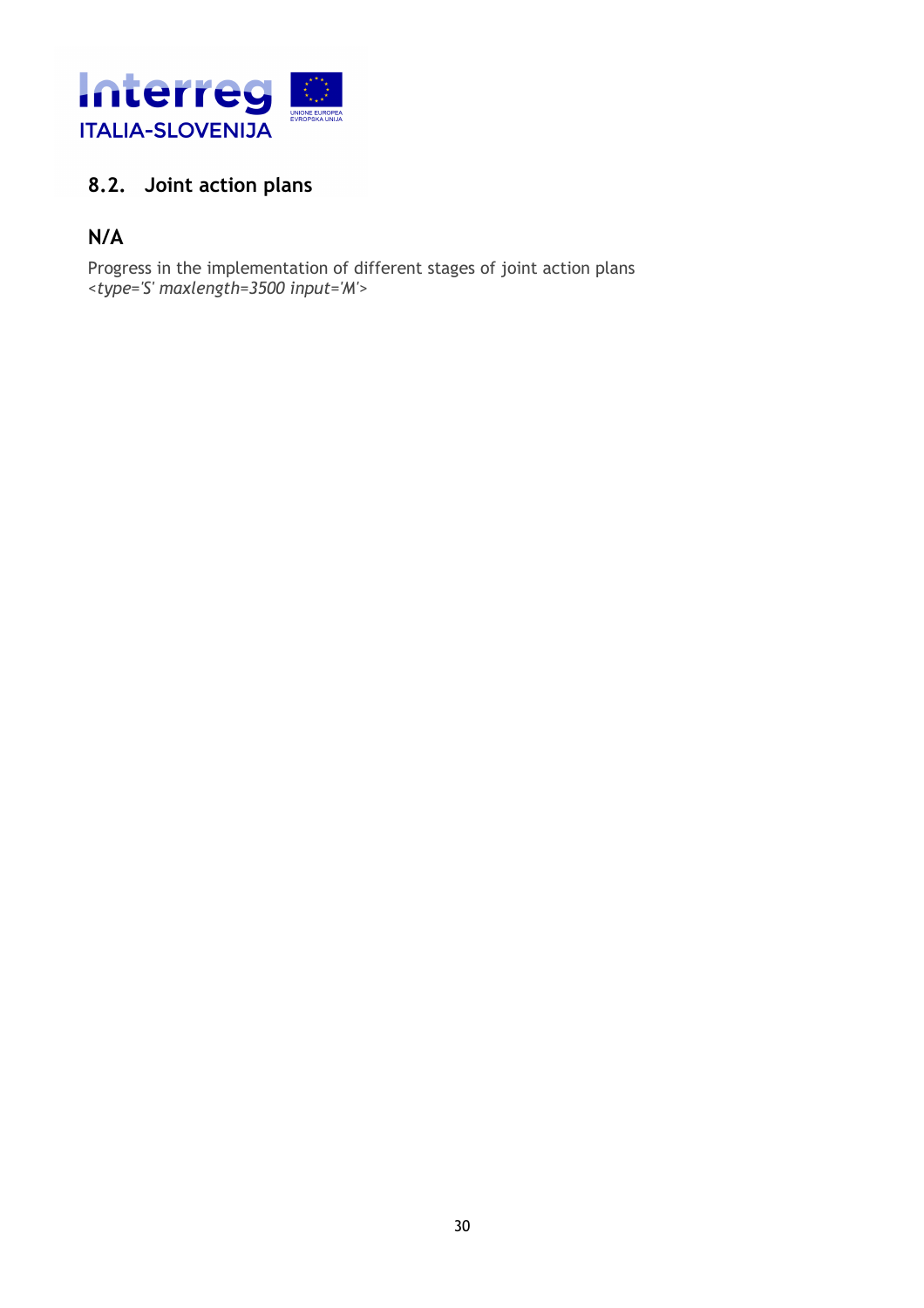

#### **Table 8: Joint action plans**

| Tit<br>le<br>of<br>th<br>e<br><b>JA</b><br>P                         | <b>CCI</b>                                                                                  | Stage of implementation of<br><b>JAP</b><br>50<br>1.completed2.><br>$\sqrt{0}$<br>implemented3Started4.approv<br>ed5.submitted6.planned | <b>Total</b><br>eligibl<br>e costs                                                                                                       | <b>Total</b><br>public<br>suppo<br>rt                                                                                                     | <b>OP</b><br>contri<br>bution<br>to JAP                                                                                                   | Priorit<br>y axis                                                                                                     | Type of<br><b>JAP</b><br>1.normal2.<br>pilot3.YEI                                 | [Plann<br>ed]<br>submi<br>ssion<br>to the<br>Comm<br>ission                                                                               | [Planne<br>d] start<br>оf<br>implem<br>entatio<br>n           | [Plann<br>ed]<br>compl<br>etion                                                                                  | Main<br>outputs<br>and<br>results                                                                                    | Total<br>eligibl<br>е<br>expen<br>diture<br>certifi<br>ed<br>to<br>the<br>Comm<br>ission                                                  | Observat<br>ions<br>(if<br>necessar<br>y)                                                                      |
|----------------------------------------------------------------------|---------------------------------------------------------------------------------------------|-----------------------------------------------------------------------------------------------------------------------------------------|------------------------------------------------------------------------------------------------------------------------------------------|-------------------------------------------------------------------------------------------------------------------------------------------|-------------------------------------------------------------------------------------------------------------------------------------------|-----------------------------------------------------------------------------------------------------------------------|-----------------------------------------------------------------------------------|-------------------------------------------------------------------------------------------------------------------------------------------|---------------------------------------------------------------|------------------------------------------------------------------------------------------------------------------|----------------------------------------------------------------------------------------------------------------------|-------------------------------------------------------------------------------------------------------------------------------------------|----------------------------------------------------------------------------------------------------------------|
| <typ<br><math>e = S'</math><br/>input<br/><math>= G'</math></typ<br> | <t<br>уp<br/>е<br/>Ξ'<br/>S'<br/>in<br/>р<br/>ut<br/><math>=</math>'<br/>G'<br/>&gt;</t<br> | <type='s' input="S"><br/><math display="inline">\bullet</math></type='s'>                                                               | <t<br><math>\bullet</math><br/>уp<br/><math>e=</math><br/>'N'<br/>in<br/>р<br/>ut<br/><math>=</math><br/>W,<br/><math>\geq</math></t<br> | <t<br><math>\bullet</math><br/>уp<br/><math>e=</math><br/>'Nʻ<br/>in<br/>р<br/>ut<br/><math>=</math>'<br/>M'<br/><math>\geq</math></t<br> | <t<br><math>\bullet</math><br/>уp<br/><math>e=</math><br/>'N'<br/>in<br/>р<br/>ut<br/><math>=</math>'<br/>M'<br/><math>\geq</math></t<br> | <t<br>уp<br/>е<br/><math>=</math>'<br/>ς.<br/>in<br/>р<br/>ut<br/><math>=</math>'<br/>G'<br/><math>\geq</math></t<br> | <ty<br>pe='<br/>N.<br/>inpu<br/><math>t = S'</math><br/><math>\geq</math></ty<br> | <t<br><math>\bullet</math><br/>уp<br/><math>e=</math><br/>'D'<br/>in<br/>р<br/>ut<br/><math>=</math>'<br/>M'<br/><math>\geq</math></t<br> | $<$ ty<br>рe<br>$=D'$<br>inp<br>$ut =$<br>'M'<br>$\mathbf{v}$ | <t<br>уp<br/><math>e=</math><br/>'D'<br/>in<br/>р<br/>ut<br/><math>=</math>'<br/>M'<br/><math>\geq</math></t<br> | <typ<br><math>e = 'S'</math><br/>maxl<br/>engt<br/><math>h = 87</math><br/>5<br/>input<br/><math>=M'</math></typ<br> | <t<br><math>\bullet</math><br/>уp<br/><math>e=</math><br/>'N'<br/>in<br/>р<br/>ut<br/><math>=</math>'<br/>W,<br/><math>\geq</math></t<br> | <typ<br><math>e = 'S'</math><br/>maxl<br/>engt<br/><math>h = 87</math><br/>input<br/><math>=M'</math></typ<br> |

Significant problems encountered and measures taken to overcome them *<type='S' maxlength=3500 input='M'>*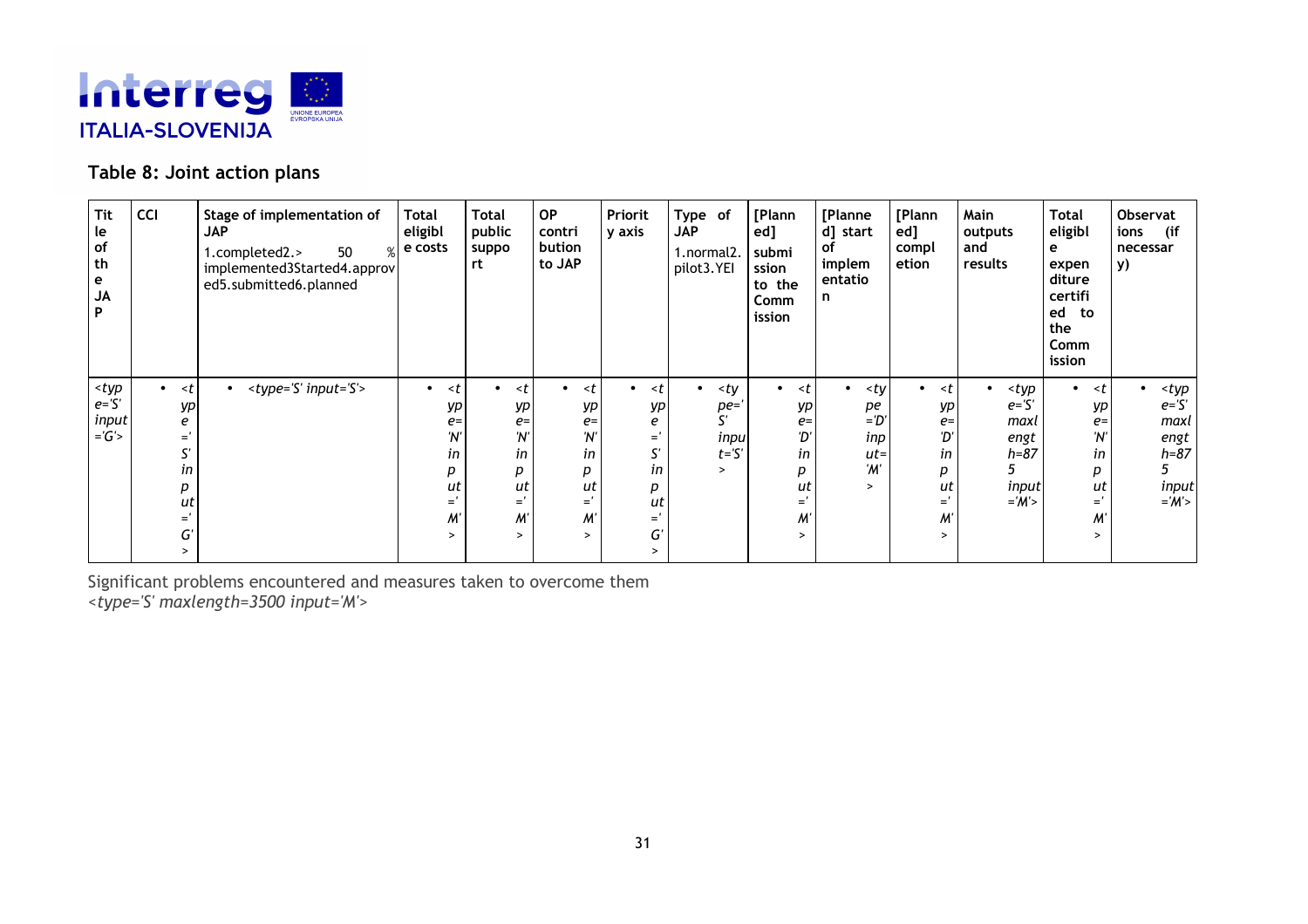

## **PART B**

REPORTING SUBMITTED IN YEARS 2017, 2019 AND FINAL IMPLEMENTATION REPORT (Article 50(4) of Regulation (EU) No 1303/2013 and Article 14(4) of Regulation (EU) No 1299/2013)

## **9. ASSESSMENT OF THE IMPLEMENTATION OF THE COOPERATION PROGRAMME (Article 50(4) of Regulation (EU) No 1303/2013 and Article 14(4) of Regulation (EU) No 1299/2013)**

#### **9.1 Information in Part A and achieving the objectives of the programme (Article 50(4) of Regulation (EU) No 1303/2013)**

FOR EACH PRIORITY AXIS — Assessment of the information provided above and progress towards achieving the objectives of the programme, including the contribution of the ERDF to changes in the value of result indicators, when evidence is available from evaluations

#### **PRIORITY AXIS 1 - Promoting innovation capacities for a more competitive area**

For the priority axis 1, the first call for standard projects (Call 01/2016 1b) was published in June 2016. The assessment of project proposals is still ongoing.

For the definition of the conditions of the first calls and for the identification of the assessment criteria, the guiding principles for selection of operations on the Priority Axis 1 and the crosscutting issues (ICT, Education, SME, Social Inclusion, Employment) have been taken into account in order to focus on selecting projects that contribute the most to achieving Programme objectives.

In the following table is seen the correlation between specific guiding principles and the specific criteria requested in the first call for proposal for the SO 1.1. *Strengthen the cooperation among key actors to promote the knowledge transfer and innovative activities in key sectors of the area* (PA 1, IP 1b):

| Specific guiding principles (from CP)                                                                                               | Specific Criteria (from Assessment Manual)                                                                                                     |
|-------------------------------------------------------------------------------------------------------------------------------------|------------------------------------------------------------------------------------------------------------------------------------------------|
| Proved aptitude to develop outcomes and<br>results deriving from capitalization<br>of<br>successful experiences in 2007-2013 period | The project is designed as to develop<br>outcomes and results deriving from<br>capitalization of successful experiences in<br>2007-2013 period |
| Aptitude to create new lasting collaboration<br>networks as well as strengthen and widen<br>exiting ones                            | The project creates new lasting collaboration<br>networks as well as strengthens and widens<br>exiting ones                                    |
| practical applications<br>Focus<br>and<br>on<br>on<br>readiness of implementation of transferred<br>knowledge                       | The project focuses on practical applications<br>and on readiness of implementation of<br>transferred knowledge                                |
| Synergy with Smart Specialization Strategies                                                                                        | The project develops synergy with Smart<br>Specialization Strategies or deals with topics<br>belonging to overlapping S3                       |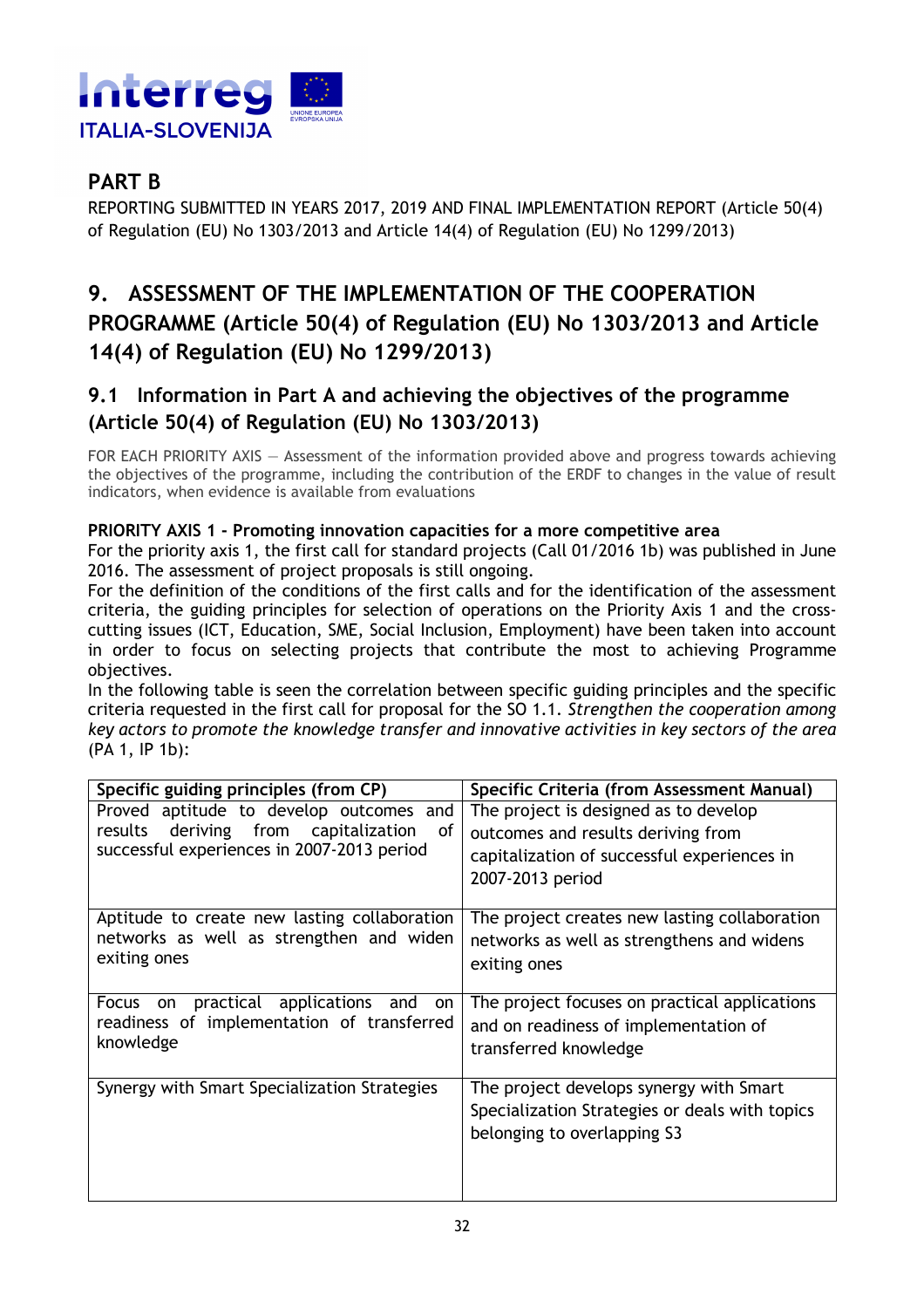

| Programme-area                                                                           | Probable trickle-down effects on the whole   The project has probable widespread effects  <br>on the whole Programme area |
|------------------------------------------------------------------------------------------|---------------------------------------------------------------------------------------------------------------------------|
| Priority shall be granted to projects dealing<br>with topics belonging to overlapping S3 | Project promote transition to green economy<br>and reconciles productivity with sustainable<br>use of renewable resources |

An analysis of what the programme has done to achieve its objectives fulfilling the mentioned criteria and guiding principles will be available after assessment, approval and implementation of projects.

#### **PRIORITY AXIS 2 - Cooperating for implementation of low carbon strategies and action plans**

For the priority axis 2, the first call for standard projects (Call 02/2016 4e) was published in June 2016. The assessment of project proposals is still ongoing.

For the definition of the conditions of the first calls and for the identification of the assessment criteria, the guiding principles for selection of operations on the Priority Axis 2 and the crosscutting issues (ICT, Education, SME, Social Inclusion, Employment) have been taken into account in order to focus on selecting projects that contribute the most to achieving Programme objectives.

In the following table is seen the correlation between specific guiding principles and the specific criteria requested in the first call for proposal for the SO 2.1. *Promotion of implementation of strategies and action plans to promote energy efficiency and to improve territorial capacities for joint low-carbon mobility planning* (PA 2, IP 4e):

| Specific guiding principles (from CP)                                                    | Specific Criteria (from Assessment Manual)                                            |
|------------------------------------------------------------------------------------------|---------------------------------------------------------------------------------------|
| Contribute to at least one of three types of The project contributes to substitutions of |                                                                                       |
| changes:                                                                                 | unsustainable with sustainable traffic flows                                          |
|                                                                                          | • substitutions of unsustainable with   The project contributes to more efficient use |
| sustainable flows                                                                        | of materials and energy                                                               |
|                                                                                          | • more efficient use of materials and   The project contributes to development of     |
| energy                                                                                   | circular chains                                                                       |
| • and development of circular chains                                                     |                                                                                       |

An analysis of what the programme has done to achieve its objectives fulfilling the mentioned criteria and guiding principles will be available after assessment, approval and implementation of projects.

#### **PRIORITY AXIS 3 - Protecting and promoting natural and cultural resources**

For the priority axis 3, the first call for standard projects (Call 03/2016 6c-6d-6f) was published in June 2016. The assessment of project proposals is still ongoing.

For the definition of the conditions of the first calls and for the identification of the assessment criteria, the guiding principles for selection of operations on the Priority Axis 3 and the crosscutting issues (ICT, Education, SME, Social Inclusion, Employment) have been taken into account in order to focus on selecting projects that contribute the most to achieving Programme objectives.

In the following table is seen the correlation between specific guiding principles and the specific criteria requested in the first call for proposal for the: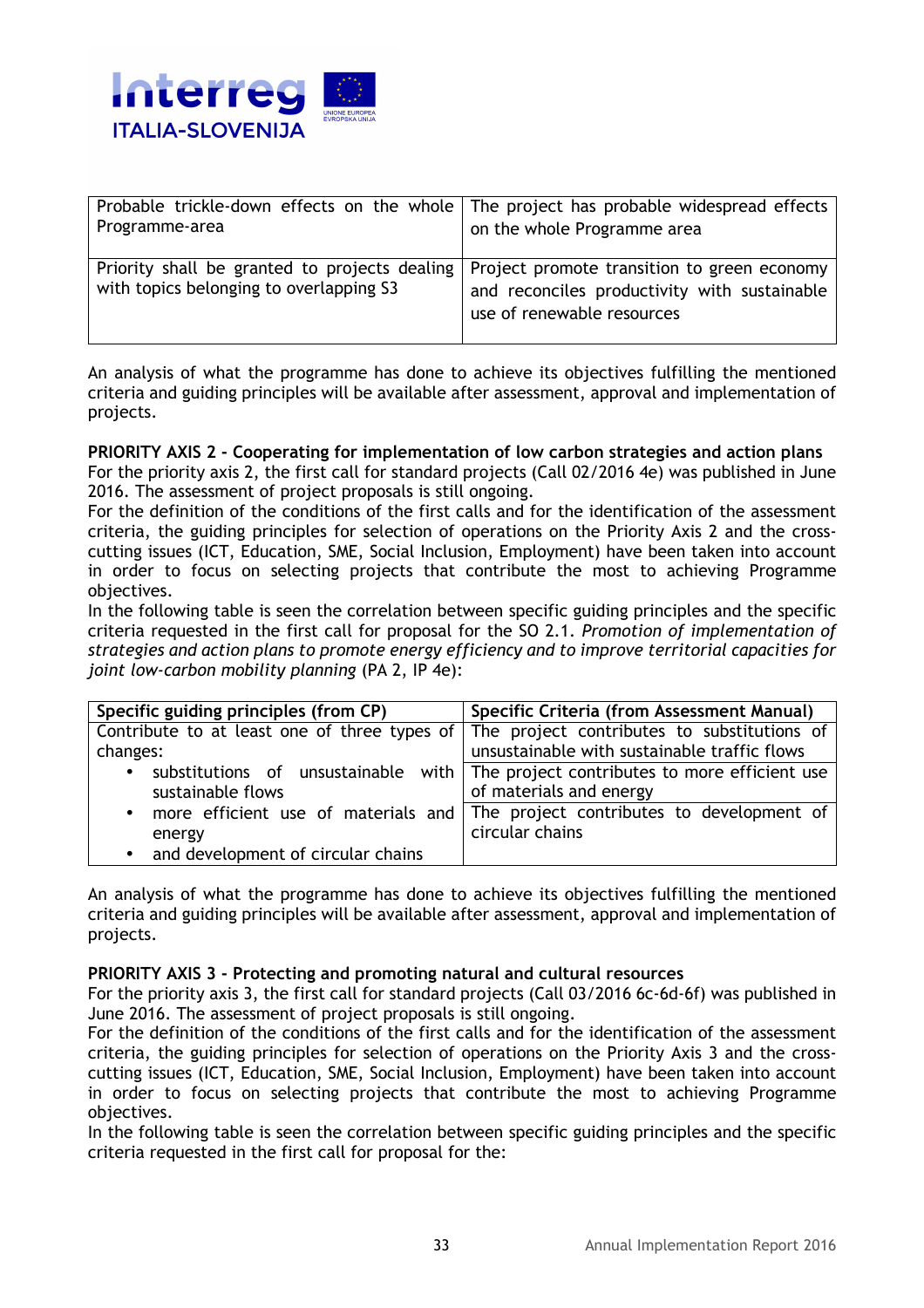

• *SO 3.1. Conserving, protecting, restoring and developing natural and cultural heritage* (PA 3, IP 6c):

| Specific guiding principles (from CP)                                                                                                                                                                                                                                                | Specific Criteria (from Assessment Manual)                                                           |
|--------------------------------------------------------------------------------------------------------------------------------------------------------------------------------------------------------------------------------------------------------------------------------------|------------------------------------------------------------------------------------------------------|
| Focus on innovative and sustainable ways for                                                                                                                                                                                                                                         | The project implies innovative and sustainable                                                       |
| capitalizing on cultural and natural resources                                                                                                                                                                                                                                       | ways for capitalizing on cultural and natural                                                        |
|                                                                                                                                                                                                                                                                                      | resources                                                                                            |
| Capacity to express the growth potential of<br>under-exploited sites                                                                                                                                                                                                                 | The project encourages growth potential of<br>under-exploited sites                                  |
| Capacity to compensate economic valorization                                                                                                                                                                                                                                         | The project shows the capacity to                                                                    |
| of natural and cultural resources with their<br>conservation, protection, and restoration for<br>future generations, with clear indication of<br>foreseen counter-measures aimed at not<br>increasing tourism pressure on natural and<br>cultural resources as well as GHG emissions | compensate economic valorization of natural                                                          |
|                                                                                                                                                                                                                                                                                      | and cultural resources with their                                                                    |
|                                                                                                                                                                                                                                                                                      | conservation, protection, and restoration for                                                        |
|                                                                                                                                                                                                                                                                                      | future generations, with clear indication of                                                         |
|                                                                                                                                                                                                                                                                                      | foreseen counter-measures aimed at not                                                               |
|                                                                                                                                                                                                                                                                                      | increasing tourism pressure on natural and                                                           |
|                                                                                                                                                                                                                                                                                      | cultural resources as well as GHG emissions                                                          |
| Capacity to preserve and build a common                                                                                                                                                                                                                                              | The project shows capacity to preserve and                                                           |
| natural and cultural heritage regardless of its                                                                                                                                                                                                                                      | build a common natural and cultural heritage                                                         |
| immediate economic return                                                                                                                                                                                                                                                            | regardless of its immediate economic return                                                          |
| Any heritage site or small scale investment                                                                                                                                                                                                                                          | The foreseen heritage site or small scale                                                            |
| receiving Programme support<br>should<br>be<br>publicly accessible                                                                                                                                                                                                                   | investment to be financed by the Programme<br>are publicly accessible                                |
|                                                                                                                                                                                                                                                                                      | The pilot action Isonzo - Soča, under the ITI, will be implemented under Priority Axis 3, Investment |
| Priority 6c.                                                                                                                                                                                                                                                                         |                                                                                                      |

• SO 3.2. *Enhance the integrated management of ecosystems for a sustainable development of the territory* (PA 3, IP 6d)

| Specific guiding principles (from CP)                                  | Specific Criteria (from Assessment Manual)                                                            |  |
|------------------------------------------------------------------------|-------------------------------------------------------------------------------------------------------|--|
| Clear description of the expected positive                             | A clear description of the expected positive                                                          |  |
| effects on environment and biodiversity                                | effects on environment and biodiversity is                                                            |  |
|                                                                        | provided                                                                                              |  |
|                                                                        | Priority will be given to actions capitalizing on $\vert$ Actions capitalizing on previous successful |  |
|                                                                        | previous successful experiences on the experiences on the relevant fields are                         |  |
| relevant fields and/or with expected lasting described and implemented |                                                                                                       |  |
|                                                                        | results and possibility of further future Expected lasting results and further future                 |  |
| developments.                                                          | developments are highlighted                                                                          |  |

• SO 3.3. *Development and the testing of innovative environmental friendly technologies for the improvement of waste and water management* (PA 3, IP 6f):

| Specific guiding principles (from CP)                                                          | <sup>1</sup> Specific Criteria (from Assessment Manual) |  |
|------------------------------------------------------------------------------------------------|---------------------------------------------------------|--|
| Focus on practical applications and solutions   The project foresees practical applications of |                                                         |  |
| related to green technologies                                                                  | green technologies                                      |  |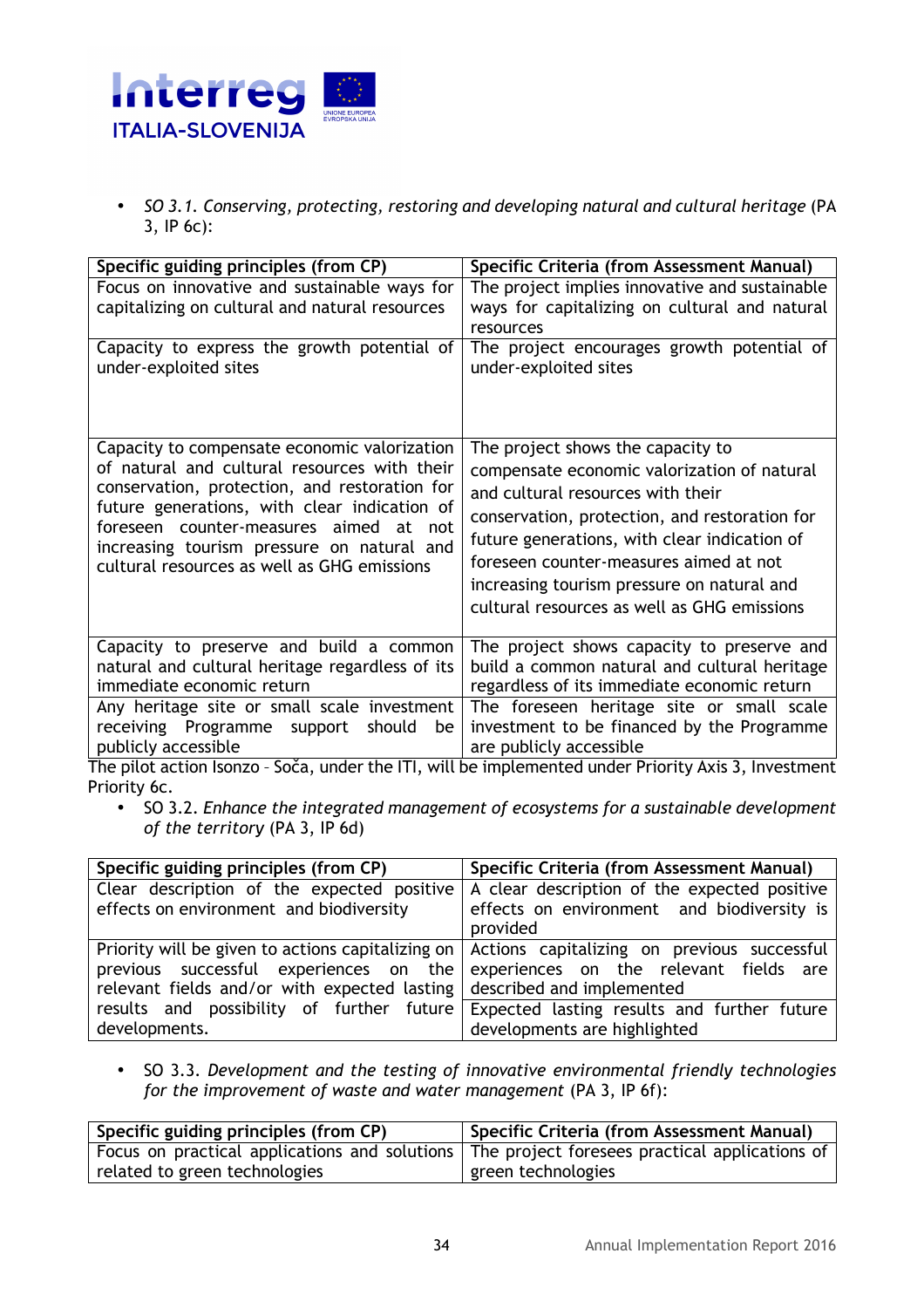

| Possible trickle-down effects | The project has possible widespread positive                                            |  |
|-------------------------------|-----------------------------------------------------------------------------------------|--|
|                               | effects over the entire Programme area                                                  |  |
|                               | Actions in line with the national bilateral Actions in line with the national bilateral |  |
| Water Commission Agenda       | Water Commission Agenda are implemented                                                 |  |

An analysis of what the programme has done to achieve its objectives fulfilling the mentioned criteria and guiding principles will be available after assessment, approval and implementation of projects.

#### **PRIORITY AXIS 4 - Enhancing capacity building and cross-border governance**

For the priority axis 4, the first call for standard projects (Call 04/2016 11ETC) was published in June 2016. The assessment of project proposals is still ongoing.

For the definition of the conditions of the first calls and for the identification of the assessment criteria, the guiding principles for selection of operations on the Priority Axis 4 and the crosscutting issues (ICT, Education, SME, Social Inclusion, Employment) have been taken into account in order to focus on selecting projects that contribute the most to achieving Programme objectives.

In the following table is seen the correlation between specific guiding principles and the specific criteria requested in the first call for proposal for the SO 4.1. *Strenghten the institutional cooperation capacity through mobilizing public authorities and key actors of the Programme area for planning joint solutions to common challenges* (PA 4, IP 11 ETC):

| Specific guiding principles (from CP)         | Specific Criteria (from Assessment Manual)                                            |  |
|-----------------------------------------------|---------------------------------------------------------------------------------------|--|
| Perspectives of lasting relationship networks | The project shows perspectives of lasting                                             |  |
|                                               | relationship networks                                                                 |  |
|                                               | Ability of contributing to a more cohesive The project contributes to a more cohesive |  |
| Programme area                                | Programme area                                                                        |  |

The pilot action "Health", adopted under the ITI,will be implemented under Priority Axis 4.

An analysis of what the programme has done to achieve its objectives fulfilling the mentioned criteria and guiding principles will be available after assessment, approval and implementation of projects.

#### **PRIORITY AXIS 5 - Technical Assistance**

On the Priority Axis 5, no calls are provided.

The specific objective of the Priority Axis 5 is to ensure the efficient management and implementation of the Programme. The main objective is to guarantee a sound management and control system and the timely and efficient execution of all the key implementation steps, according to the established rules and procedures. According to the Specific Objective 5.1, in order to improve efficiently the management of the Programme, the following actions have been implemented in 2016:

- Setting up the Joint Secretariat in order to support the Managing Authority and to assist the Monitoring Committee in the implementation and day-by-day management of the Programme;
- Preparing and implementing the first four calls for proposals, including the development of guidance documents and setting out the conditions for the projects' technical support;
- Setting-up and implementing procedures for the quality assessment of projects;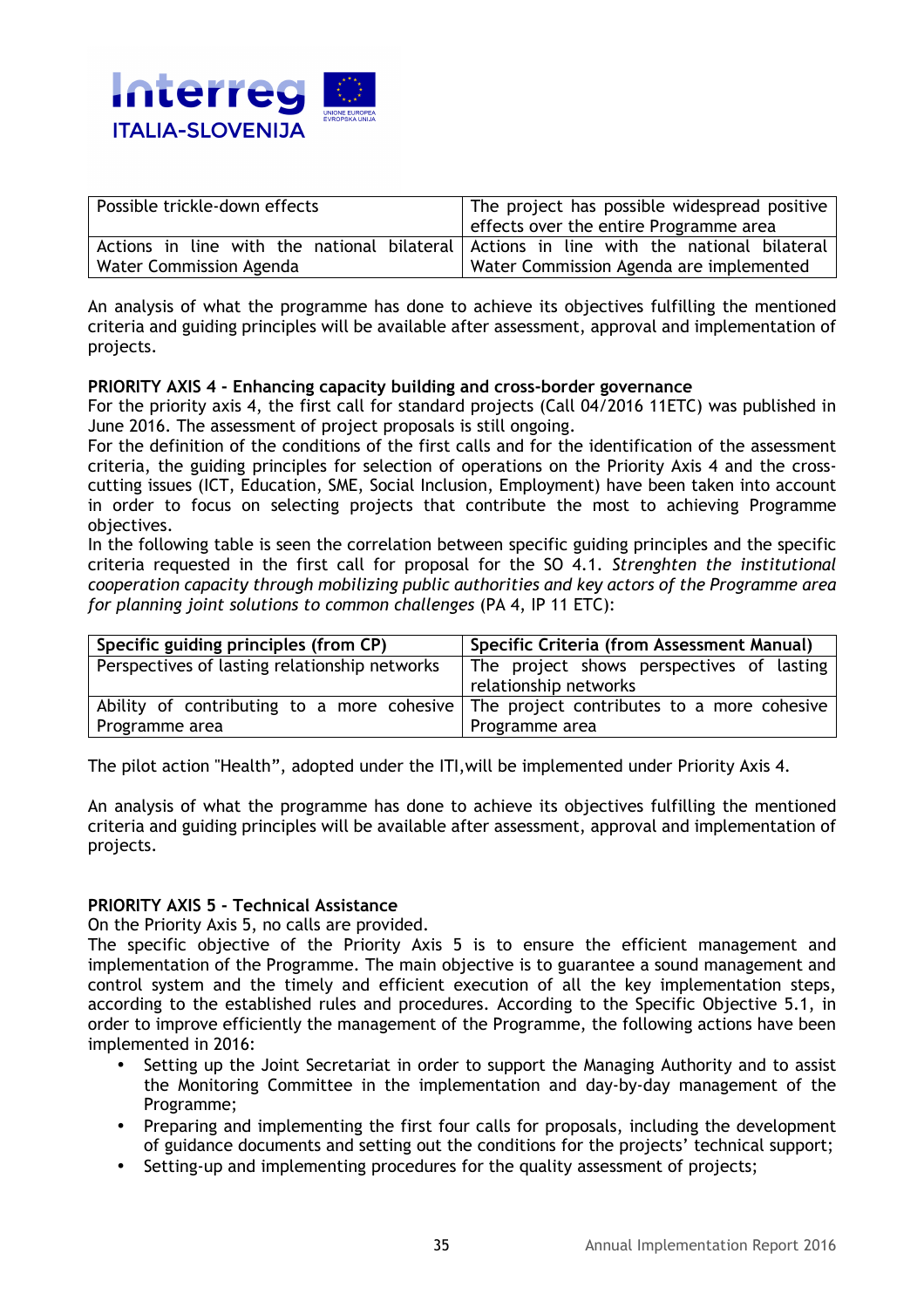

- Drafting and implementing the Programme communication strategy, including the setting up and implementation of information and communication measures and tools in line with Article 115 of the Regulation (EU) No. 1303/2013;
- Drafting the Programme evaluation plan;
- Setting up a network of national/regional authorities/Info point/ financial controllers, coordinated by the Joint Secretariat, with the purpose of exchanging information and best practices at cross-border level;
- Drafting of information documents for applicants and beneficiaries to guide them in the preparation of applications and the implementation, evaluation, control and communication of approved projects;
- Organizing, information and exchange events (e.g.: training workshop in Trieste, two local events in Venice and Postojna) to strengthen the capacity of applicants to develop applications directly contributing to the Programme specific objectives and expected results;
- Organizing trainings on specific implementation issues such as project and financial management, reporting, control, audit, communication and networking to strengthen the capacity of beneficiaries to implement approved operations, new EU legislation on public procurement;
- Developing information and exchange tools (e.g. analytical documents, bilateral meetings, targeted events, etc.) and organization of cross-border and national events to strengthen the involvement of relevant partners in the implementation of the Programme (also including authorities involved in the development or implementation of macro-regional strategies, joint legal bodies operating in the Programme area and umbrella organizations).

#### **9.2. Specific actions taken to promote equality between men and women and to promote non-discrimination, in particular accessibility for persons with disabilities, and the arrangements implemented to ensure the integration of the gender perspective in the cooperation programme and operations (Article 50(4) of Regulation (EU) No 1303/2013 and Article 14(4), subparagraph 2, (d) of Regulation (EU) No 1299/2013)**

An assessment of the implementation of specific actions to take into account the principles set out in Article 7 of Regulation (EU) No 1303/2013 on promotion of equality between men and women and nondiscrimination, including, where relevant, depending on the content and objectives of the cooperation programme, an overview of specific actions taken to promote equality between men and women and to promote non-discrimination, including accessibility for persons with disabilities, and the arrangements implemented to ensure the integration of the gender perspective in the cooperation programme and operations

For the first calls for proposals launched in June 2016, the respect of the horizontal principles is ensured through the accomplishment of the criteria provided in the quality assessment phase. Broadly, strategic criteria measure the relevance and strategy of the content of the project proposal, determining the extent of the project's contribution to the achievement of the Programme objectives. A strong focus is given to the result-oriented approach with clear demand for visible outputs and concrete results. Strategic criteria also assess the cross-border cooperation approach, the quality of partnership and Programme horizontal principles.

In the Application Form the applicant must provide the following information:

• To indicate the horizontal principle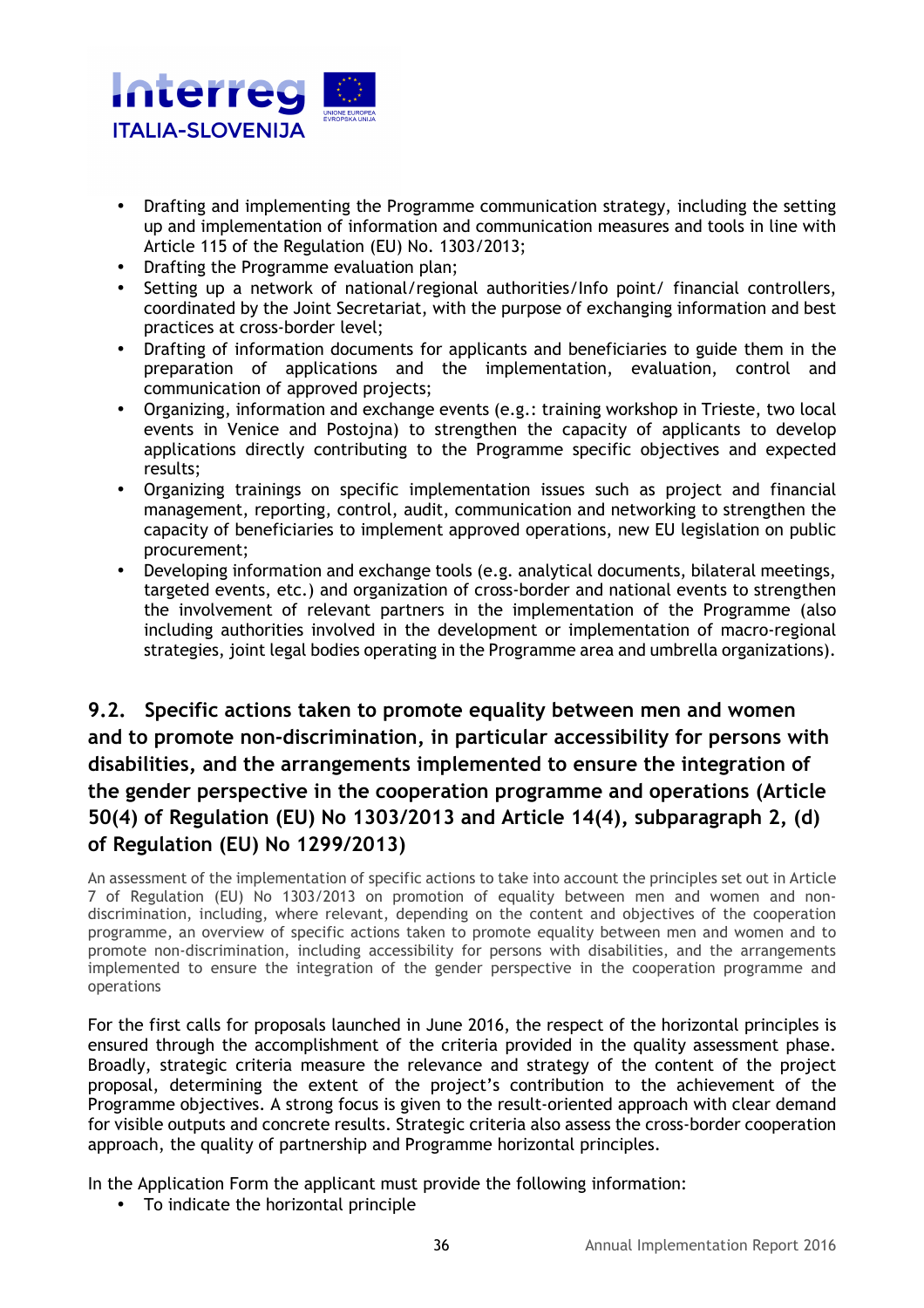

- To indicate if the project has effect on the horizontal principle: yes/no
- To describe the effect

As the assessment of project proposals is still ongoing, detailed information is not available for the reporting year.

For the Joint Secretariat recruitment, the Managing Authority ensured compliance with the principles of equal treatment, equality between men and women and non-discrimination. Each public procurement procedure launched by the Programme, in particular the open awarding procedures, has been made in compliance with the principles of equality between men and women and to promote non-discrimination, including accessibility for persons with disabilities.

#### **9.3. Sustainable development (Article 50(4) of Regulation (EU) No 1303/2013 and Article 14(4), subparagraph 2, (e) of Regulation (EU) No 1299/2013)**

An assessment of the implementation of actions to take into account the principles set out in Article 8 of Regulation (EU) No 1303/2013 on sustainable development, including, where relevant, depending on the content and objectives of the cooperation programme, an overview of the actions taken to promote sustainable development in accordance with that Article

In line with section 8.1 *Sustainable development* of the CP, special attention has been paid to the sectors highly affecting environment. The first Calls for standard projects for Priority Axis 3 (IPs 6.c, 6.d, 6.f) and the pilot action *Isonzo – Soča*, under the ITI, concentrated a large amount of Programme resources and demonstrates the choice of the Programme to encourage environment protection and a more sustainable and efficient use of resources, and to promote the development of green growth and technologies and the valorization of natural assets as development and competitiveness drivers.

Furthermore, the Programme has striven to keep the quantity of printed materials as low as possible with a view to an eco-friendly approach as set out in the Programme Communication Strategy. The MA organized conference calls, videoconferences and web-streaming services for numerous meetings and events in order to ensure a sustainable and eco-friendly approach for both Programme partners and beneficiaries.

The horizontal principle of sustainable development has been considered and requested through the first public calls for the generation and implementation of each project.

In the Application Form the applicant must provide the following information:

- To indicate the horizontal principle
- To indicate if the project has effect on the horizontal principle: yes/no
- To describe the effect

As the assessment of project proposals is still ongoing, detailed information is not available for the reporting year.

#### **9.4. Reporting on support used for climate change objectives (Article 50(4) of Regulation (EU) No 1303/2013)**

Figures calculated automatically by the SFC2014 based on categorisation data.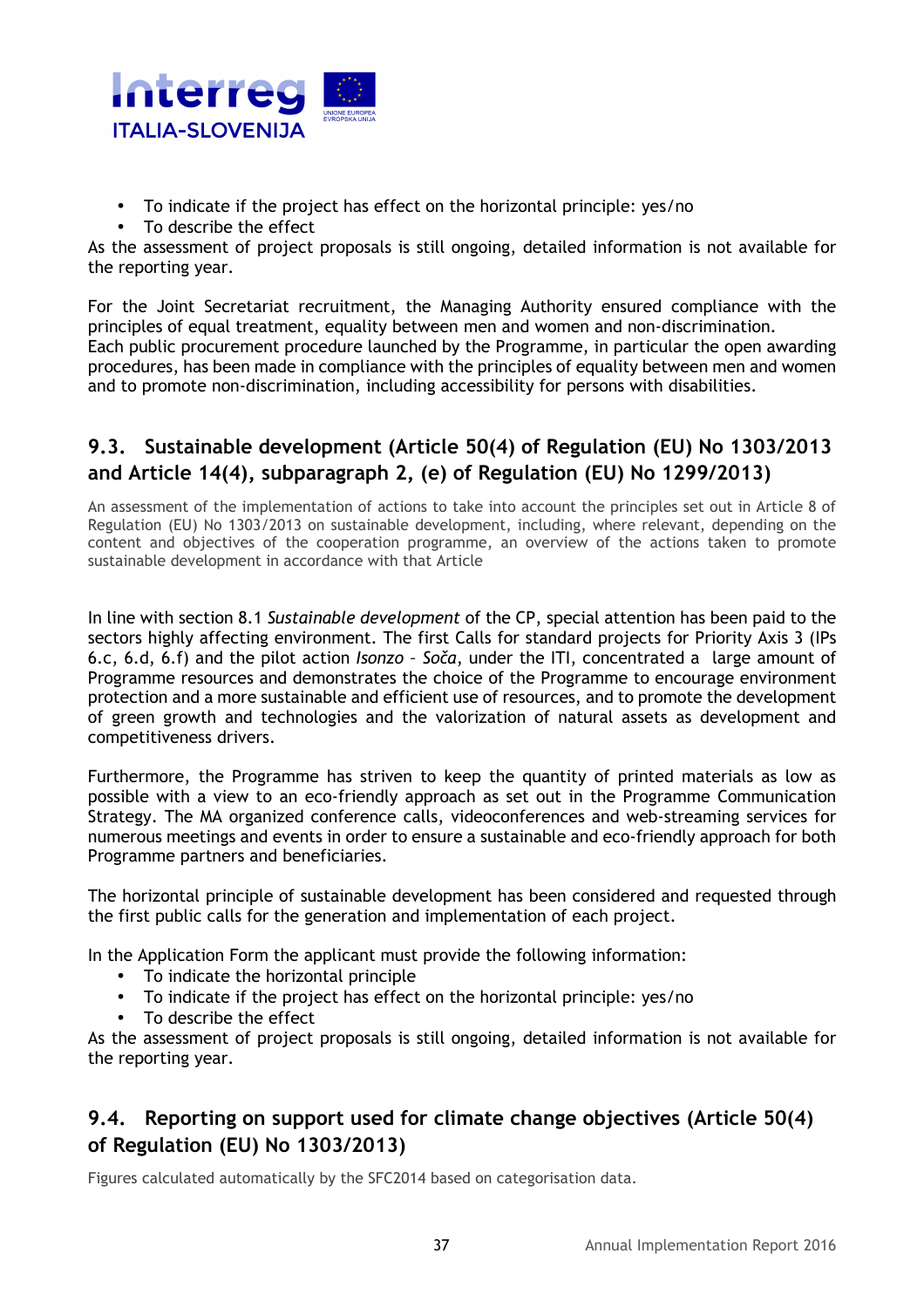

In the Assessment Manual published with the first calls for standard projects is foreseen that the representatives of the Environmental Authorities or climate change partners participate in the assessment phase for questions concerning environmental objectives, on request of JS.

In the Application Form the applicant must provide the following information:

- To indicate the environmental principle
- To indicate if the project has effect on the environmental principle: yes/no
- To describe the effect

As the assessment of project proposals is still ongoing, detailed information is not available for the reporting year.

### **9.5 Role of partners in the implementation of the cooperation programme (Article 50(4) of Regulation (EU) No 1303/2013 and Article 14(4), subparagraph 1, (c) of Regulation (EU) No 1299/2013)**

Assessment of the implementation of actions to take into account the role of partners referred to in Article 5 of Regulation (EU) No 1303/2013, including involvement of the partners in the implementation, monitoring and evaluation of the cooperation programme

The two Member States agreed to designate an equal number of voting and non-voting members with a transparent approach and the partners invited in the Monitoring Committee were selected in compliance with article 12 and 13 of Commission Delegated Regulation (EU) No 240/2014 of 7 January 2014 on the European code of conduct on partnership in the framework of the ESI Funds and in compliance with section 5 of the Cooperation Programme, in order to enhance legality, independence, impartiality, transparency and to preserve the confidentiality of its work and to avoid any conflict of interest in the decision making process. The list of voting and non-voting members has been published on the Programme website and the MC members have been asked to signed a Declaration in which they committed themselves to perform ethically and impartially.

In continuity with the programming period 2007-2013, the enlarged partnership approach was applied in line with the principles of partnership and multi-level governance described in Article 5 of Regulation (EU) No 1303/2013. The Rules of Procedure of the Programme lay down the list of non-voting members, whose representatives are involved during the MC meetings and in the decision-making process: a) the European Commission; b) the representatives of Environmental Authorities; c) the Office of the Intermediate Body (OIB) of the ITI.

The social parties as MC's non-voting members – divided per Member State - are listed in article 2 of the MC's Rules of Procedure approved during its first meeting.

All non-voting members are fully informed and involved in all decision-making processes (e.g. MC meetings, Written Procedures).

All MC members have access to the Programme platform (4 PM - https://fvg.4pm.si/) for the exchange of working documents.

The partnership approach continues during the implementation of the Programme, in particular with the set-up of working groups to facilitate Programme decision-making process.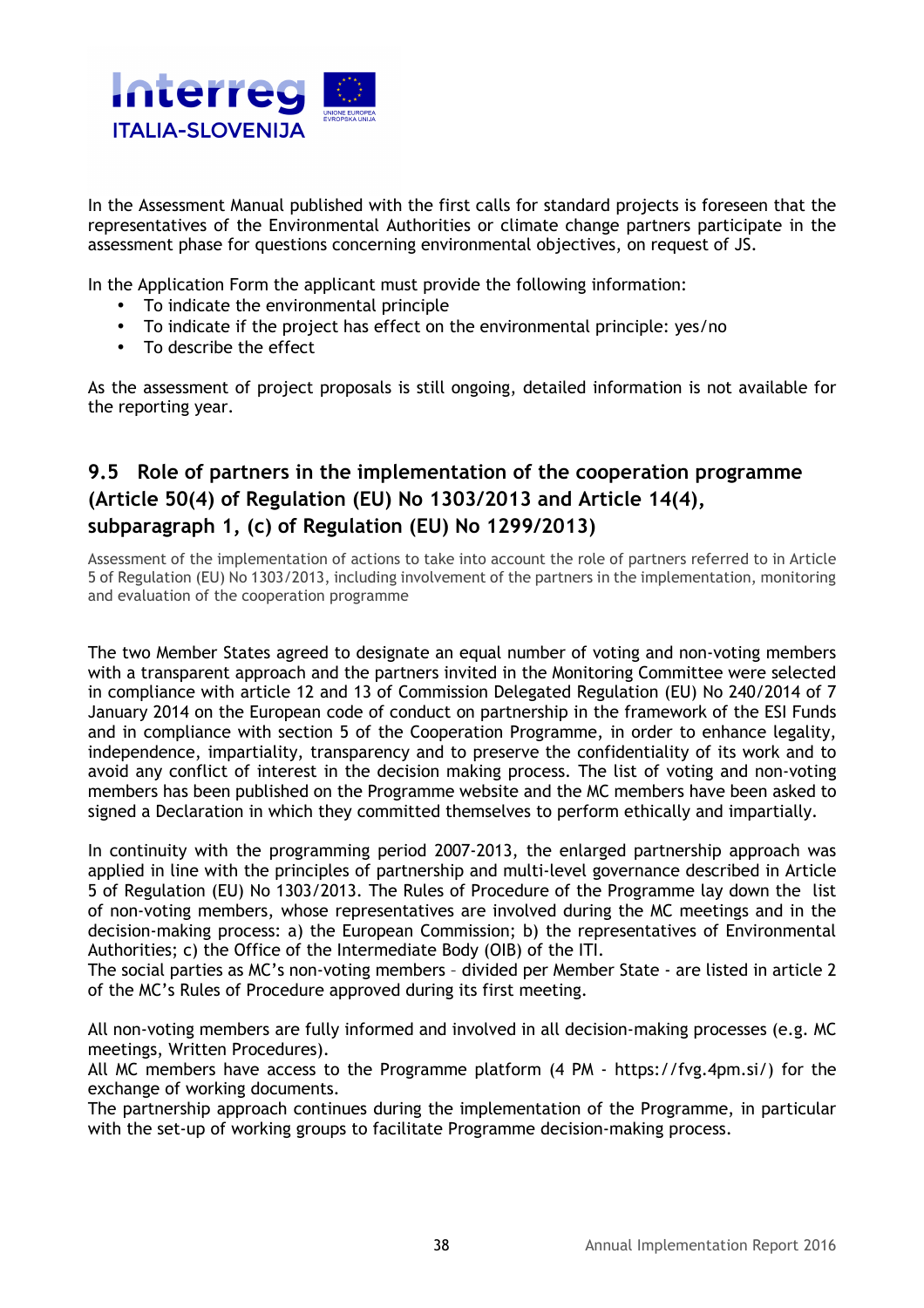

## **10. OBLIGATORY INFORMATION AND ASSESSMENT ACCORDING TO ARTICLE 14(4), SUBPARAGRAPH 1 (a) AND (b), OF REGULATION (EU) No 1299/2013**

#### **10.1 Progress in implementation of the evaluation plan and the follow-up given to the findings of evaluations**

On 15th December 2016 the Managing Authority forwarded to the Programme partner Delegations and to EC representative the draft Evaluation plan for the Programme.

The Evaluation Plan was further discussed, amended and finalised through its submission to the 3rd Monitoring Committee and was finally approved through Written Procedure n. 7 (06/04/2017).

#### **10.2 The results of the information and publicity measures of the Funds carried out under the communication strategy**

In 2016 the MA, with the support of the JS and the Slovene Info Point, organized many events targeted to general public in order to raise the awareness about the Programme and its funding opportunities and potential beneficiaries for attracting high-quality projects, as illustrated below.

**New Programme Launch Event -** The Interreg V-A Italy – Slovenia 2014-2020 Programme was officially launched on June 9th, 2016 at the FVG Autonomous Region headquarter in Udine. This event was attended by Programme key stakeholders, potential beneficiaries, project managers, journalists. A Web streaming service was also provided, which allowed people to follow the meeting remotely. An opening speech was held by Ms Agnès Monfret, Head of Unit of the European Commission DG REGIO "European Cross-border cooperation", who described the main features of cooperation among EU Member States. This meeting was an opportunity to present some projects funded by the previous Programme 2007-2013 and discuss on the new Programme and the upcoming call for standard projects' applications.

**Events related to Calls 2016 -** In order to help ensure the submission of eligible applications to the new Programme, the MA and the JS have undertaken a number of targeted information and communication activities including the:

- Organization of a training workshop in Trieste (March 16th, 2016) with Programme Partners to introduce the on line system for the submission of project proposals (FEG);
- Organization of two local events after the Programme launch event: on June 29th, 2016 in Venice (Italy) and on July 14th, 2016 in Postojna (Slovenia) Programme partners involved stakeholders/potential applicants of their own territory;
- Co-ordination of 2 separate sectorial training workshops focusing on the on-line system for submitting project proposals (FEG) in Trieste (September 1st, 2016) and Štanjel (September 2nd, 2016);
- Organization of face-to-face meeting with potential applicants in Trieste (19 meetings) and Štanjel (30 meetings);
- Creation and insertion of news on the Programme website related to the Calls for standard projects;
- Issuing of news related to Calls No 1/2016 1b, 2/2016 4e, 3/2016 6c, 6d, 6f and 4/2016 11 ETC for the standard projects' applications on the Programme website;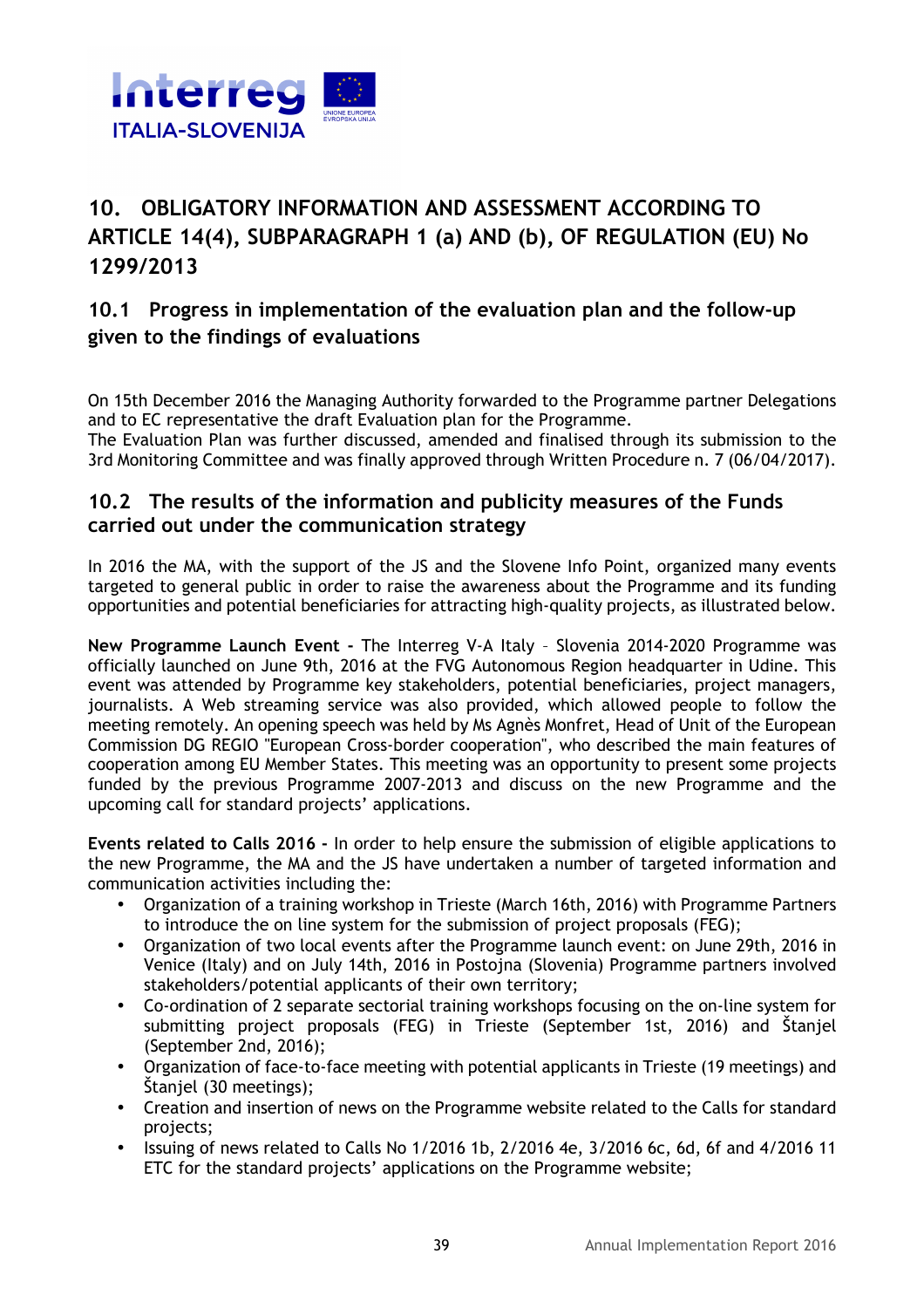

Use of the Programme existing social media channel (Twitter) to promote the launch of the Programme and opening of Calls for standard projects and applicant workshops.

**Attendance and feedback -** Around 750 participants joined the public events illustrated as follows:

- 16 representatives of Programme authorities and structures joined the meeting on the online system (FEG) in Trieste on March 16th, 2016;
- 385 participants were present at Programme kick-off meeting in Udine on June 9th, 2016;
- 55 participants at the local event in Venice on June 29th, 2016;
- 180 participants at the INFO DAY organized in Postojna on July 14th, 2016;
- 40 potential applicants took part in the Training session on FEG platform in Trieste on September 1st, 2016 and
- 51 potential applicants attended the Training session on FEG platform in Štanjel on September 2nd, 2016. This event was also available on demand (95 views).

The results of the questionnaires submitted for the two biggest events (09.06.16, 14.07.16) revealed that the about 60 % of the attendeesexpressed appreciation for speakers, topics debated, organization and level of communication and about 40% chose the Internet as their primary media channel (Programme website).

Based on the Communication Strategy, the MA and the JS carried out also the following **minor information and communication activities** including:

- Updating the section "Programming Period 2014-2020" on the 2007-2013 Programme website;
- Handling the public procurement procedure for the elaboration of the new Programme website layout (contract value EUR 27.992,59, signed in December 2016 with Pomilio Blumm Srl);
- Issuing tweets on the Programme Twitter profile: @InterregITASLO;
- Participation in events at EU level  $(10<sup>th</sup> 13<sup>th</sup>)$ , October European Week of Regions and Cities 2016 in Brussels).

The Slovene Info Point provided information to potential beneficiaries in their own territories by:

- Updating institutional websites with information related to the implementation of the Programme;
- Assuring media coverage by issuing reports and press releases;
- Sending direct emails to Programme stakeholders and potential applicants (around 1.000 contacts from MA/JS, 630 direct emails managed by the Slovene Info point, and about 200 direct emails managed by Veneto Region).
- Participating in events at EU level (September,  $27<sup>th</sup>$  2nd annual Conference "EU Budget Focused on Results" in Brussels; September, 21<sup>st</sup>-23<sup>rd</sup> - "5th Meeting of the Approval Authorities of European Groupings of Territorial Cooperation" in Budapest).

**Programme website www.ita-slo.eu -** Traffic to the Programme website was high after the publication of the Calls No 1/2016 1b, 2/2016 4e, 3/2016 6c, 6d, 6f and 4/2016 11 ETC. The most visited pages include the Homepage and the Section "Programming Period 2014-2020". In 2016, 80.198 individual users (so called "Unique visitors") accessed to Programme website www.itaslo.eu.

**Media coverage -** The MA involved Media offices of Friuli Venezia Giulia Region in order to issue press releases and ensure significant levels of coverage throughout 2016, especially for the kickoff event of the new Programme and the publication of calls for standard projects. The Slovene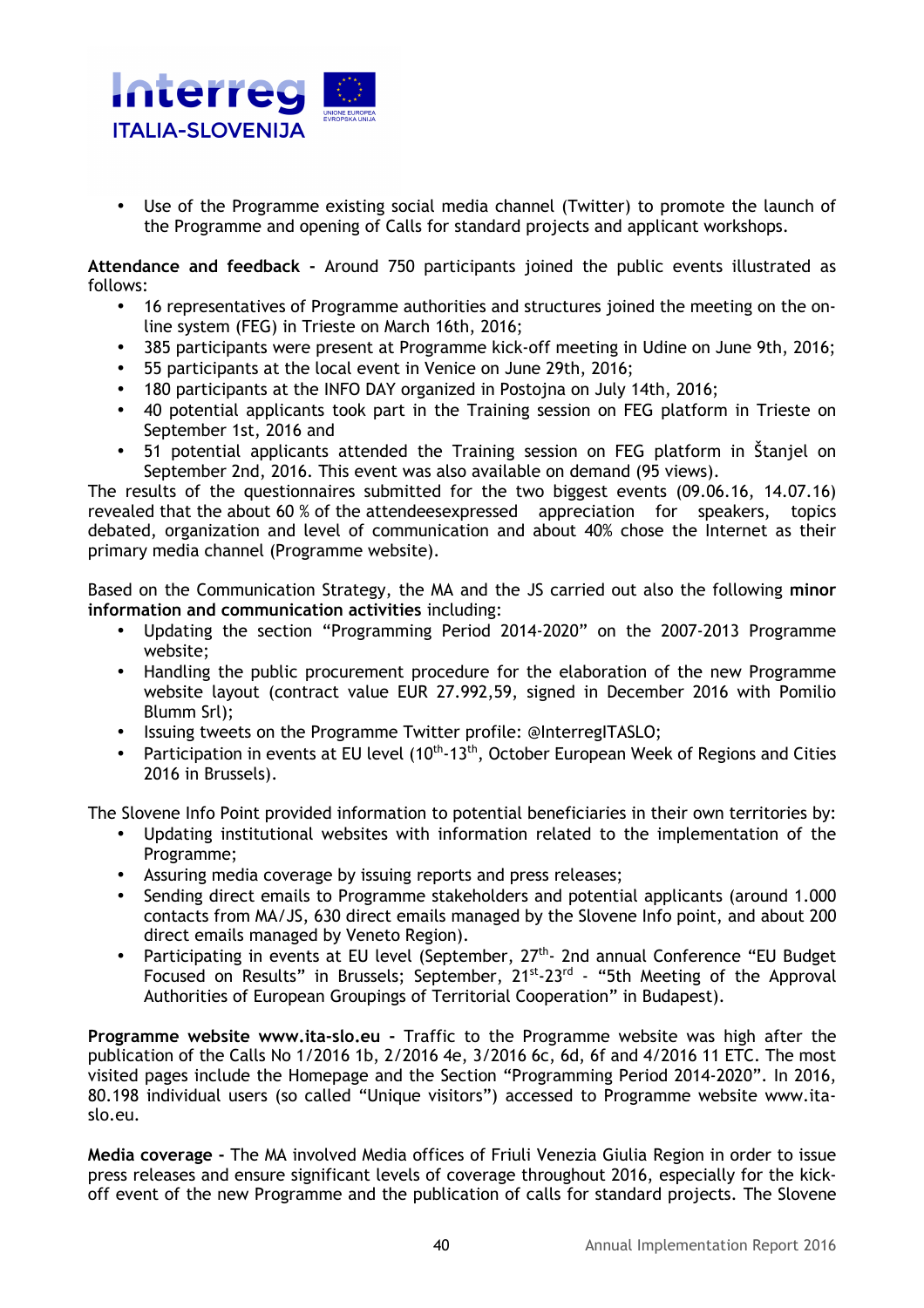

Info point, in cooperation with MA/JS, published the calls for tender on the Official Journal of the Republic of Slovenia. While Veneto Region provided the publication of news on the Veneto Region official website. News on the kick-off event and the publication of calls for standard projects appeared on Institutional websites and newspaper of the Programme area.

**Social media activity -** The MA, with the support of the JS, kept developing the Programme's social media presence on Twitter (Programme profile: @InterregITASLO), with the following 2016 results:

- 26 Tweets
- 2817 Profile visits (Number of times users visited the Programme profile page)
- 19340 Tweet impressions
- 28 new followers
- 13 mentions
- 57 followings.

**Interreg Communication Network -** In 2016 the MA staff kept in touch with the Interreg Communication Network promoted by INTERACT programme taking part to Basecamp Platform groups.

**Internal meetings -** Before the establishment of the MC of the Programme, 2 Task Force meetings took place in January (11 and 28.01.16). On March 7th, 2016 a preparatory meeting for the establishment of the MC was held in Trieste. On March 8th, 2016 the Rules of Procedure of the MC were approved and the MC was formally established in its first meeting held in Nova Gorica (Slovenia). The second MC meeting was held in Postojna (Slovenia) on May 20th, 2016.

About 30% of the budget planned on Programme Communication Strategy was spent on information and communication activities in this reporting year.

## **11. ADDITIONAL INFORMATION WHICH MAY BE ADDED DEPENDING ON THE CONTENT AND OBJECTIVES OF THE COOPERATION PROGRAMME (Article 14(4), subparagraph 2 (a), (b), (c) and (f), of Regulation (EU) No 1299/2013)**

#### **11.1 Progress in implementation of the integrated approach to territorial development, including sustainable urban development, and community-led local development under the cooperation programme**

The Programme foresees the implementation of an ITI (Integrated Territorial Investment) in the EGTC GO area, that comprises the area of the Municipality of Gorizia, Municipality of Nova Gorica and Municipality of Šempeter Vrtojba (Section 4 of CP). The ITI is composed by 2 pilot actions which are in line with the Investment Priorities and contribute to the Objectives of the Programme. The ITI is implemented according to the "Sole Beneficiary" model and it is managed by the Office for Intermediate Body (OIB), a separated and functional independent Unit of the EGTC GO that will act as Intermediate body (Section 5.3.1 of CP) - Art. 11 of Reg (EU) 1299/2013.

During the 2nd MC meeting (Postojna, May 20th, 2016) a Working Group on the ITI was set up. The WG met 3 times (Jul, Aug, Sep) to finalize and get a prior agreement on the following documents: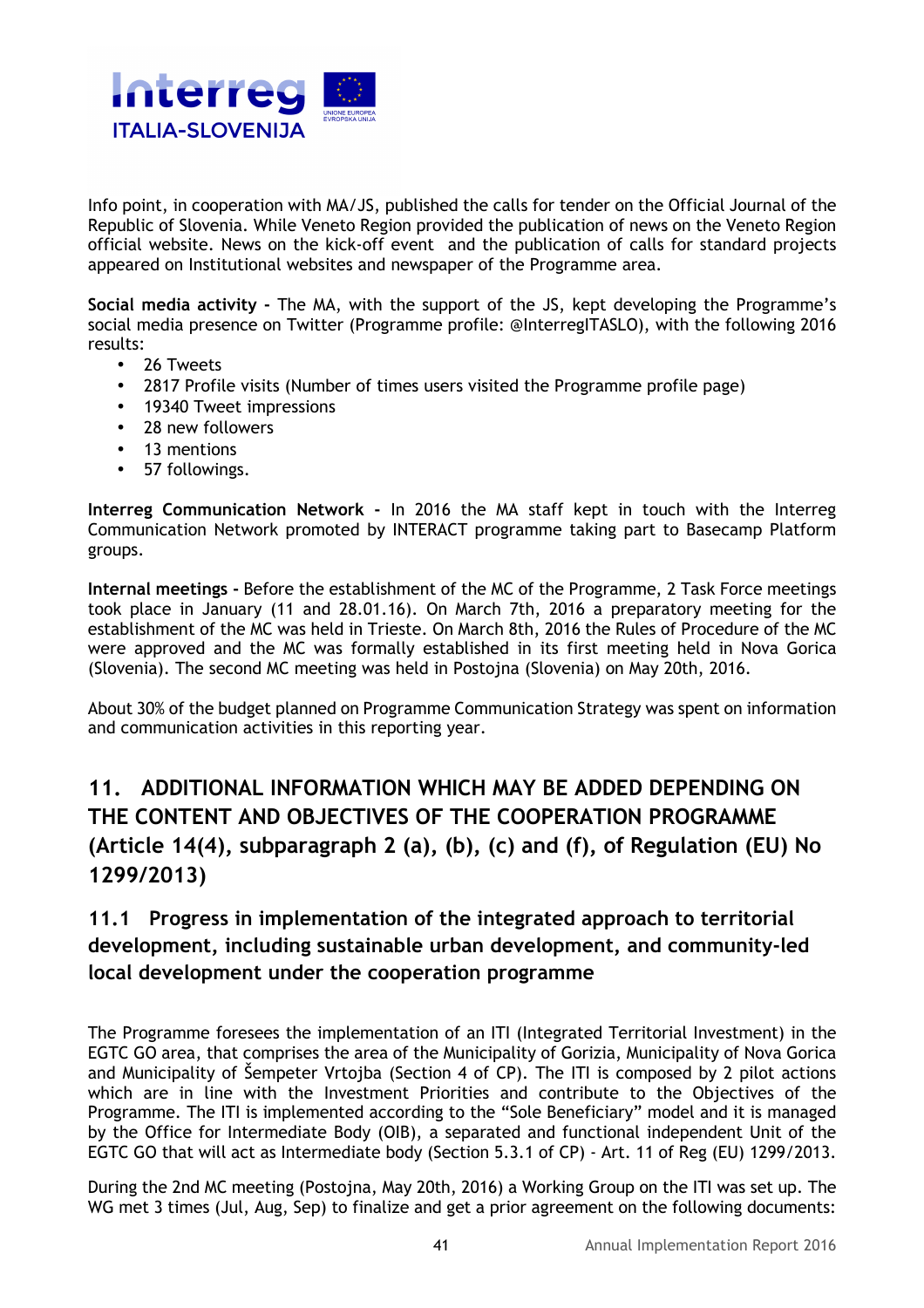

ITI Management and Control System, Agreement establishing the functions and tasks of the IB between MA and OIB and the Application Package for the ITI procedure (Guidelines ITI implementation, Template application form ITI, Technical annex to Application Form, Sole Beneficiary statement, Template of Subsidy contract). The Italian Government confirmed the Italian national co-financing to the EGTC GO on October 14<sup>th</sup> 2016 (note No. 2750 - 14/10/2016) as sole beneficiary of the ITI.The MC, by written procedure, approved the documentation to invite the EGTC GO to submit project proposals for both ITI projects (2/12/2016 – 13/12/2016). Both projects have been approved in February 2017 at the 3rd MC meeting.

On December 20<sup>th</sup> the Agreement between the MA and the OIB was signed. On December 21st 2016 the MA sent the Application Package to the EGTC GO SB (the deadline for the submission of the project proposals was January 23rd 2017).

The decision to implement ITI through EGTC GO, with the role of intermediate body and sole beneficiary in two functionally separated units, was long debated in the WG.

In line with the programme provisions, the so called "light" delegation of tasks to OIB was agreed, which includes the selection/assessment procedure, the monitoring and reporting of the projects, the check on the applications for the reimbursement. The FLC and the procedure of the reimbursement remains in charge of the MA/FLC of the Programme and of the CA. Based on the Agreement signed between the MA and the OIB, it was drafted the Description of Management and control System for ITI and transmitted to the AA as part of the designation procedure. A specific FLC procedure has been adopted for the ITI projects, taking account that there is only one beneficiary (EGTC GO) but it could be supported by "implementing bodies".

The sole beneficiary model represents a new methodology in cross-border cooperation, strongly supported by ETC strategic documents. The programme decided to confirm it as it was recognised that, to produce a significant territorial growth in the cross-border territorial context comprised among the three cities of Gorizia, Nova Gorica and Šempetr-Vrtojba, the economic and social regeneration needs to pass through a high level of innovation and concentration (in term of resources and competences).

It was decided to entrust the EGTC GO with the implementation of the ITI as sole beneficiary of both projects because it is the only organization on the concerned part of the programme area which has territorial competence on the whole cross-border area and it is at the same time owned by the three municipalities, on an equal basis.

On this basis and in line with EU legal and programming framework, the programme gave mandate to the EGTC GO to act as sole beneficiary in the implementation of both ITI projects. This management procedure guarantees the three municipalities not only the sharing of the decision making process and the joint control of the achievements of the outputs, but also reduced administrative barriers, caused by the existence of the border and more consistent long term oriented promotion and facilitation of cross-border cooperation.

In line with the programme provisions,, the two pilot actions "Isonzo – Soča" (IP 6c) and "Health" (TO 11) thanks to mentioned innovative inclusive instruments, contributes to the delivery of new solutions in support of the integration of the single urban area of the three cities. This experience could be a good role model for the other cross-border areas through EU and for the future agenda of integration process throughout EU.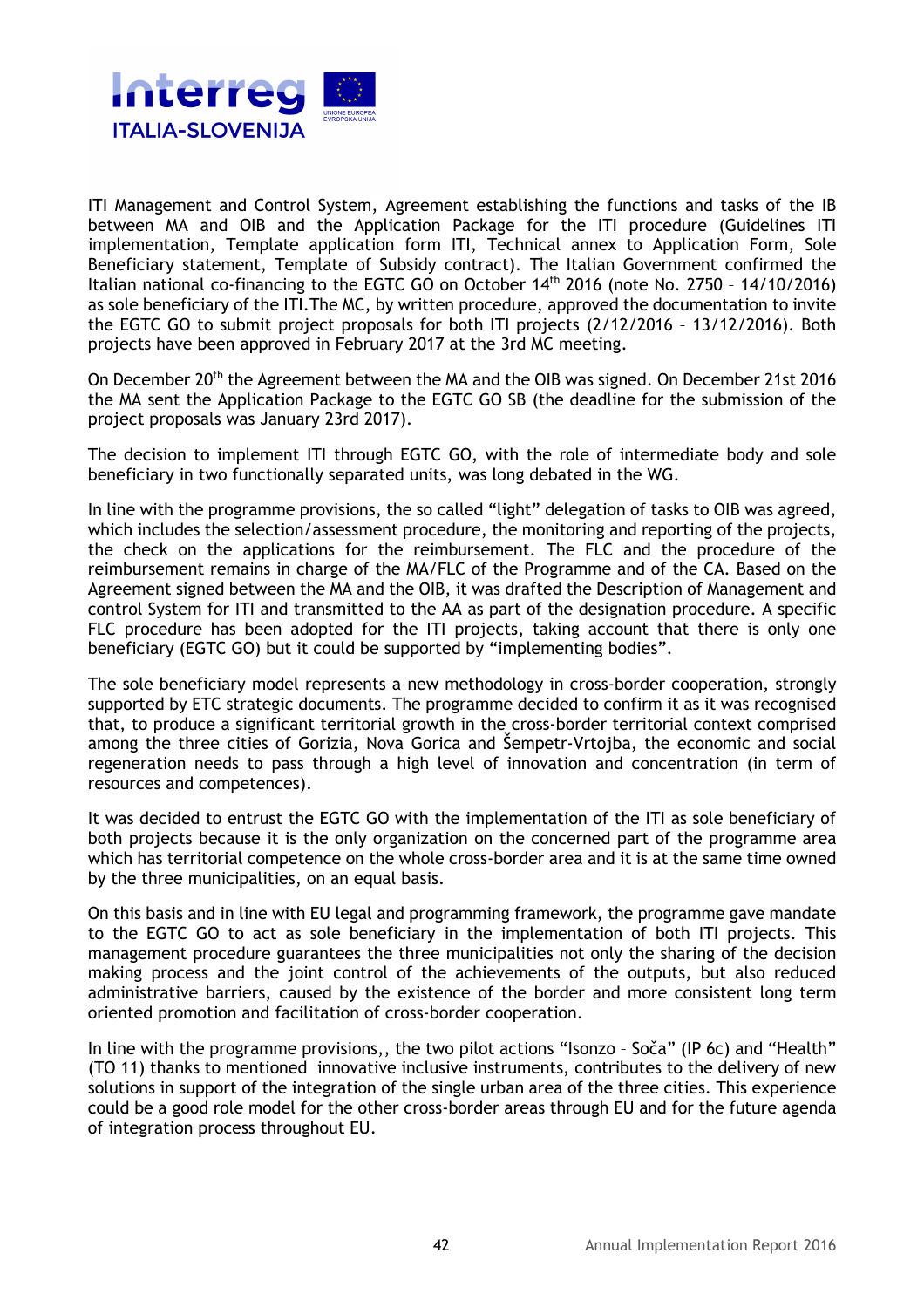

#### **11.2 Progress in implementation of actions to reinforce the capacity of authorities and beneficiaries to administer and to use the ERDF**

#### **11.3 Contribution to macro-regional and sea basin strategies (where appropriate)**

The Programme area takes part to two macro-regional strategies: the EU Strategy for Adriatic-Ionian Region (EUSAIR) and the EU strategy for the Alpine Region (EUSALP), moreover the Danubian Strategy (EUSDR) affects the Programme in the Slovenian side of the Programme area.

The synergies between the programme and macro-regional strategies is explained in the Cooperation Programme (section 4).

In the Application Form the applicant must provide the following information:

- to indicate the Strategy (EUSALP/EUSAIR) relevant for the project
- to describe the project contribution in the achievement of Strategy objectives

In project assessment a specific criterion is foreseen to assess the synergy of project proposals with the above mentioned strategies. According to the Assessment Manual the criterion is "*The project clearly contributes to EU macro-regional strategies".*

Regarding the published calls, the assessment process is still ongoing.

### **11.4 Progress in the implementation of actions in the field of social innovation**

## **12. FINANCIAL INFORMATION AT PRIORITY AXIS AND PROGRAMME LEVEL (Articles 21(2) and 22(7) of Regulation (EU) No 1303/2013)**

For the purpose of assessing progress towards the achievement of milestones and targets set for financial indicators in the years 2018 and 2023, table 4 of Part A of this Annex shall have the following two additional columns:

| 13                                                                       |                                                                                                                                                                                                                            | 14                                                                                                                                                                                                                      |  |  |  |
|--------------------------------------------------------------------------|----------------------------------------------------------------------------------------------------------------------------------------------------------------------------------------------------------------------------|-------------------------------------------------------------------------------------------------------------------------------------------------------------------------------------------------------------------------|--|--|--|
| Data for the purpose of the performance review and performance framework |                                                                                                                                                                                                                            |                                                                                                                                                                                                                         |  |  |  |
|                                                                          | Only for report submitted<br>in 2019: Total eligible<br>expenditure incurred and<br>paid by beneficiaries and<br>certified<br>to<br>the<br>Commission<br>by<br>31/12/2018<br>Article 21(2) of Regulation (EU) No 1303/2013 | final<br>Only<br>for<br>implementation report: Total<br>eligible expenditure incurred<br>and paid by beneficiaries by<br>31/12/2023 and certified to<br>the Commission<br>Article 22(7) of Regulation (EU) No 1303/2013 |  |  |  |
|                                                                          |                                                                                                                                                                                                                            |                                                                                                                                                                                                                         |  |  |  |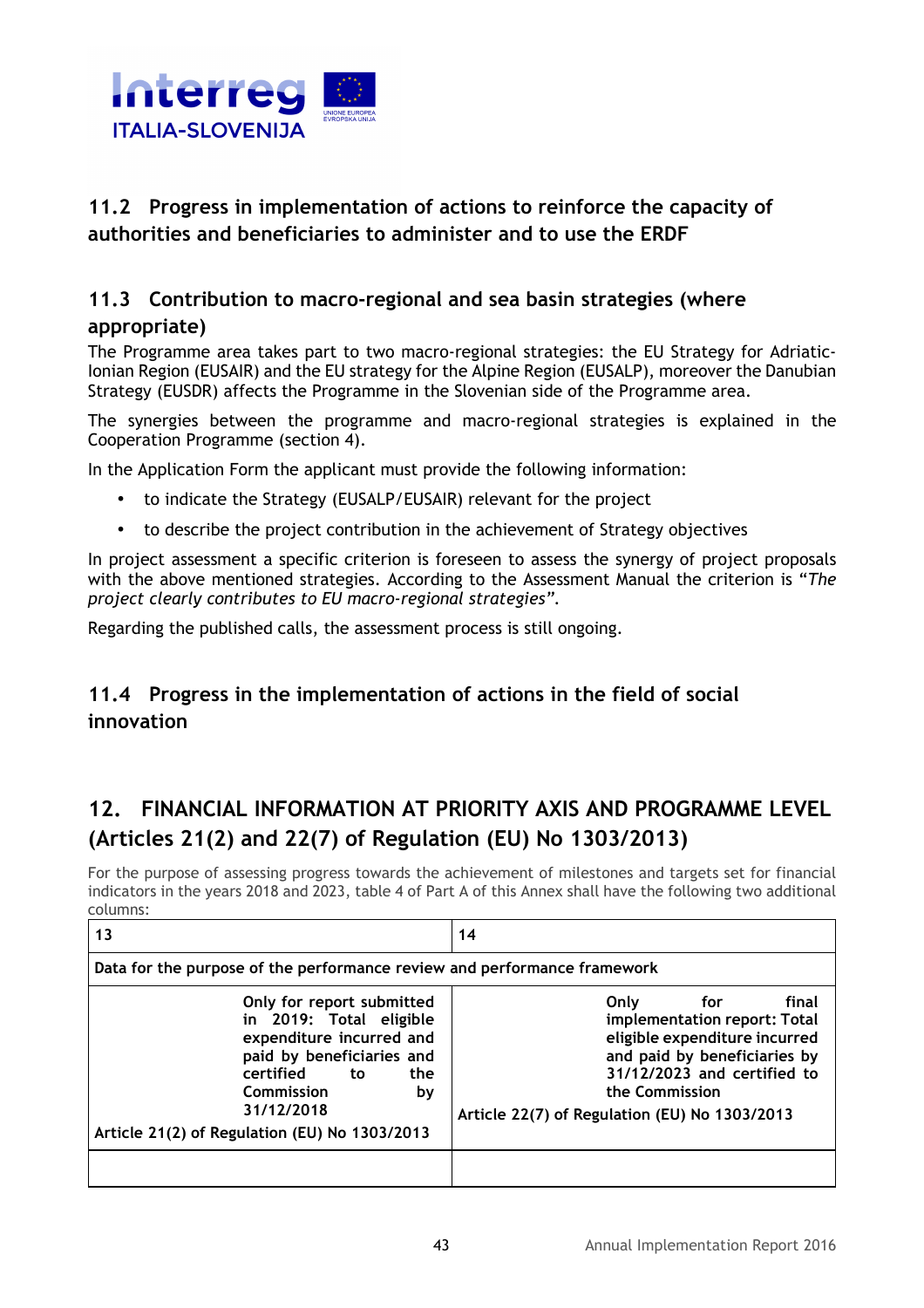

## **PART C**

REPORTING SUBMITTED IN YEAR 2019 AND FINAL IMPLEMENTATION REPORT (Article 50(5) of Regulation (EU) No 1303/2013)

### **13. SMART, SUSTAINABLE AND INCLUSIVE GROWTH**

Information and assessment of the programme contribution to achieving the Union strategy for smart, sustainable and inclusive growth.

## **14. ISSUES AFFECTING THE PERFORMANCE OF THE PROGRAMME AND MEASURES TAKEN — PERFORMANCE FRAMEWORK (Article 50(2) of Regulation (EU) No 1303/2013)**

Where the assessment of progress made with regard to the milestones and targets set out in the performance framework demonstrates that certain milestones and targets have not been achieved, Member States should outline the underlying reasons for failure to achieve these milestones in the report of 2019 (for milestones) and in the final implementation report (for targets).

<sup>(1)</sup> Targets are optional for technical assistance priority axes.

<sup>(2)</sup> OJ L 286, 30.9.2014, p. 1.

<sup>(3)</sup> Structured data required for the report on YEI which is to be submitted in April 2015 in accordance with Article 19(3) and Annex II of Regulation (EU) No 1304/2013.

<sup>(4)</sup> ERDF support is fixed in the Commission decision on the respective cooperation programme.

<sup>(5)</sup> In accordance with and subject to ceilings set out Article 20 of Regulation (EU) No 1299/2013.

<sup>(6)</sup> In the case of operations implemented under PPP structures the signing of the PPP contract between the public body and the private sector body (Article 102(3) of Regulation (EU) No 1303/2013).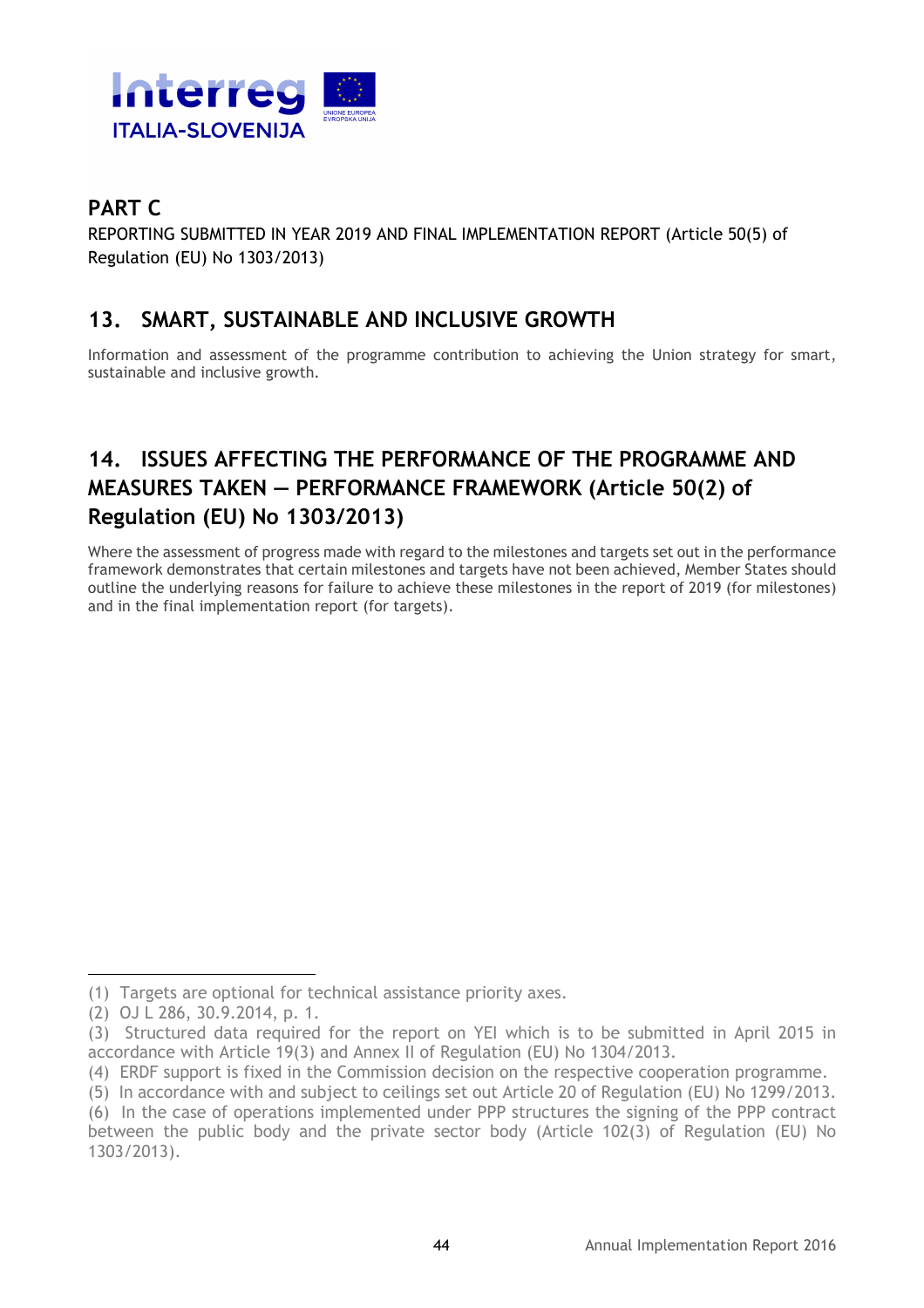

#### **ANNEX 1: CITIZEN'S SUMMARY**

CITIZEN'S SUMMARY (Article 50(9) of Regulation (EU) No 1303/2013)

A citizen's summary of the contents of the annual and the final implementation reports shall be made public and uploaded as a separate file in the form of annex to the annual and the final implementation report

The Cooperation Programme between Italy and Slovenia supports the Europe 2020 strategy for smart, sustainable and inclusive growth. The total Programme budget is EUR 91.682.299,00, with EUR 77.929.954,00 from the European Regional Development Fund and EUR 13.752.345,00 as National counterpart (public and private).

It covers the entire period 2014-2020 capitalizing on the experiences of 2007-2013 Programme, which financed 87 projects focused on competitiveness, research and innovation, protection and development of cultural and natural resources, and cross-border services.

The INTERREG V-A Italy-Slovenia Programme intends to implement smart solutions answering to territorial challenges in the fields of innovation, low carbon economy, environment, natural and cultural resources, and institutional capacity building.

The overall objective of the INTERREG V-A Italy-Slovenia Programme is: **"Promote innovation, sustainability and cross border governance to create a more competitive, cohesive and liveable area"**.

The Programme is guided by a Monitoring Committee which shall supervise the implementation of the Programme; the first meeting of the Monitoring Committee took place on 8th March 2016 and the list of voting and non-voting representatives for each Member State was adopted, together with the *Rules of Procedure of the Monitoring Committee*.

The Joint Secretariat was established in Summer 2016, with 5 contracted bilingual working units whose main function is to support and help potential beneficiaries.

The main effort of the Programme in 2016 was the launch of the first four calls for standard projects. A call for each of the four Priority Axes of the Programme was published in June 2016, with the following financial allocations:

- **Priority Axis 1**: *Promoting innovation capacities for a more competitive area* Specific Objective 1.1: Strengthen the cooperation among key actors to promote the knowledge transfer and innovative activities in key sectors of the area; with a financial allocation of 8.892.232,30 euro (70% of the total ERDF available for standard projects);
- **Priority Axis 2**: *Cooperating for low carbon strategies* Specific Objective 2.1 Promotion of implementation of strategies and action plans to promote energy efficiency and to improve territorial capacities for joint low-carbon mobility planning; with a financial allocation of 5.689.493,00 euro (100% of the total ERDF available for standard projects);
- **Priority Axis 3**: *Protecting and promoting natural and cultural resources* Specific Objective 3.1: Conserving, protecting, restoring, and developing natural and cultural heritage - Specific Objective 3.2: Enhance the integrated management of ecosystems for a sustainable development of the territory - Specific Objective 3. 3: Development and the testing of innovative environmental friendly technologies for the improvement of waste and water management; with a financial allocation of 7.367.838,80 euro (70% of the total ERDF available for standard projects);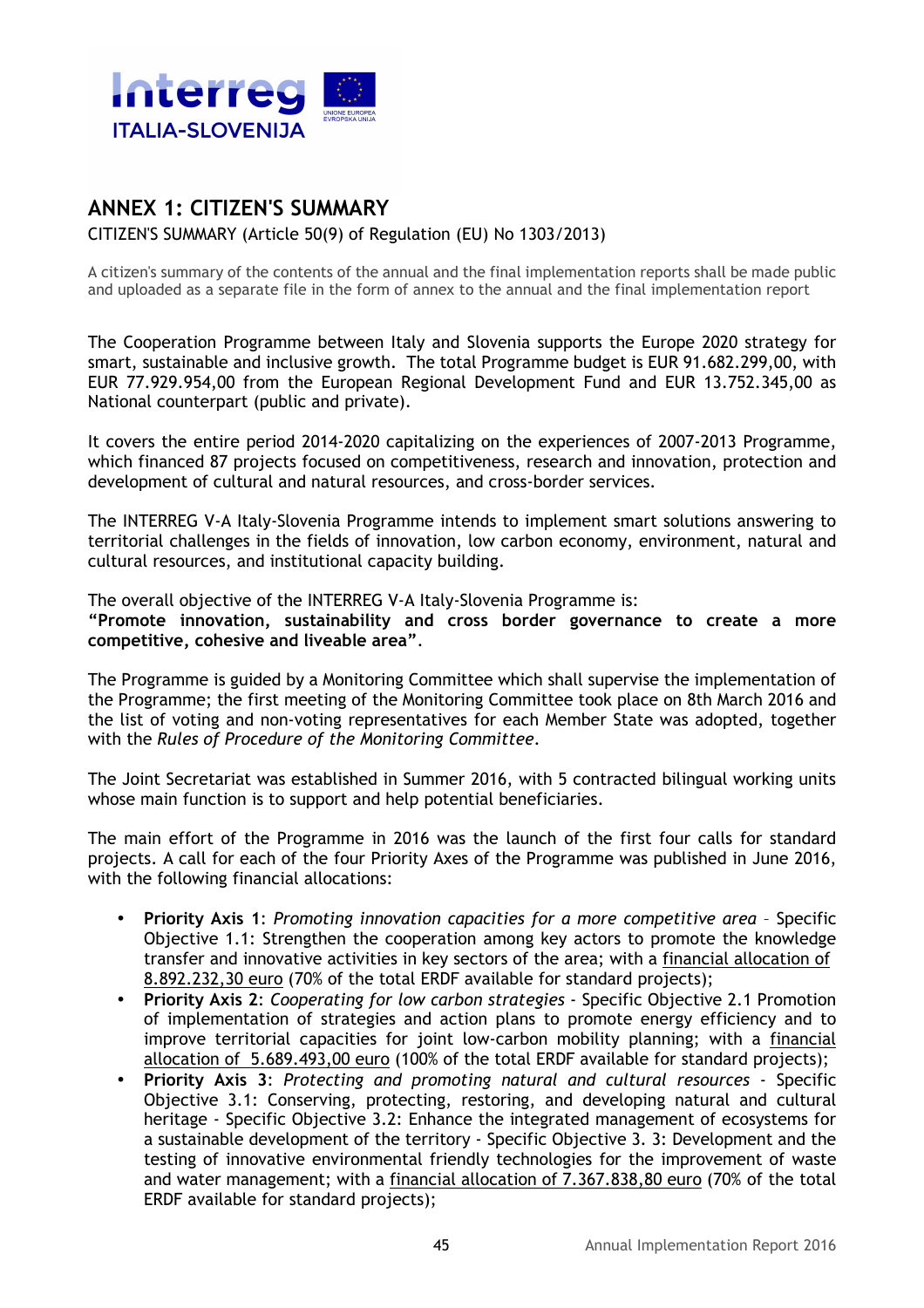

• **Priority Axis 4**: *Enhancing building and cross border governance* - Specific Objective 4.1: Strengthen the institutional cooperation capacity through mobilizing public authorities and key actors of the Programme area for planning joint solutions to common challenges; with a financial allocation of 6.185.193,70 euro (70% of the total ERDF available for standard projects).

A total of 160 project proposals were submitted through the online Monitoring tool " on line FEG" (Front-End Generalizzato):

| Calls for standard project proposals n. 1/2016 1b, 2/2016 4e, 3/2016 6c, 6d, 6f e 4/2016 11 ETC:<br><b>PROJECT'PROPOSALS SUBMITTED</b> |                                                                                      |                                                                                                                                                                                               |                                       |
|----------------------------------------------------------------------------------------------------------------------------------------|--------------------------------------------------------------------------------------|-----------------------------------------------------------------------------------------------------------------------------------------------------------------------------------------------|---------------------------------------|
| Priority<br>Axis                                                                                                                       | Specific Objective                                                                   | Description                                                                                                                                                                                   | No. of project'proposals<br>submitted |
| <b>PA 1</b>                                                                                                                            | 1 <sub>b</sub>                                                                       | Strengthen the cooperation among<br>key actors to promote the knowledge<br>transfer and innovative activities in<br>key sectors of the area                                                   | 62                                    |
| <b>PA 2</b>                                                                                                                            | 4e                                                                                   | Promotion of implementation of<br>strategies and action plans to<br>promote energy efficiency and to<br>improve territorial capacities for joint<br>low-carbon mobility planning              | 13                                    |
| <b>PA3</b><br><b>6c</b><br>6d<br>6f                                                                                                    | Conserving, protecting, restoring and<br>developing natural and cultural<br>heritage | 43                                                                                                                                                                                            |                                       |
|                                                                                                                                        |                                                                                      | Enhance the integrated management<br>of ecosystems for a sustainable<br>development of the territory                                                                                          | 10                                    |
|                                                                                                                                        |                                                                                      | Development and the testing of<br>innovative environmental friendly<br>technologies for the improvement of<br>waste and water management                                                      | 10                                    |
| PA <sub>4</sub>                                                                                                                        | <b>ETC</b>                                                                           | Strengthen the institutional<br>cooperation capacity through<br>mobilizing public authorities and key<br>actors of the Programme area for<br>planning joint solutions to common<br>challenges | 22                                    |
|                                                                                                                                        |                                                                                      | <b>Total</b>                                                                                                                                                                                  | 160                                   |